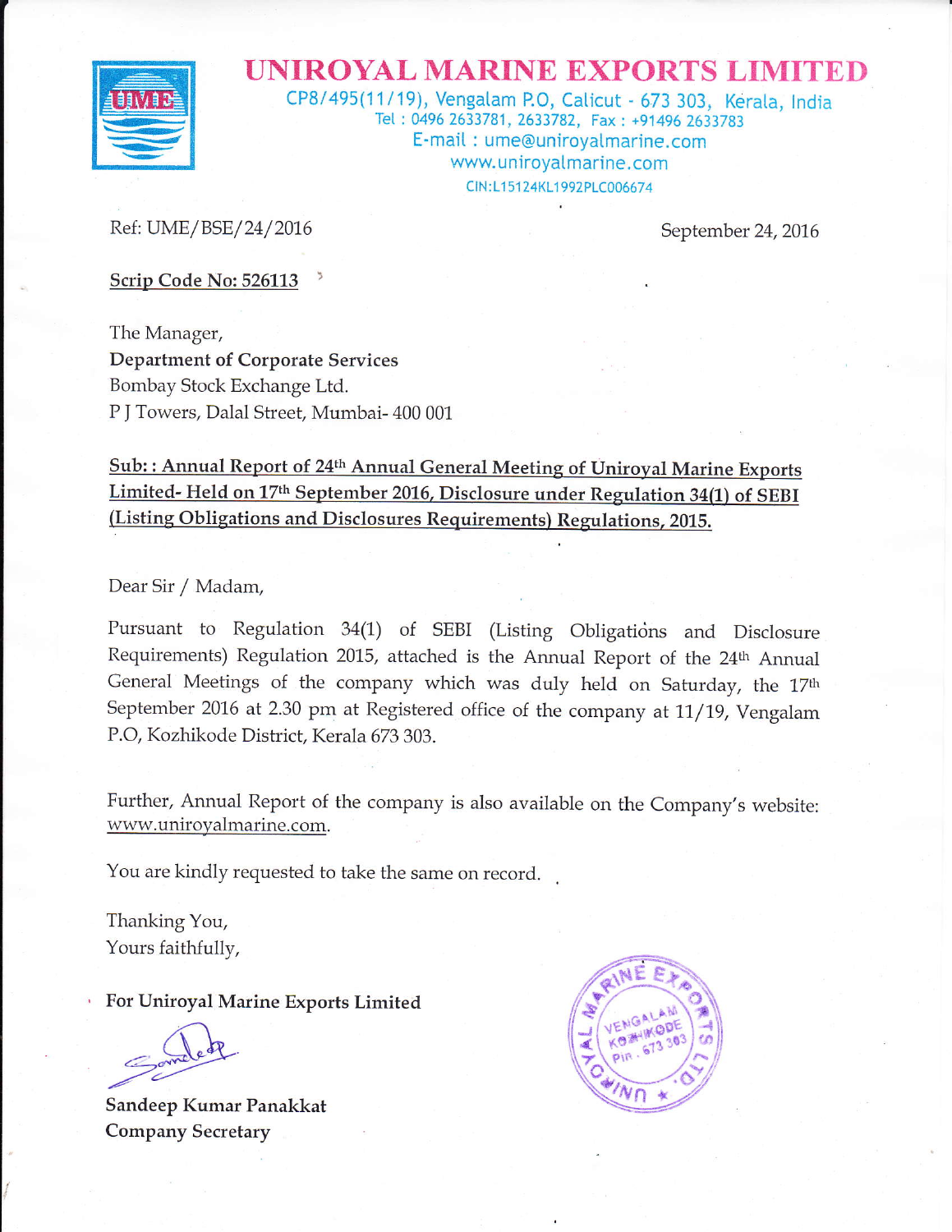# **UNIROYAL MARINE EXPORTS LIMITED**

| Chairman                                  | $\ddot{\phantom{0}}$ | Mr. Iype Mathew                                                                                                                                                      |
|-------------------------------------------|----------------------|----------------------------------------------------------------------------------------------------------------------------------------------------------------------|
| <b>Managing Director</b>                  | ÷                    | Mr. Anush K Thomas                                                                                                                                                   |
| <b>Directors</b>                          |                      | : Mr. K.C.Thomas<br>Mr. V.Mohanlal<br>Mr. V.S.Nath Ram<br>Ms. Nithya Alex                                                                                            |
| <b>Chief Executive</b>                    | $\ddot{\cdot}$       | Mr. Thomas P Koshy                                                                                                                                                   |
| <b>Company Secretary</b>                  | $\ddot{\phantom{a}}$ | Mr. Sandeep Kumar Panakkat                                                                                                                                           |
| Chief Financial Officer: Ms. Bindu Suresh |                      |                                                                                                                                                                      |
| <b>Auditors</b>                           |                      | M/s. Kuruvilla & Indukumar<br><b>Chartered Accountants</b><br>Kochi - 682018                                                                                         |
| Secretarial Auditor                       | ÷                    | Mr. Satheesh Kumar. N                                                                                                                                                |
| <b>Bankers</b>                            |                      | 1. The Federal Bank Ltd<br>Nadakkavu West<br>Kozhikode 673 011                                                                                                       |
|                                           |                      | 2. Uco Bank<br>Kozhikode 673 001                                                                                                                                     |
| <b>Registered Office</b>                  | $\mathbf{r}$         | $11/19$ , Vengalam PO<br>Chemanchery Panchayath<br>Kozhikode Dist.<br>Kerala-673 303, India.<br>Ph: 0496 - 2633781, 2633782                                          |
| Registrars & Share                        |                      |                                                                                                                                                                      |
| <b>Transfer Agents</b>                    | ٠                    | <b>S K D C Consultants Limited</b><br>Kanapathy Towers, 3rd Floor, 1391/A-1,<br>Sathy Road, Ganapathy, Coimbatore 641006.<br>Phone: 0422-6549995, Fax: 0422-2539837) |
| <b>ISIN</b>                               | $\ddot{\cdot}$       | N S D L & C D S L - INE 602 H01010                                                                                                                                   |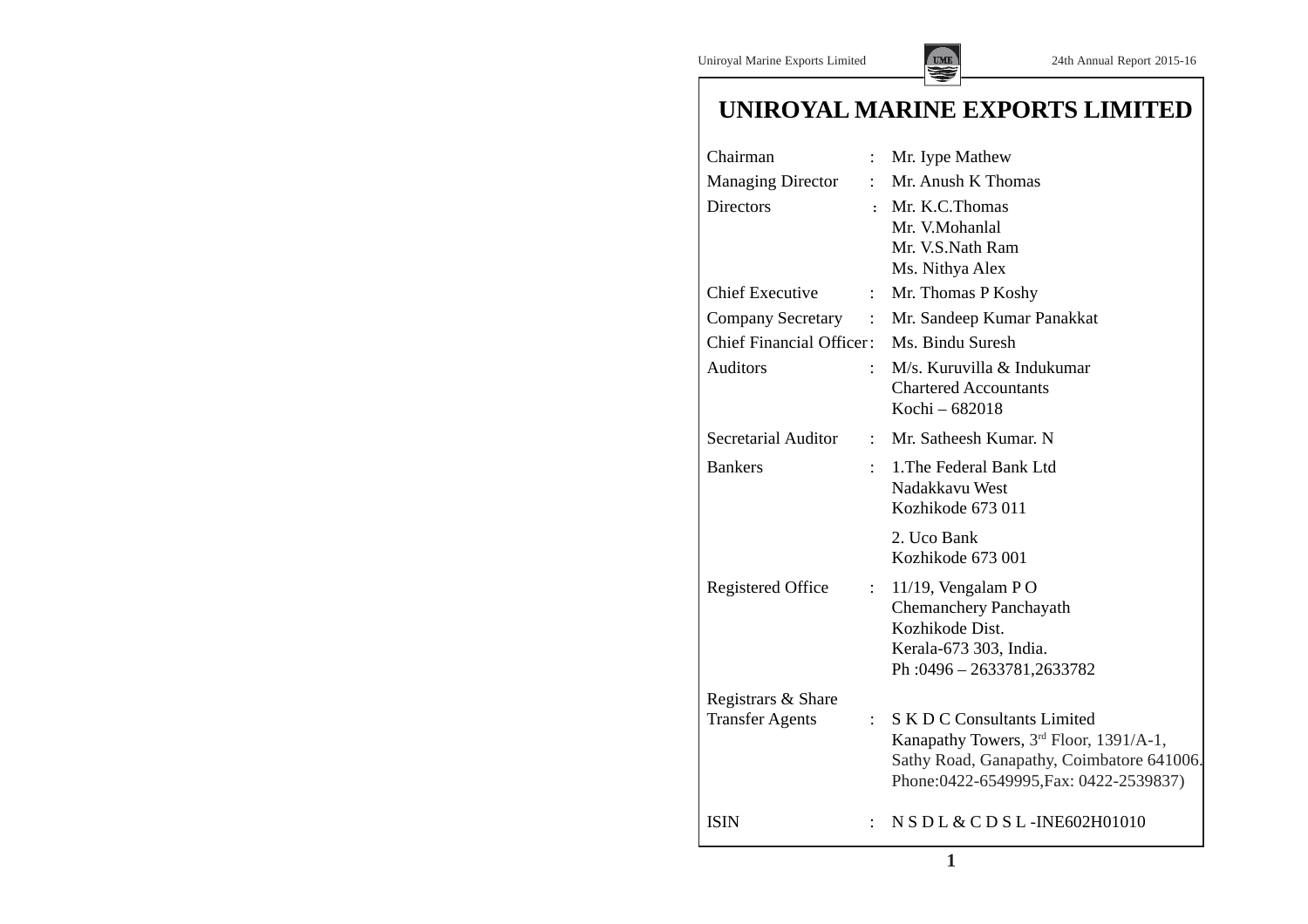## **NOTICE**

Notice is hereby given that the 24th Annual General Meeting of the members of Uniroyal Marine Exports Ltd. will be held at the Registered Office of the Company at 11/19, Vengalam P.O, Kozhikode District, Kerala – 673 303 on Saturday the  $17<sup>th</sup>$  September 2016 at 2.30 p.m. to transact the following business:

## **Ordinary Business**

- 1. To receive, consider and adopt the Audited Financial Statement of the Company for the financial year ended March 31, 2016 together with the Reports of the Board of Directors and the Auditors thereon.
- 2. To appoint a Director in place of Mr.V.Mohan Lal (DIN: 00149939), who retires by rotation and, being eligible, seeks reappointment.
- 3. To ratify the appointment of Statutory Auditors and if thought fit, to pass, with or without modification(s), the following resolution as an **Ordinary Resolution**:

"RESOLVED THAT pursuant to the provisions of Section 139 and all other applicable provisions of the Companies Act, 2013 (the "Act") read with Rule 3(7) of the Companies (Audit and Auditors) Rules, 2014 (including any statutory modification(s) or re-enactment thereof for the time being in force), the Company hereby ratifies the appointment of M/s. Kuruvilla and Indukumar, Chartered Accountants (Registration No. 013882S), as the Statutory Auditors of the Company to hold office from the conclusion of this meeting until the conclusion of the Annual General Meeting to be held for the financial year 2016-17 on such remuneration as may be determined by the Board of Directors."

By order of the Board

#### For UNIROYAL MARINE EXPORTS LIMITED

| Kozhikode  | <b>Sandeep Kumar Panakkat</b> |
|------------|-------------------------------|
| 13-08-2016 | <b>Company Secretary</b>      |

 $Sd/$ 

## **NOTES** :

- **1. A Member entitled to attend and vote at the Annual General Meeting is entitled to appoint a proxy to attend and vote instead of himself and the proxy need not be a Member of the Company**. The instrument appointing the proxy, in order to be effective, must be deposited at the Company's Registered Office, duly completed and signed, not less than FORTY-EIGHT HOURS before the meeting. Proxies submitted on behalf of limited companies, societies, etc., must be supported by appropriate resolutions/authority, as applicable. A person can act as proxy on behalf of Members not exceeding fifty (50) and holding in the aggregate not more than 10% of the total share capital of the Company. In case a proxy is proposed to be appointed by a Member holding more than 10% of the total share capital of the Company carrying voting rights, then such proxy shall not act as a proxy for any other person or shareholder.
- 2. Information under Regulation 36 (3) of the Securities and Exchange Board of India (Listing Obligations and Disclosure Requirements) Regulations, 2015 relating to the Director proposed to be reappointed is provided in Annexure to this Notice.

**Details of the director seeking re-appointment as required under Regulation 36 (3) of the Securities and Exchange Board of India (Listing Obligations and Disclosure Requirements) Regulations, 2015 secretarial standard-2:**

| Name of Director                            | Mr. V. MOHAN LAL            |
|---------------------------------------------|-----------------------------|
| Date of Birth                               | 21-05-1960                  |
| Date of appointment                         | 21-08-1992                  |
| Expertise in specific                       |                             |
| functional area                             | Experience of over 25 Years |
| Qualification                               | B.com                       |
| No. of equity shares<br>held in the Company | 200100                      |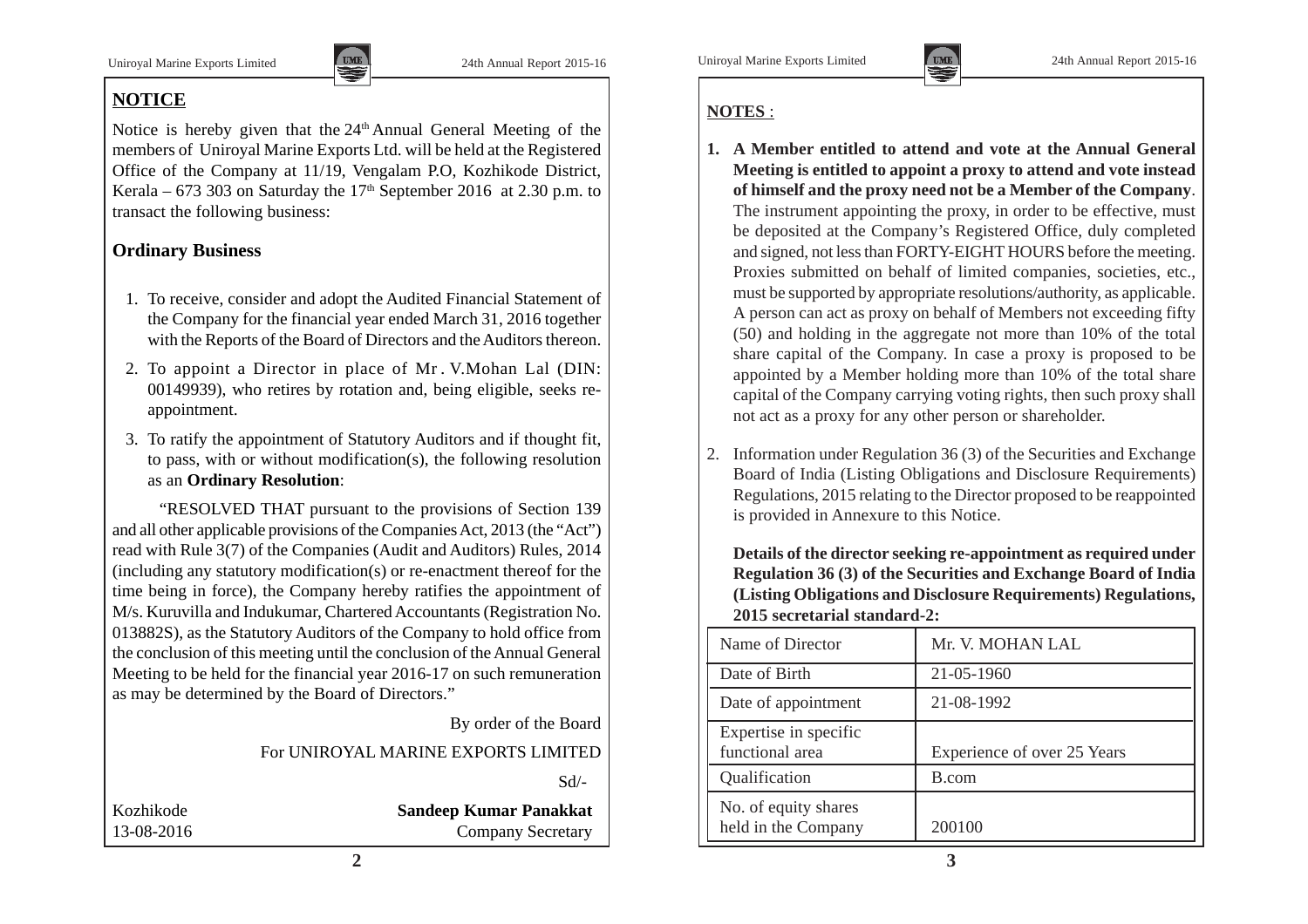| Uniroyal Marine Exports Limited |  |  |
|---------------------------------|--|--|



| List of other companies<br>in which directorship are<br>(excluding foreign<br>companies & section<br>8 companies)                                                                                                    | i.<br>Santham Retirement Villages<br>(India) Private Limited<br>ii. Navarasa Creations Private Ltd.<br>iii. Symphony TV & Entertainments<br>Private Limited<br>iv. Laab M Screens Private Limited<br>v. Max Lab Cinemas & Entertainment<br>Private Ltd.<br>vi. Common Wealth Inclusive Growth<br>Foundation<br>vii. Earthstar Hotels & Holiday Homes<br>Private Limited<br>viii. Vismayas Multiplex Private Ltd. |
|----------------------------------------------------------------------------------------------------------------------------------------------------------------------------------------------------------------------|------------------------------------------------------------------------------------------------------------------------------------------------------------------------------------------------------------------------------------------------------------------------------------------------------------------------------------------------------------------------------------------------------------------|
| List of all committees<br>of Board of Directors<br>(across all companies)<br>in which Chairmanship/<br>membership is held<br>(includes only Audit<br>committee and Share<br>holders/Investor<br>Grievance committee) | Ni1                                                                                                                                                                                                                                                                                                                                                                                                              |

- 3. The Register of Members and Share Transfer Register of the Company will remain closed from **12-09-2016 to 17-09-2016** (both days inclusive).
- 4. Members are requested to notify their change of address, if any, quoting their folio numbers to the Regd. Office of the company/ our RTA. Similarly members holding shares in demat form shall intimate the change of address, if any, to their respective Depository Participants (DP).
- 5. In case of joint holders attending the meeting, the Member whose name appears as the first holder in the order of names as per the Register of Members will be entitled to vote.
- 6. The Notice of the AGM along with the Annual Report 2015-16 is being sent by electronic mode to those Members whose e-mail addresses are registered with the Company/Depositories, unless any Member has requested for a physical copy of the same. For Members who have not registered their e-mail addresses, physical copies are being sent by the permitted mode.
- 7. Members/Proxies must bring the original attendance slip sent herewith duly filled in, signed and hand it over at the entrance of the meeting hall.
- 8. To support the 'Green Initiative', the Members who have not registered their e-mail addresses are requested to register the same with Depositories/ RTA of the Company.
- 9. The Securities and Exchange Board of India (SEBI) has mandated the submission of Permanent Account Number (PAN) by every participant in securities market. Members holding shares in electronic form are, therefore, requested to submit their PAN to their Depository Participants with whom they are maintaining their demat accounts. Members holding shares in physical form can submit their PAN to the Company / RTA.

## **10. Voting through electronic means**

In terms of Section 108 of the Companies Act, 2013 read with the Companies (Management and Administration) Rules, 2014 as amended from time to time and Regulation 44 of the Securities and Exchange Board Of India (Listing Obligations and Disclosure Requirements) Regulations, 2015, the Company is providing the e voting facility through Central Depository Services (India) Limited (CDSL) as an alternative, for all members of the Company to enable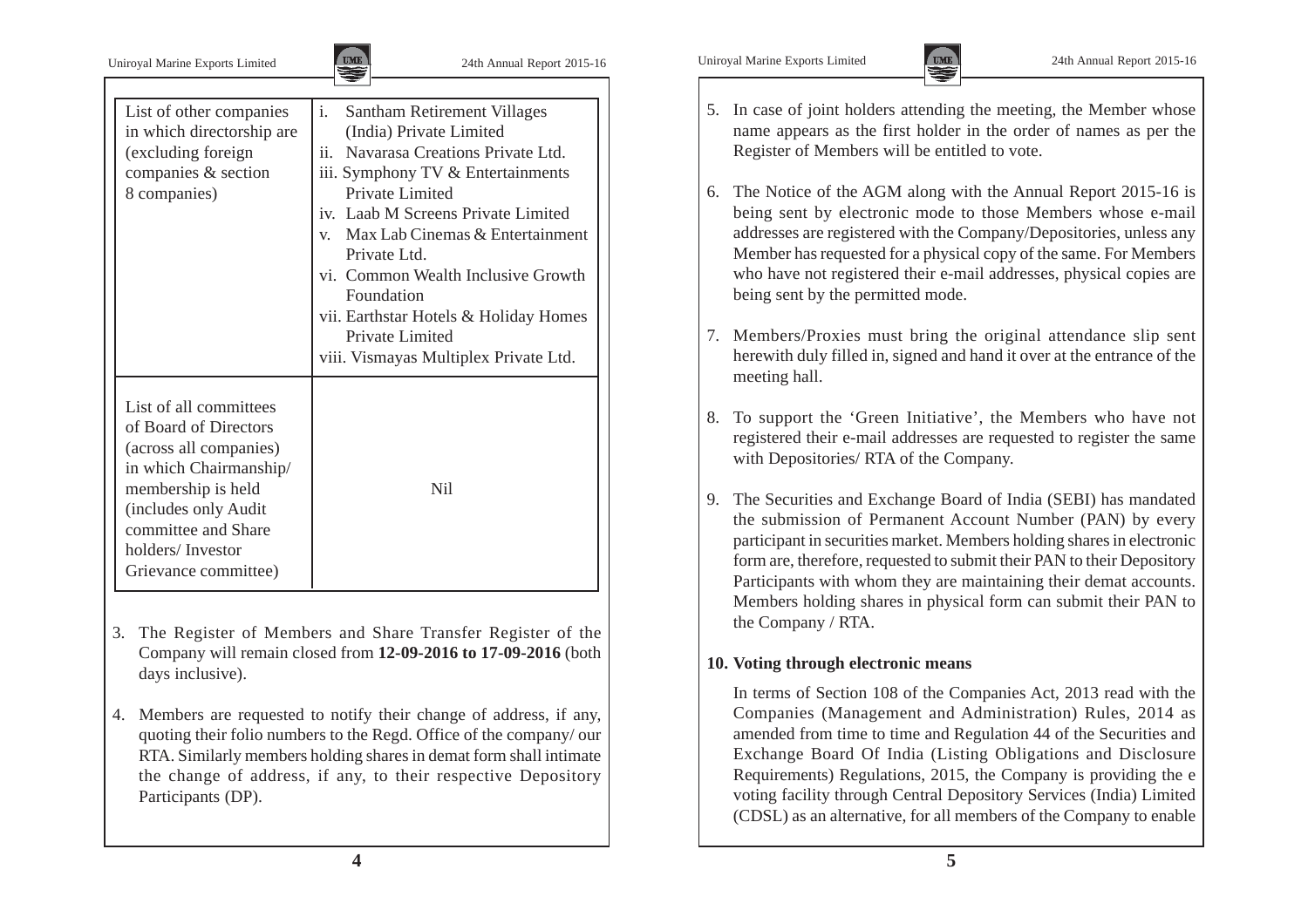them to cast their votes electronically, on the resolutions mentioned in the notice of the 24th Annual General Meeting of the Company.

#### **Procedure / Instructions for e-voting are as under:**

- (i) The voting period begins on Thursday, 14th September, , 2016 at 09.00 a.m. (IST) and ends on Friday,  $16<sup>th</sup>$  September, 2016 at 5.00 p.m. (IST). During this period shareholders' of the Company, holding shares either in physical form or in dematerialized form, as on the cut-off date i.e. September 10, 2016 may cast their vote electronically. The e-voting module shall be disabled by CDSL for voting thereafter.
- (ii) Shareholders who have already voted prior to the meeting date would not be entitled to vote at the meeting venue.
- (iii) The shareholders should log on to the e-voting website www.evotingindia.com.
- (iv) Click on Shareholders.
- (v) Now Enter your User ID
- a. For CDSL: 16 digits beneficiary ID,
- b. For NSDL: 8 Character DP ID followed by 8 Digits Client ID,
- c. Members holding shares in Physical Form should enter Folio Number registered with the Company.
- (vi) Next enter the Image Verification as displayed and Click on Login.
- (vii)If you are holding shares in demat form and had logged on to www.evotingindia.com and voted on an earlier voting of any company, then your existing password is to be used.
- (viii) If you are a first time user follow the steps given below:

|  |  |  | For Members holding shares in Demat Form and Physical Form |  |  |
|--|--|--|------------------------------------------------------------|--|--|
|--|--|--|------------------------------------------------------------|--|--|

|                                              |                 | Enter your 10 digit alpha-numeric PAN issued by Income<br>Tax Department (Applicable for both demat shareholders                       |  |  |  |  |
|----------------------------------------------|-----------------|----------------------------------------------------------------------------------------------------------------------------------------|--|--|--|--|
|                                              |                 | as well as physical shareholders)                                                                                                      |  |  |  |  |
|                                              |                 | Members who have not updated their PAN with the                                                                                        |  |  |  |  |
|                                              |                 | Company/Depository Participant are requested to use                                                                                    |  |  |  |  |
|                                              |                 | the first two letters of their name and the 8 digits of the                                                                            |  |  |  |  |
| $*$ PAN                                      |                 | sequence number in the PAN field.                                                                                                      |  |  |  |  |
|                                              |                 | In case the sequence number is less than 8 digits enter                                                                                |  |  |  |  |
|                                              |                 | the applicable number of 0's before the number after                                                                                   |  |  |  |  |
|                                              |                 | the first two characters of the name in CAPITAL letters.                                                                               |  |  |  |  |
|                                              |                 | Eg. If your name is Ramesh Kumar with sequence<br>number 1 then enter RA00000001 in the PAN field.                                     |  |  |  |  |
|                                              |                 |                                                                                                                                        |  |  |  |  |
|                                              | <b>Dividend</b> | Enter the Dividend Bank Details or Date of Birth                                                                                       |  |  |  |  |
| <b>Bank</b>                                  |                 | (in dd/mm/yyyy format) as recorded in your demat                                                                                       |  |  |  |  |
| <b>Details</b><br><b>OR Date</b><br>of Birth |                 | account or in the company records in order to login.                                                                                   |  |  |  |  |
|                                              |                 | If both the details are not recorded with the depository                                                                               |  |  |  |  |
|                                              |                 | or company please enter the member id / folio number                                                                                   |  |  |  |  |
| (DOB)                                        |                 | in the Dividend Bank details field as mentioned in                                                                                     |  |  |  |  |
|                                              |                 | instruction (iv).                                                                                                                      |  |  |  |  |
| (ix)                                         |                 | After entering these details appropriately, click on "SUBMIT" tab.                                                                     |  |  |  |  |
| (x)                                          |                 | Members holding shares in physical form will then directly reach<br>the Company selection screen. However, members holding shares      |  |  |  |  |
|                                              |                 | in demat form will now reach 'Password Creation' menu wherein                                                                          |  |  |  |  |
|                                              |                 | they are required to mandatorily enter their login password in the                                                                     |  |  |  |  |
|                                              |                 | new password field. Kindly note that this password is to be also                                                                       |  |  |  |  |
|                                              |                 | used by the demat holders for voting for resolutions of any other<br>company on which they are eligible to vote, provided that company |  |  |  |  |
|                                              |                 | opts for e-voting through CDSL platform. It is strongly                                                                                |  |  |  |  |
|                                              |                 | recommended not to share your password with any other person                                                                           |  |  |  |  |
|                                              |                 | and take utmost care to keep your password confidential.                                                                               |  |  |  |  |
| (xi)                                         |                 | For Members holding shares in physical form, the details can be                                                                        |  |  |  |  |
|                                              |                 | used only for e- voting on the resolutions contained in this Notice.                                                                   |  |  |  |  |
| (xii)                                        |                 | Click on the EVSN for the relevant <uniroyal marine<br="">EXPORTS LTD&gt; on which you choose to vote.</uniroyal>                      |  |  |  |  |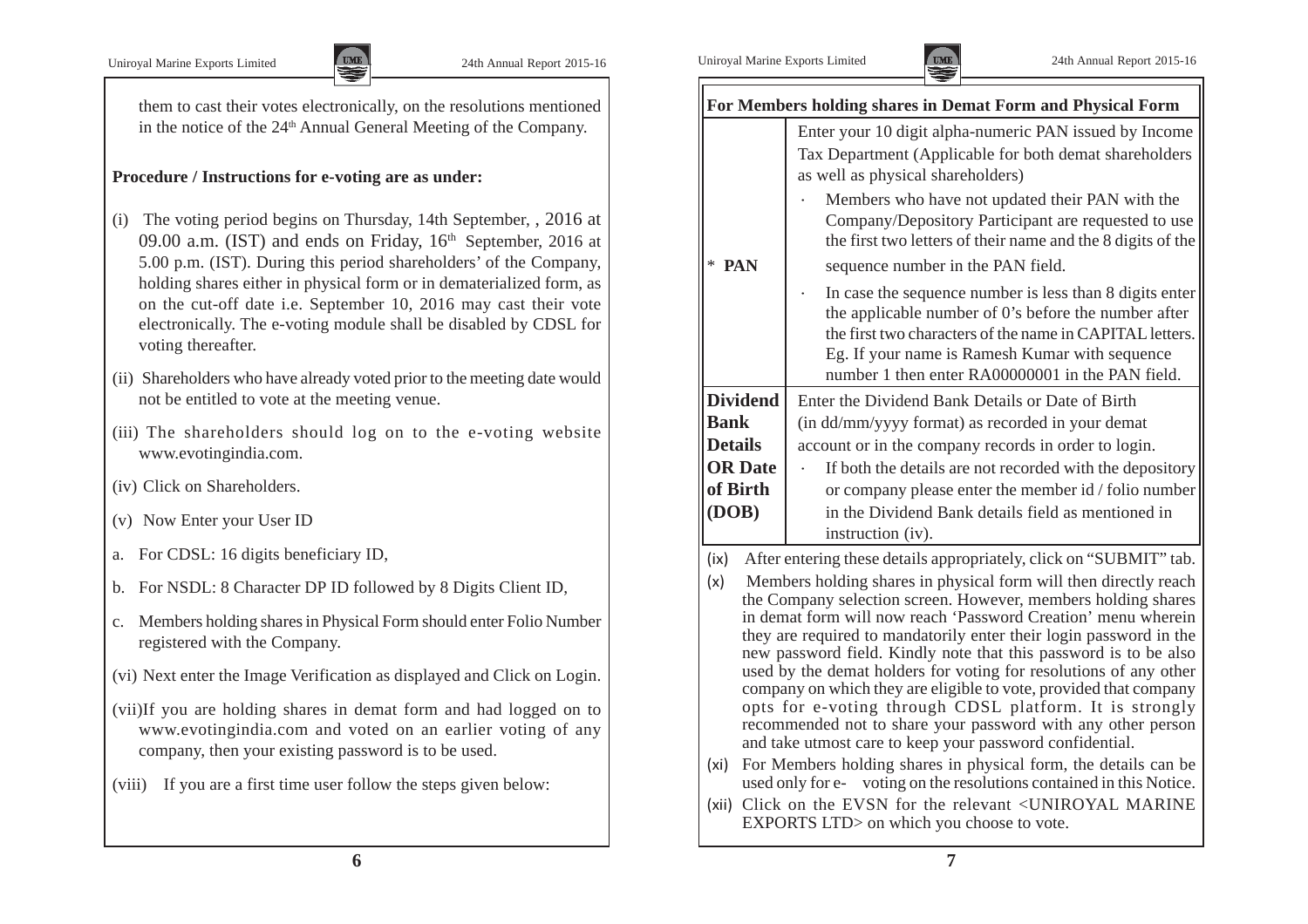Uniroyal Marine Exports Limited **LUME** 24th Annual Report 2015-16 Uniroyal Marine Exports Limited 24th Annual Report 2015-16

- (xiii) On the voting page, you will see "RESOLUTION DESCRIPTION" and against the same the option "YES/NO" for voting. Select the option YES or NO as desired. The option YES implies that you assent to the Resolution and option NO implies that you dissent to the Resolution.
- (xiv) Click on the "RESOLUTIONS FILE LINK" if you wish to view the entire Resolution details.
- (xv) After selecting the resolution you have decided to vote on, click on "SUBMIT". A confirmation box will be displayed. If you wish to confirm your vote, click on "OK", else to change your vote, click on "CANCEL" and accordingly modify your vote.
- (xvi) Once you "CONFIRM" your vote on the resolution, you will not be allowed to modify your vote.
- (xvii)You can also take a print of the votes cast by clicking on "Click here to print" option on the Voting page.
- (xviii) If a demat account holder has forgotten the login password then Enter the User ID and the image verification code and click on Forgot Password & enter the details as prompted by the system.
- (xix) Shareholders can also cast their vote using CDSL's mobile app m-Voting available for android based mobiles. The m-Voting app can be downloaded from Google Play Store. Apple and Windows phone users can download the app from the App Store and the Windows Phone Store respectively on or after 30th June 2016. Please follow the instructions as prompted by the mobile app while voting on your mobile.
- (xx) Note for Non Individual Shareholders and Custodians
- Non-Individual shareholders (i.e. other than Individuals, HUF, NRI etc.) and Custodian are required to log on to www.evotingindia.com and register themselves as Corporate.
- A scanned copy of the Registration Form bearing the stamp and sign of the entity should be emailed to helpdesk.evoting@cdslindia.com.
- After receiving the login details a Compliance User should be created using the admin login and password. The Compliance User would be able to link the account(s) for which they wish to vote on.
- The list of accounts linked in the login should be mailed to helpdesk.evoting@cdslindia.com and on approval of the accounts they would be able to cast their vote.
- A scanned copy of the Board Resolution and Power of Attorney (POA) which they have issued in favour of the Custodian, if any,

should be uploaded in PDF format in the system for the scrutinizer to verify the same.

- (xxi) In case you have any queries or issues regarding e-voting, you may refer the Frequently Asked Questions ("FAQs") and e-voting manual available at www.evotingindia.com, under help section or write an email to helpdesk.evoting@cdslindia.com.
- 11. In terms of the recent amendment to the Companies (Management and Administration) Rules, 2014 with respect to the Voting through electronic means, the Company is also offering the facility for voting by way of physical ballot at the AGM. The Members attending the meeting should note that those who are entitled to vote but have not exercised their right to vote by Remote e-voting, may vote at the AGM through ballot for all businesses specified in the accompanying Notice. The Members who have exercised their right to vote by remote e-voting may attend the AGM but shall not vote at the AGM. The voting rights of the Members shall be in proportion to their shares of the paid-up equity share capital of the Company as on the cut-off date being Saturday,  $10<sup>th</sup>$  September, 2016.
- 12. Mr. Satheesh Kumar N, Practising Company Secretary, Cochin has been appointed as scrutinizer, who in the opinion of the Board can scrutinize the e-voting process in fair and transparent manner.
- 13. The Scrutinizer shall immediately after the conclusion of the voting at General meeting, first count the votes cast at the meeting, and thereafter unblock the votes in the presence of atleast two (2) witnesses not in the employment of the Company and make a Scrutinizer's Report of the votes cast in favour or against, if any within forty eight hours of Conclusion of the Meeting, to the Chairman of the meeting. The Chairman shall declare the results of the voting forthwith.
- 14. The Results declared alongwith the Scrutinizer's Report shall be placed on the Company's website www.uniroyalmarine.com within immediately after the results are declared and communicated to the BSE Limited.

By order of the Board For UNIROYAL MARINE EXPORTS LIMITED

Sd/- Kozhikode **Sandeep Kumar Panakkat** 13-08-2016 Company Secretary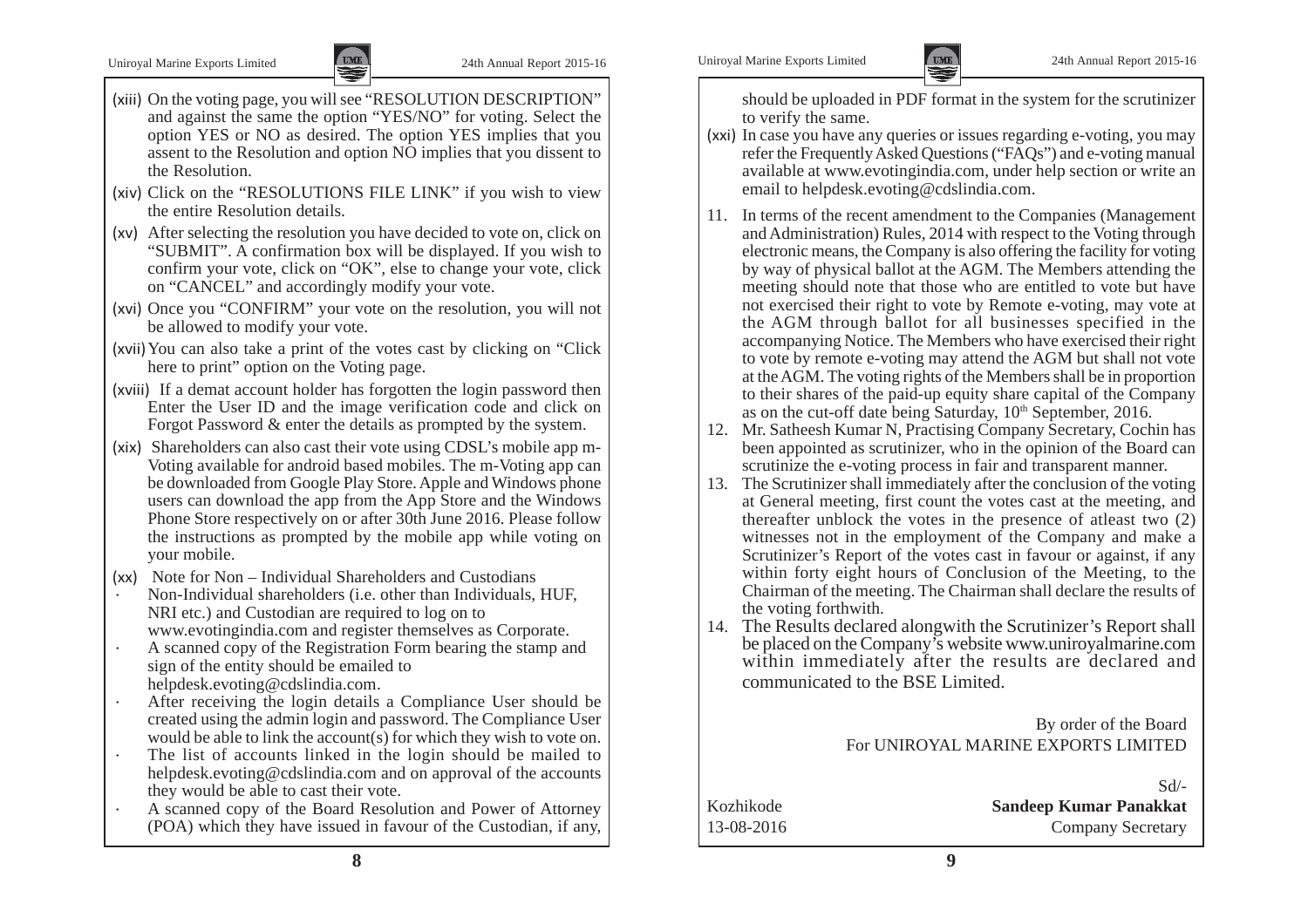# **DIRECTORS' REPORT**

Dear Member,

Your Directors have pleasure in submitting their 24<sup>th</sup> Annual report and the Audited Balance Sheet and Profit & Loss Accounts for the year ended March 31, 2016.

## **RESULTS OF OPERATION**

Operation Results of the Company for the year under review along with the figures for previous year are as follows:

|                                                     |              | (Rs. in Lakh)    |  |  |  |
|-----------------------------------------------------|--------------|------------------|--|--|--|
| <b>Particulars</b>                                  | 2015-16      | 2014-15          |  |  |  |
| Net sales / Income<br>from Operations               | 4080.13      | 3837.30          |  |  |  |
| Other Income                                        | 2.05         | 5.72             |  |  |  |
| <b>Total Revenue</b>                                | 4082.18      | 3843.01          |  |  |  |
| <b>Total Expense</b>                                | 4075.27      | 4011.69          |  |  |  |
| Profit Before Tax                                   | 6.91         | (168.67)         |  |  |  |
| <b>Profit After Tax</b>                             | 4.62         | (168.94)         |  |  |  |
| Earnings Per Equity Share<br>1. Basic<br>2. Diluted | 0.07<br>0.07 | (2.61)<br>(2.61) |  |  |  |

## **OPERATION ANALYSIS**

The financial year 2015-2016 was a very challenging for the Indian seafood industry. Inspite of this entanglement, we achieved a cash profit of Rs. 58.49.

Revenue for Financial Year March 31, 2016 stood at Rs. 4082.18/ - as against Rs. 3843.01/- in the previous year, which shows an increase in revenue of Rs. 239.17/-. After providing for depreciation and taxation of Rs. 53.87/- & Rs.1.09/- respectively, the net profit of the Company is Rs. 4.62/- (Figures in Lakh)

Your Company is confident that it will be able to establish its name in the market in the years to come with the growing demand for Indian seafood products across the world and the expanded production capacity of the Company.

## **TRANSFER TO RESERVES**

The Company does not propose to transfer any amount to the general reserve out of the amount available for appropriation.

## **DIVIDEND**

Due to the inadequacy of profits your directors regret their inability to recommend any dividend for the year.

## **DEPOSITS**

The Company has not accepted any deposits under Chapter-V of the Companies Act, 2013.

## **SUBSIDIARIES, JOINT VENTURES & ASSOCIATES**

The Company is not having any subsidiary, Joint Ventures and Associate Companies

## **PARTICULARS OF EMPLOYEES**

During the year under review, no employee of the Company was in receipt of remuneration requiring disclosure under Rule 5(2) of the Companies (Appointment and Remuneration of Managerial Personnel) Rules, 2014.

The table containing the names and other particulars of employees in accordance with the provisions of Section 197(12) of the Companies Act, 2013, read with Rule 5(1) of the Companies (Appointment and Remuneration of Managerial Personnel) Rules, 2014, is appended as Annexure 1 to the Board's report.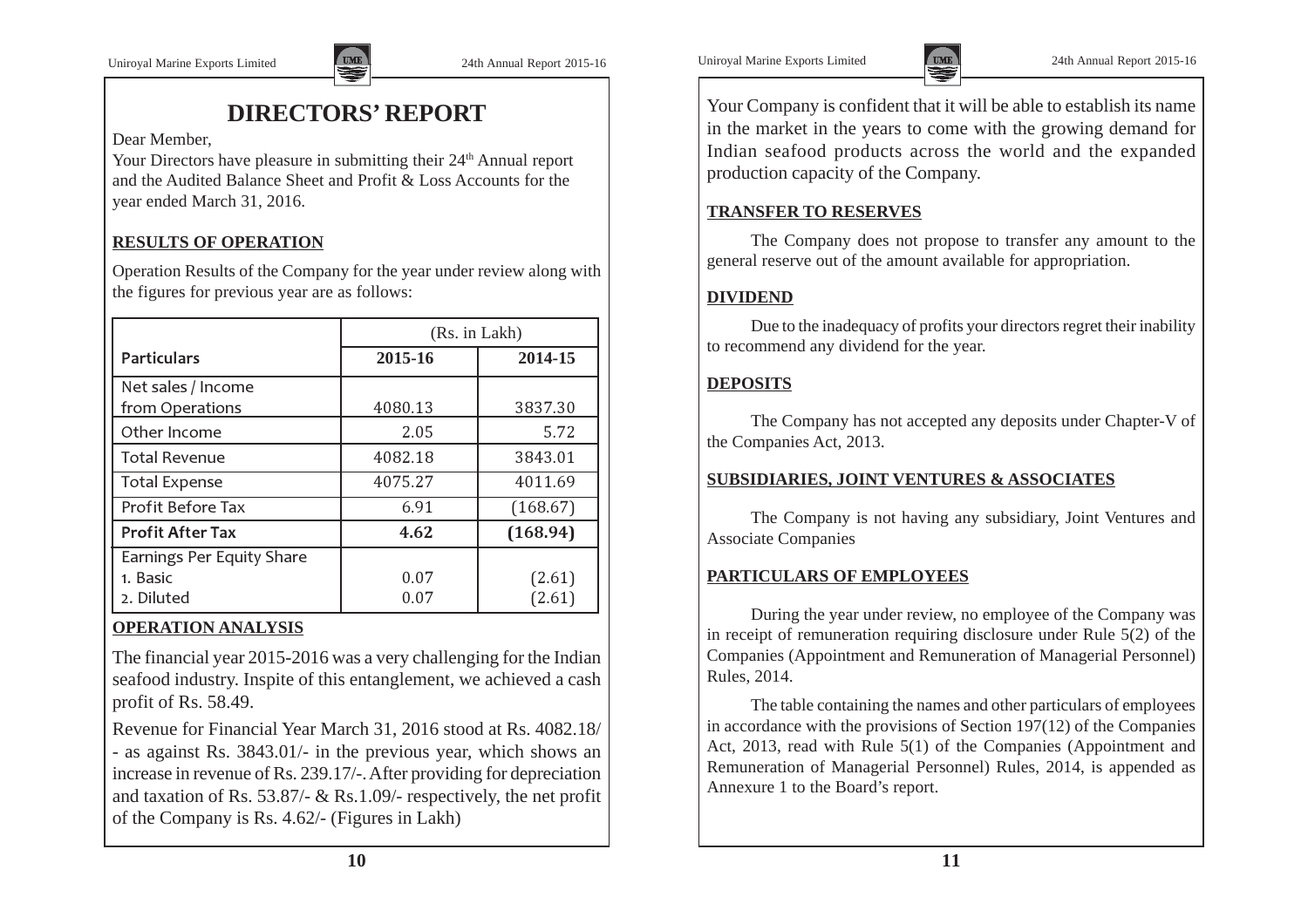#### **DIRECTORS AND KEY MANAGERIAL PERSONNEL**

#### **(a) Directors**

In accordance with the provisions of the Act and the Articles of Association of the Company, Mr. Mohan Lal (DIN: 00149939), Director of the Company, retires by rotation at the ensuing Annual General Meeting and being eligible has offered herself for reappointment.

#### **(b) Declaration by an Independent Director**

The Company has complied according to the provisions of Section 149(6) of the Companies Act, 2013. The Company has also obtained declarations from all the Independent Directors pursuant to Section 149(7) of the Companies Act, 2013.

#### **(c) Board Evaluation**

Pursuant to the provisions of the Companies Act, 2013 the Board has carried out an annual performance evaluation of its own performance and the directors individually.

#### **AUDIT COMMITTEE**

The Composition of the Audit committee is disclosed in the corporate governance report for the purpose of Section 177(8) of the Companies Act, 2013. All the recommendations made by the Audit committee have been accepted by the Board.

#### **PARTICULARS OF LOANS, INVESTMENTS AND GUARANTEES UNDER SECTION 186 OF THE COMPANIES ACT, 2013**

There were no loans, guarantees and investments under Section 186 of the Companies Act, 2013 during the year 2015-16.

#### **BUSINESS RISK MANAGEMENT**

The details of Risk management policy are included in the Management Discussion & Analysis, which forms part of this report.

## **INTERNAL FINANCIAL CONTROL SYSTEMS AND THEIR ADEQUACY**

The details in respect of internal financial control and their adequacy are included in the Management Discussion & Analysis, which forms part of this report.

#### **WHISTLE BLOWER POLICY/ VIGIL MECHANISM**

The company has put in place a mechanism of reporting illegal or unethical behaviour. Employees are free to report violations of laws, rules, regulations or unethical conduct to their immediate supervisor/ notified persons. The policy is available on our website at the link: http:/ /uniroyalmarine.com/wp-content/uploads/2015/02/UME-Whistle-Blower-Policy-Vigil-Mechanism.pdf

#### **EXTRACT OFANNUAL RETURN**

In accordance with Section 134(3) (a) of the Companies Act, 2013, an extract of the annual return in the prescribed format is appended as Annexure 2 to the Board's report.

#### **NUMBER OF MEETINGS OF THE BOARD**

The Board met five times during the financial year ie. 30-05-2015, 02-06-2015, 08-08-2015, 07-11-2015, 06-02-2016, the details of which are given in the corporate governance report that forms part of this Annual Report. The intervening gap between any two meetings was within the period prescribed by the Companies Act, 2013.

#### **BOARD EVALUATION**

The performance evaluation of non Independent Directors is done by the Independent Directors of the company at their meeting held on 19.02.2016.

The performance evaluation of Independent Directors is done by the entire Board of Directors, excluding the director being evaluated at the Board Meeting held on 28.05.2016.

The performance evaluation of the Board was carried out on a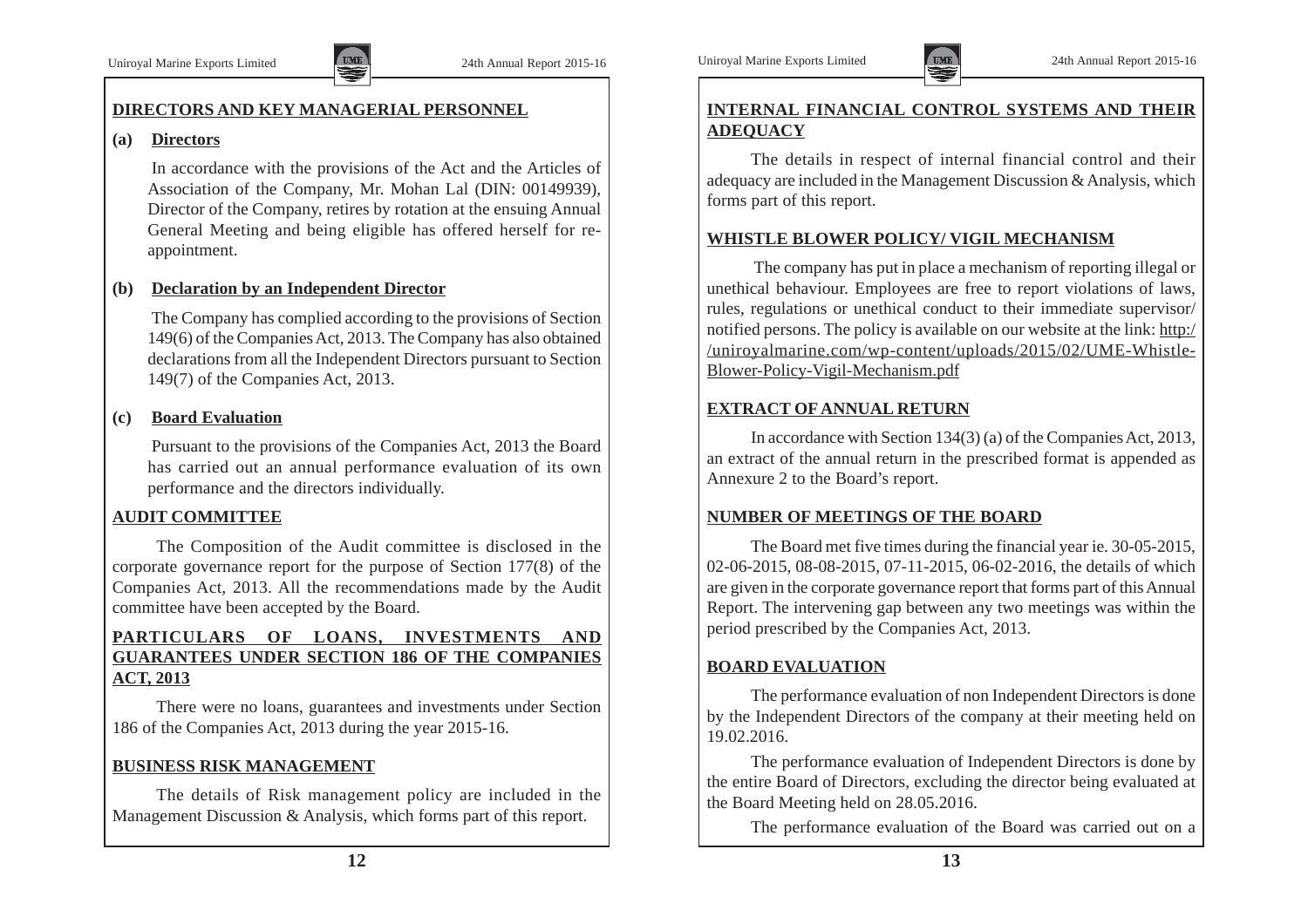questionnaire template on the basis of criteria such as flow of information to the Board, effective role played by the Board in decision making etc. The evaluation of all the directors and the Board as a whole was conducted based on the criteria and framework adopted by the Board. The Board approved the evaluation results as collated by the nomination and remuneration committee.

A separate meeting of Independent Directors of the Company was held during the year under review, in which the members evaluated the performance of the Chairman on the basis of criteria such as giving guidance to the Board and ensuring the Independence of the Board etc. The performance of the Non- Independent Directors was also evaluated on the basis of their contribution to the Board deliberations.

## **POLICY ON DIRECTORS'APPOINTMENT AND REMUNERATION**

The policy of the Company on Directors' appointment and remuneration, including criteria for determining qualifications, positive attributes, independence of a director and other matters provided under Subsection (3) of Section 178 of the Companies Act, 2013, adopted by the Board, is put up on the website of the Company at the link: http:// uniroyalmarine.com/wp-content/uploads/2015/06/Code-for-Remuneration1.pdf

## **GENERAL**

Your Directors state that no disclosure or reporting is required in respect of the following items as there were no transactions on these items during the year under review:

- 1. Issue of equity shares with differential rights as to dividend, voting or otherwise.
- 2. Issue of shares (including sweat equity shares) to employees of the Company under any scheme.
- 3. Disclosure regarding remuneration or commission to Managing Director or the Whole-time Directors from subsidiaries not applicable since there is no subsidiaries.
- 5. No significant or material orders were passed by the Regulators or Courts or Tribunals which impact the going concern status and Company's operations in future.
- 6. There are no material changes and commitments affecting the financial position of the company which have occurred between the end of the financial year 2015-2016 and the date of this report.

Your Directors further state that the Company has in place an Anti Sexual Harassment Policy and has a committee for prevention of sexual harassment of women at work place. All employees (permanent, contractual, temporary, trainees) are covered under this policy. During the year under review, there were no complaints received pursuant to the Sexual Harassment of Women at workplace (Prevention, Prohibition and Redressal) Act, 2013.

## **PARTICULARS OF CONTRACTS OR ARRANGEMENTS MADE WITH RELATED PARTIES**

All transactions entered by the Company during the financial year with related parties were in the ordinary course of business and on an arm's length basis. During the year, the Company had not entered into any contract / arrangement / transaction with related parties which could be considered material.

Your Directors drawn attention of the members to Note 32 to the financial statement which sets out related party disclosures.

## **CONSER VATION OF ENERGY, RESEARCH AND DEVELOPMENT, TECHNOLOGY ABSORPTION, FOREIGN EXCHANGE EARNINGS AND OUTGO**

The particulars as prescribed under Sub-section (3)(m) of Section 134 of the Companies Act, 2013, read with the Companies (Accounts) Rules, 2014, are enclosed as Annexure 3 to the Board's report.

## **DIRECTORS' RESPONSIBILITY STATEMENT**

Your Directors state that: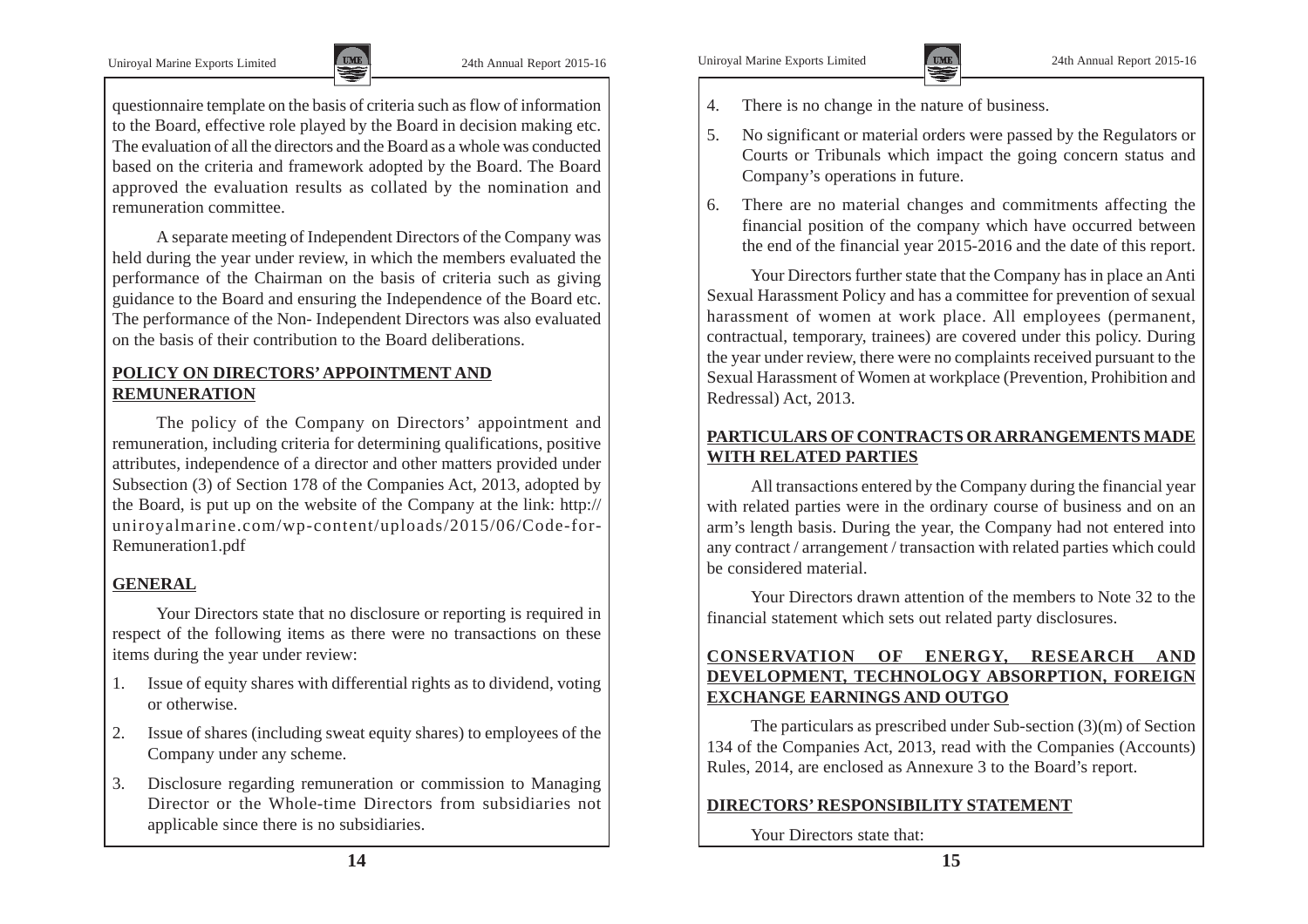- i. in the preparation of the annual accounts for the year ended March 31, 2016, the applicable accounting standards read with requirements set out under Schedule III to the Act, have been followed and there are no material departures from the same;
- ii. The Directors have selected such accounting policies and applied them consistently and made judgements and estimates that are reasonable and prudent so as to give a true and fair view of the state of affairs of the Company as at March 31, 2016 and of the profit of the Company for the year ended on that date;
- iii. The Directors have taken proper and sufficient care for the maintenance of adequate accounting records in accordance with the provisions of this Act for safeguarding the assets of the company and for preventing and detecting fraud and other irregularities.
- iv. The Directors have prepared the annual accounts on a going concern basis.
- v. The Directors had laid down internal financial controls to be followed by the company and that such internal financial controls are adequate and were operating effectively.
- vi. The Directors had devised proper systems to ensure compliance with the provisions of all applicable laws and that such systems were adequate and operating effectively.

## **RISK MANAGEMENT**

During the year, your Directors have adopted a Risk Management Policy which is intended to formalise the risk management procedures, the objective of which are identification, evaluating, monitoring, and minimising identifiable risks. The risk management policy is successfully implemented by the company to protect the value of the Company on behalf of the shareholders.

## **AUDITORS**

## **Statutory Auditors**

M/s. Kuruvilla, & Indukumar, Chartered Accountants, Kochi, Independent Auditors of the Company, who were appointed to hold office till the conclusion of the Annual General Meeting to be held for the financial year 2016-17, are eligible to continue the office. They have confirmed their eligibility to the effect that their ratification, if made, would be within the prescribed limits under the Act and that they are not disqualified.

The Notes on financial statement referred to in the Auditors' Report are self-explanatory and do not call for any further qualification. The Auditors' Report does not contain any qualification, reservation or adverse remark.

## **AUDITORS' CERTIFICATE ON CORPORATE GOVERNANCE**

As required by SEBI (LODR), the auditors' certificate on corporate governance is enclosed as Annexure 4 to the Board's report.

## **SECRETARIALAUDITOR**

Mr. Satheesh Kumar N of M/s. Satheesh & Remesh, Practising Company Secretaries, Cochin, was appointed to conduct the secretarial audit of the Company for the financial year 2015-16, as required under Section 204 of the Companies Act, 2013 and Rules there under.

## **SECRETARIALAUDIT REPOR T**

Secretarial Audit Report, issued by Mr. Satheesh Kumar N of M/s. Satheesh & Remesh, Practising Company Secretaries, Cochin, Secretarial Auditor in Form No. MR -3 forms part of this Board Report and is annexed herewith as Annexure 5.

While confirming that the company has complied with the provisions of applicable acts, rules, etc., the auditors made few observations. The Board's clarifications for the same are as follows.

Intimation of closure of trading window to stock exchanges: The closing of trading window has been intimated to stock exchanges properly and published in the notice board of the Company and also intimated the trading window closing period to all specified persons individually.

Reporting under listing agreement: During the reporting period 2015-2016, the company fulfilled all mandatory filings to stock exchanges with in due date.

Proof of dispatch of notice of AGM: The Company has sent soft copy of annual reports to those shareholders who have submitted their email address. For all other shareholders physical copies of annual reports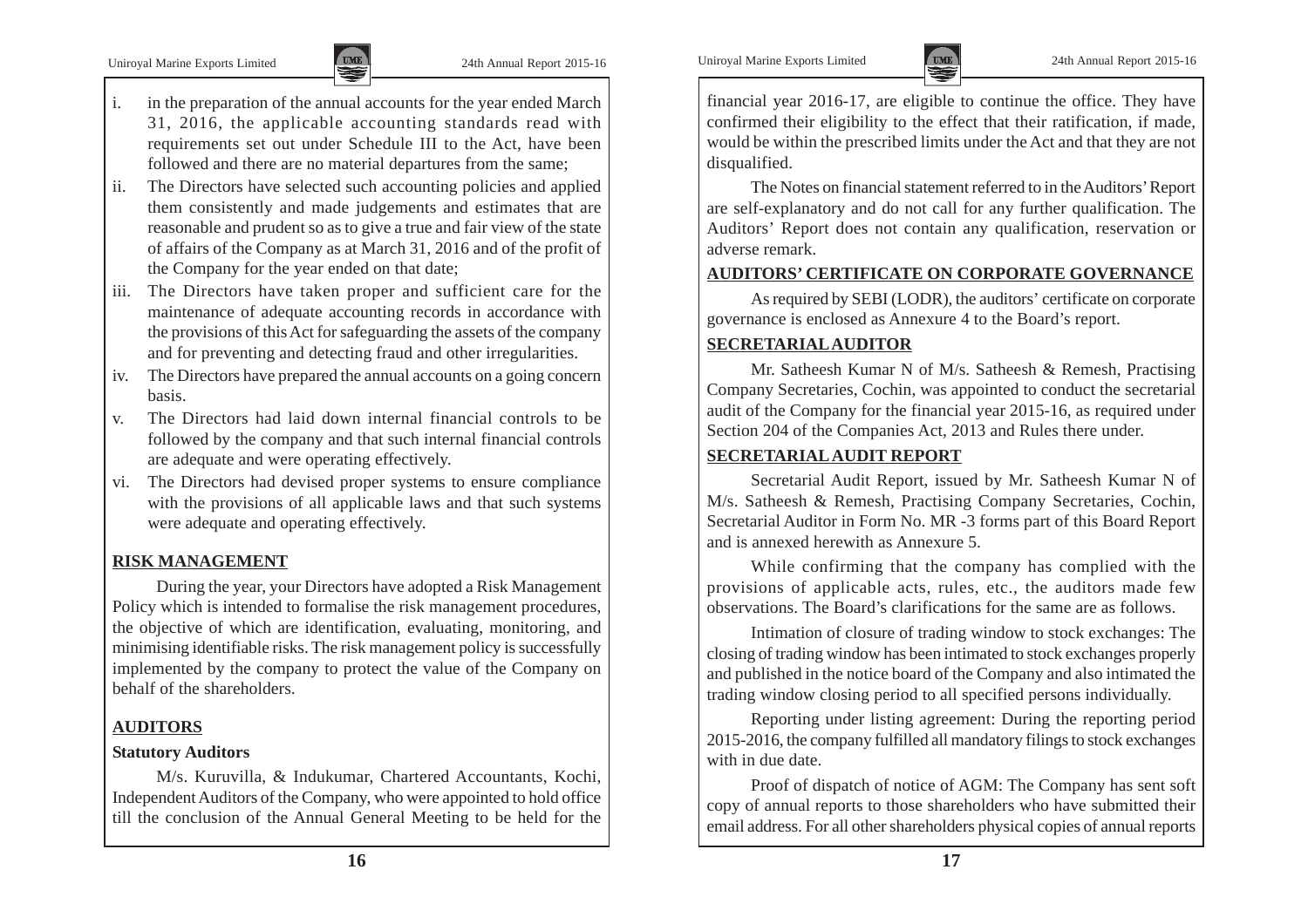#### Uniroyal Marine Exports Limited **24th Annual Report 2015-16** Uniroyal Marine Exports Limited 24th Annual Report 2015-16

were sent. However for few shareholders the proof of sending annual report is not traceable. Action has been taken to ensure proper maintenance of record of sending annual report.

Proof of dispatch of notice of board and Committee meetings: The Company has sent soft copy of notice of board and its Committee meetings to all directors of the company, except those who have collected directly from company. However for few cases the proof of sending notice is not traceable. Action has been taken to ensure proper maintenance of records of sending notices. The company also complied with the Secretarial Standards 1 and 2 Board meetings and on General meetings.

The Company has filed MGT-14, DIR 12, MR-1 in respect of resolution passed for appointment of Company Secretary and DIR 12 for resignation of the previous secretary as required under section 203(1) of the Companies Act 2013.

#### **MANAGEMENT DISCUSSION ANALYSIS**

The management discussion and analysis of the financial conditions including the result of the operations of the company for the year under review as required under Regulation 34(e) of the SEBI (LODR) Regulations, 2015 is separately attached with this report.

#### **ACKNOWLEDGEMENT**

Your Directors wish to place on record their sincere gratitude especially to The Federal Bank Ltd, UCO Bank, Government Authorities, Central Excise Dept., MPEDA, EIA and other statutory authorities, customers, suppliers and shareholders. Your Directors also wish to thank all the employees for their co-operation.

For and on behalf of the Board of Directors

#### Sd/-

Kozhikode Iype Mathew 13-08-2016 Chairman (DIN – 01546555)

# **ANNEXURES TO THE BOARD'S REPORT**

#### **Annexure 1 – Particulars of employees**

a) Information as per Rule 5(1) of Chapter XIII, Companies (Appointment and Remuneration of Managerial Personnel) Rules, 2014.

The Board of Directors of the Company affirms that the remuneration is as per the remuneration policy of the Company.

| $\mathbf{i}$        | The Ratio of the<br>remuneration of each<br>Director to the median<br>remuneration of the<br>employees of the<br>company for the<br>financial year 2015-16                                                                                          | Director's Name<br>Mr. Anush K Thomas-<br><b>Managing Director</b>                                                                                   | Ratio to mean<br>remuneration<br>1:1.88 |
|---------------------|-----------------------------------------------------------------------------------------------------------------------------------------------------------------------------------------------------------------------------------------------------|------------------------------------------------------------------------------------------------------------------------------------------------------|-----------------------------------------|
| $\ddot{\mathbf{i}}$ | The Percentage increase<br>in remuneration of each<br>Director, Chief Financial<br>Officer, Chief Executive<br>Officer, Company<br>Secretary or Manager<br>if any in the financial year<br>2015-16 compared to<br>2014-15 means part of the<br>year | Director's/CFO/<br>CEO/CS/Manager<br>Name                                                                                                            | % increase in<br>remuneration           |
|                     |                                                                                                                                                                                                                                                     | Mr. Anush K Thomas-<br><b>Managing Director</b><br>Mr.Sandeep Kumar P<br>- Company Secretary<br>Ms. Bindu Suresh -<br><b>Chief Financial Officer</b> | <b>NIL</b><br><b>NIL</b><br><b>NIL</b>  |
|                     | iii Percentage increase in<br>the median remuneration<br>of employees in the<br>financial year 2015-16<br>compared to 2014-15                                                                                                                       | 13.34%                                                                                                                                               |                                         |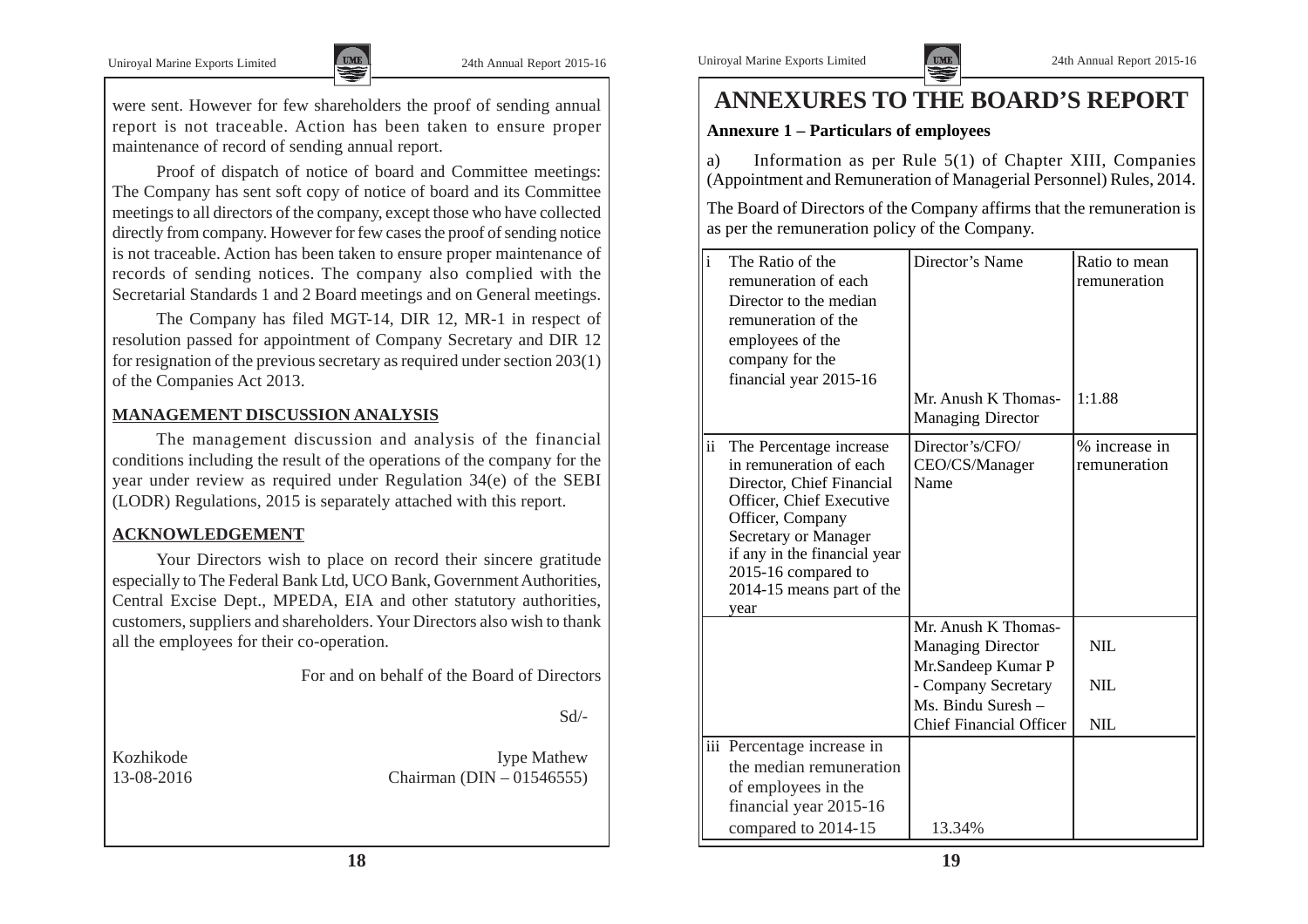| Uniroyal Marine Exports Limited |
|---------------------------------|
|---------------------------------|

Uniro<br>
24th Annual Report 2015-16 Uniro<br>
24th Annual Report 2015-16

|                         | iv   Number of permanent<br>employees on the rolls                                                               |                                          |                                                                                       |                                             |                              |  |
|-------------------------|------------------------------------------------------------------------------------------------------------------|------------------------------------------|---------------------------------------------------------------------------------------|---------------------------------------------|------------------------------|--|
|                         | of the company                                                                                                   |                                          |                                                                                       | As on 31.03.2016                            | As on 31.03.2015             |  |
|                         |                                                                                                                  |                                          | 94                                                                                    |                                             | 94                           |  |
| $\overline{\mathbf{V}}$ | Explanation on the<br>relationship between<br>average increase in<br>remuneration and the<br>company performance |                                          | standards                                                                             | As per industry                             | As per industry<br>standards |  |
|                         | vi Comparison of the                                                                                             |                                          | Particulars                                                                           |                                             | Amount & %                   |  |
|                         | emuneration of the Key<br>Managerial Personnel                                                                   |                                          | Total amount of<br>remuneration of KMP                                                |                                             | 8,24,562.00                  |  |
|                         | against the performance<br>of the company                                                                        |                                          | Revenue for the<br>Financial Year 2015-16<br>Remuneration of<br>KMP as a % of Revenue |                                             | 40,82,17,816.00              |  |
|                         |                                                                                                                  |                                          |                                                                                       |                                             | 0.20%                        |  |
|                         |                                                                                                                  |                                          | 2015-16                                                                               | Profit Before Tax for<br>the Financial Year | 5,71,219.00                  |  |
|                         |                                                                                                                  |                                          | <b>Remuneration of KMP</b><br>as a % of Profit Before<br><b>Tax</b>                   |                                             | 144.35%                      |  |
| kii l                   | Variation in                                                                                                     | Details                                  |                                                                                       | 31.03.2016                                  | 31.03.2015                   |  |
|                         |                                                                                                                  | Market<br>Capitalization<br>8.40 / 10.15 |                                                                                       | Rs.5,44,27,800                              | Rs. 6,57,66,925/-            |  |
|                         |                                                                                                                  | Price Earnings<br>Ratio                  |                                                                                       | 120                                         | $-3.90$                      |  |
|                         |                                                                                                                  | Percentage<br>of market<br>quotations    | Increase/decrease                                                                     | $-17.24%$                                   | 1.5%                         |  |
|                         |                                                                                                                  | Net worth of the<br>Company              |                                                                                       | 3.35 Crore                                  | 3.41 Crore                   |  |

| Uniroyal Marine Exports Limited                                                                        | <b>UME</b>                                                                                     |                  |               |                                                                          | 24th Annual Report 2015-16                            |
|--------------------------------------------------------------------------------------------------------|------------------------------------------------------------------------------------------------|------------------|---------------|--------------------------------------------------------------------------|-------------------------------------------------------|
| viii Average percentile<br>increase in salaries<br>of Employees other<br>than managerial<br>personnel  | During 2015-16                                                                                 |                  |               |                                                                          | During 2014-15                                        |
|                                                                                                        | 9.60%                                                                                          |                  |               | 6.68%                                                                    |                                                       |
|                                                                                                        | Justification for<br>increase with<br>reasons for any<br>exceptional<br>circumstances          |                  |               | Normal industry<br>standards applied<br>based on increase<br>in turnover |                                                       |
| ix Comparison of each<br>remuneration of the<br>Key Managerial<br>Personnel against<br>the performance | Name of Key<br>Managerial<br>personnel                                                         | for the years    | Remuneration  |                                                                          | Reason<br>against<br>performance<br>of the<br>Company |
| of the Company                                                                                         |                                                                                                | 31.3.16 31.03.15 |               | $\frac{0}{0}$<br>change                                                  |                                                       |
|                                                                                                        | Mr. Anush K<br>Thomas-<br>Managing<br>Director                                                 | 252000           | 252000        | <b>NIL</b>                                                               | As per<br>Normal<br>industry<br>standards             |
|                                                                                                        | Mr. Joseph<br>$P G/*$<br>Mr.Sandeep<br><b>Kumar</b> P<br>(06.02.2016):<br>Company<br>Secretary | 300000           | 300000        | <b>NIL</b>                                                               | As per<br>Normal<br>industry<br>standards             |
|                                                                                                        | Ms. Bindu<br>$Suresh -$<br>Chief<br>Financial<br>Officer                                       | 274562           | $*131136$ NIL |                                                                          | As per<br>Normal<br>industry<br>standards             |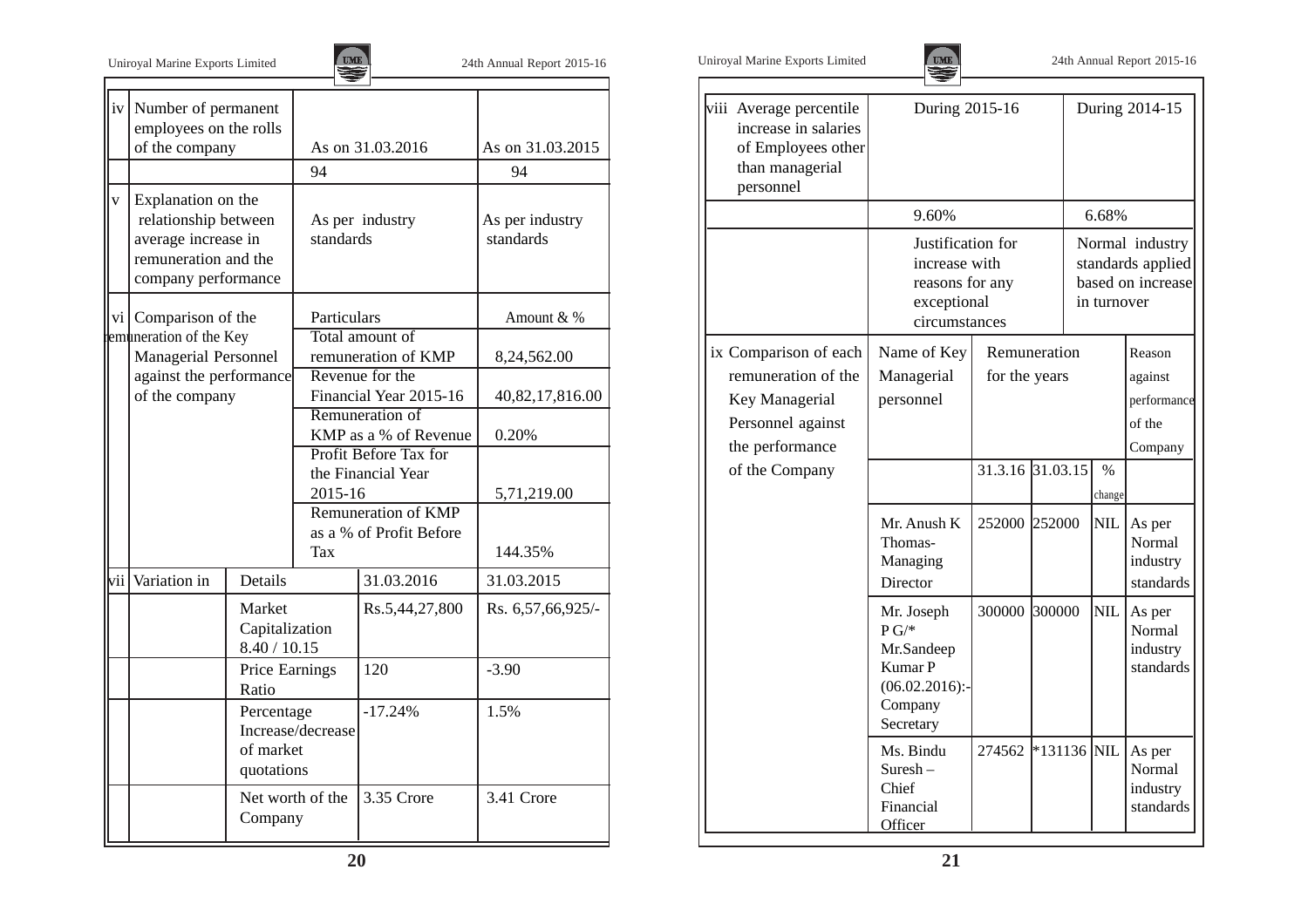remuneration of the highest paid Director

to that of the employees who are not Directors but receive remuneration in excess the highest paid director during

the year

<sup>x</sup> Key parameter for any variable component of remuneration availed

## **Annexure 2 – Extract of Annual Return**

## **Form No. MGT-9**

as on the financial year ended on 31.03.2016 [Pursuant to section 92(3) *of the Companies Act, 2013* and rule 12(1) of the Companies (Management and Administration) Rules, 2014]

## **I. REGISTRATION AND OTHER DETAILS**:

| i)            | $CIN$ :-                                                                        | L15124KL1992PLC006674                                                                                                                                                                                            |
|---------------|---------------------------------------------------------------------------------|------------------------------------------------------------------------------------------------------------------------------------------------------------------------------------------------------------------|
| $\mathbf{ii}$ | <b>Registration Date</b>                                                        | 21/08/1992                                                                                                                                                                                                       |
| iii)          | Name of the Company                                                             | UNIROYAL MARINE<br><b>EXPORTS LTD</b>                                                                                                                                                                            |
| iv)           | Category / Sub-Category of<br>the Company                                       | Public Company /<br>Limited by shares                                                                                                                                                                            |
| V)            | Address of the Registered<br>office and contact details                         | 11/19, Vengalam PO<br>Calicut- 673303, Kerala<br>Tel: 0496-2633781<br>Fax: 0496-2633783<br>E.mail:<br>ume@uniroyalmarine.com                                                                                     |
| vi)           | Whether listed company                                                          | Yes                                                                                                                                                                                                              |
| vii)          | Name, Address and Contact<br>details of Registrar and<br>Transfer Agent, if any | <b>S K D C Consultants Limited</b><br>Kanapathy Towers,<br>3rd Floor, 1391/A-1,<br>Sathy Road, Ganapathy,<br>Coimbatore 641006.<br>(Tel: 0422-6549995,<br>Fax: 0422-2539837)E.mail:<br>info@skdc-consultants.com |

\*- Remuneration for part of the year

by the Directors NA  $x_i$  Ratio of the  $1 : 6.44$ 

a)Information as per Rule 5(2) of Chapter XIII, the Companies (Appointment and Remuneration of Managerial Personnel) Rules, 2014

During the year under review, no employee of the Company was in receipt of remuneration requiring disclosure under Rule 5(2) of Chapter XIII, the Companies (Appointment and Remuneration of Managerial Personnel) Rules, 2014.

**22 23**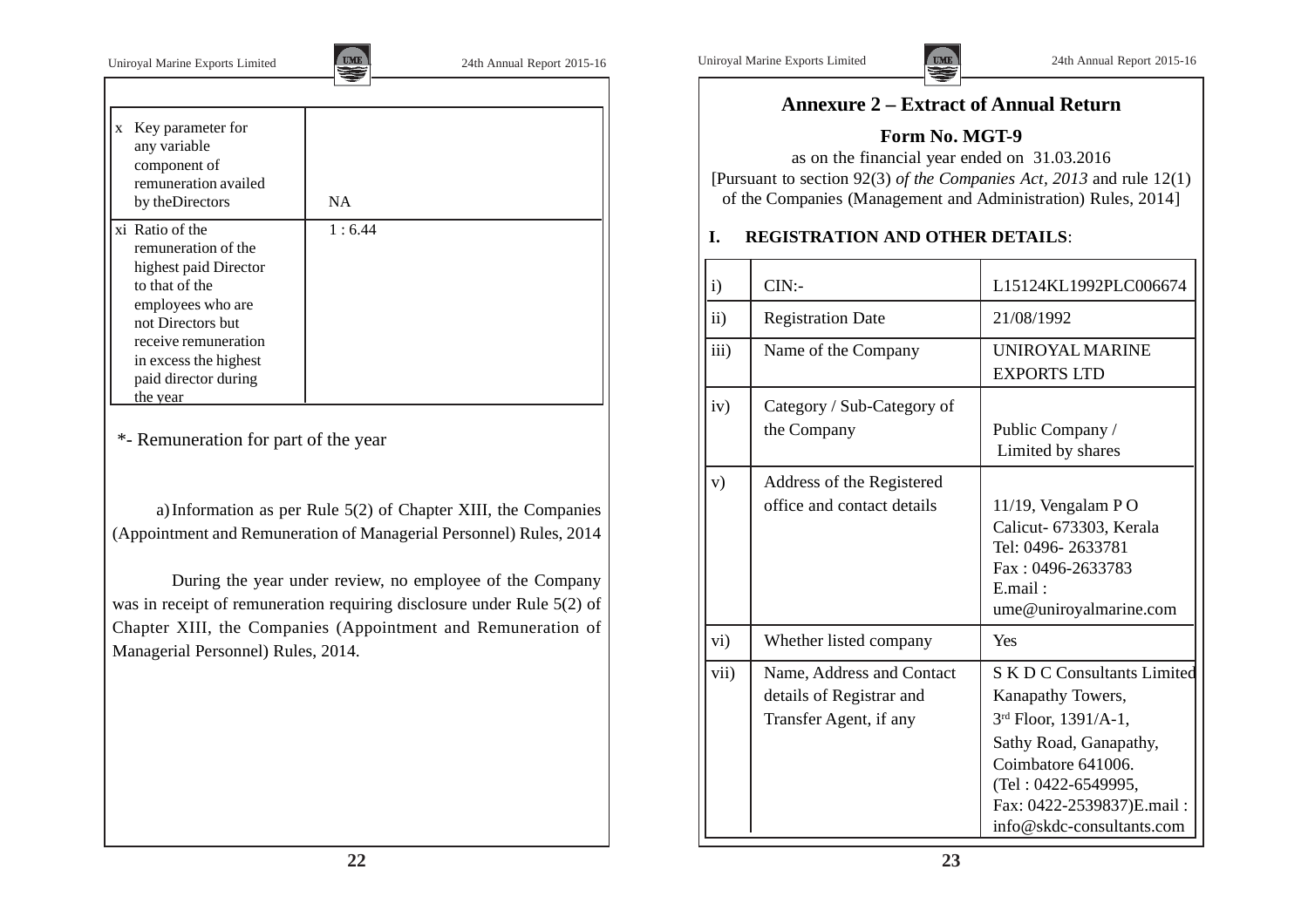## **II. PRINCIPAL BUSINESS ACTIVITIES OF THE COMPANY**

All the business activities contributing 1 0 % or more of the total turnover of the company shall be stated:-

| Sl.<br>No. | Name and Description<br>of main products/<br>services | NIC Code of the<br>Product/service | % to total turnover<br>of the company* |
|------------|-------------------------------------------------------|------------------------------------|----------------------------------------|
|            | Shrimp                                                | 102                                | 85.14%                                 |
|            | Squid                                                 | 102                                | 14.86%                                 |

*\* On the basis of Gross Turnover*

#### **III. PARTICULARS OF HOLDING, SUBSIDIARY AND ASSOCIATE COMPANIES**

| Sl.<br>No. | Name And<br>Address<br>Of The<br>Company | CIN/GLN | Holding/<br>Subsidiary/<br>Associate | % of shares   Applicable<br>held | Section |
|------------|------------------------------------------|---------|--------------------------------------|----------------------------------|---------|
|            |                                          |         |                                      |                                  |         |

## **I. SHARE HOLDING PATTERN (Equity Share Capital Breakup as percentage of Total Equity)**

#### *i) Category-wise Share Holding*

| Category of<br>Share holders    |                  | No. of Shares held at<br>the beginning of the year |                                  |                  | No. of Shares held at<br>the end of the year |                  |                                  |                  | $\%$<br>Change<br>during<br>the year |
|---------------------------------|------------------|----------------------------------------------------|----------------------------------|------------------|----------------------------------------------|------------------|----------------------------------|------------------|--------------------------------------|
| Demat                           | Physical         | Total                                              | $%$ of<br>Total<br><b>Shares</b> | Demat            | Physical Total                               |                  | $%$ of<br>Total<br><b>Shares</b> |                  |                                      |
| <b>A</b> Promoters<br>1. Indian |                  |                                                    |                                  |                  |                                              |                  |                                  |                  |                                      |
| a) Individual/<br><b>HUF</b>    | 787005           | 1182100                                            | 1969105                          | 30.390           | 842382                                       | 1135500          | 1977882                          | 30.525           | 0.135                                |
| b) CentralGovt                  | $\theta$         | $\overline{0}$                                     | $\boldsymbol{0}$                 | $\overline{0}$   | $\theta$                                     | $\mathbf{0}$     | $\mathbf{0}$                     | $\overline{0}$   | $\theta$                             |
| c) State Govt                   | $\overline{0}$   | $\overline{0}$                                     | $\mathbf{0}$                     | $\theta$         | $\boldsymbol{0}$                             | $\theta$         | $\theta$                         | $\theta$         | $\theta$                             |
| d) BodiesCorp.                  | $\overline{0}$   | $\overline{0}$                                     | $\mathbf{0}$                     | $\overline{0}$   | $\boldsymbol{0}$                             | $\theta$         | $\mathbf{0}$                     | $\theta$         | $\theta$                             |
| e) Banks / FI                   | $\overline{0}$   | $\overline{0}$                                     | $\mathbf{0}$                     | $\overline{0}$   | $\boldsymbol{0}$                             | $\theta$         | $\theta$                         | $\theta$         | $\mathbf{0}$                         |
| f) Any Other                    |                  |                                                    |                                  |                  |                                              |                  |                                  |                  |                                      |
| Sub-total<br>$(A)$ $(1)$ :-     | 787005           | 1182100                                            | 1969105                          | 30.390           | 842382                                       | 1135500          | 1977882 30.525 0.135             |                  |                                      |
| A (2) Foreign                   |                  |                                                    |                                  |                  |                                              |                  |                                  |                  |                                      |
| a) Individuals<br>(NRI)         | 250000           | 200                                                | 250200                           | 3.861            | 250000                                       | 200              | 250200                           | 3.861            | $\theta$                             |
| c) Bodies Corp                  | $\overline{0}$   | $\overline{0}$                                     | $\boldsymbol{0}$                 | $\theta$         | $\overline{0}$                               | $\theta$         | $\mathbf{0}$                     | $\theta$         | $\overline{0}$                       |
| d) Banks / FI                   | $\theta$         | $\overline{0}$                                     | $\theta$                         | $\overline{0}$   | $\theta$                                     | $\mathbf{0}$     | $\theta$                         | $\theta$         | $\overline{0}$                       |
| e) Any Other                    | $\theta$         | $\boldsymbol{0}$                                   | $\theta$                         | $\theta$         | $\theta$                                     | $\theta$         | $\theta$                         | $\theta$         | $\theta$                             |
|                                 | $\boldsymbol{0}$ | $\boldsymbol{0}$                                   | $\boldsymbol{0}$                 | $\boldsymbol{0}$ | $\boldsymbol{0}$                             | $\boldsymbol{0}$ | $\boldsymbol{0}$                 | $\boldsymbol{0}$ | $\overline{0}$                       |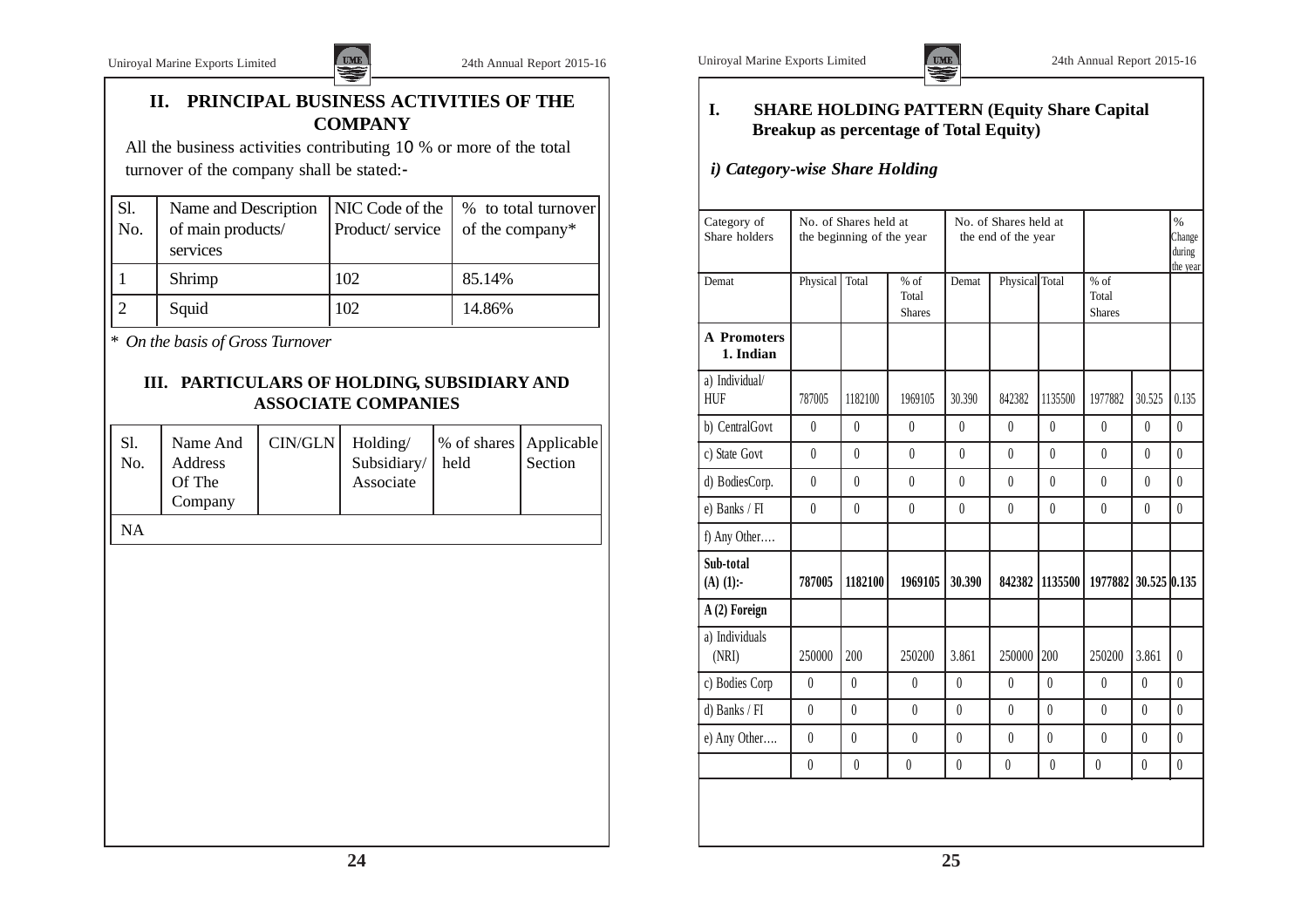| Sub-total<br>$(A)$ $(2)$ :-                                  | 250000           | 200              | 250200           | 3.86             | 250000                 | 200              | 250200               | 3.86             | $\overline{0}$   |
|--------------------------------------------------------------|------------------|------------------|------------------|------------------|------------------------|------------------|----------------------|------------------|------------------|
| Total shareholding<br>of Promoter $(A)$ =<br>$(A)(1)+(A)(2)$ | 1037005 1182300  |                  | 2219305          |                  | 34.251 1092382 1135700 |                  | 2228082 34.386 0.135 |                  |                  |
| <b>B.</b> Public<br>Shareholding                             |                  |                  |                  |                  |                        |                  |                      |                  |                  |
| 1. Institutions                                              |                  |                  |                  |                  |                        |                  |                      |                  |                  |
| a) Mutual Funds                                              | $\boldsymbol{0}$ | $\boldsymbol{0}$ | $\boldsymbol{0}$ | $\overline{0}$   | $\boldsymbol{0}$       | $\overline{0}$   | $\overline{0}$       | $\boldsymbol{0}$ | $\mathbf{0}$     |
| b) Banks / FI                                                | $\overline{0}$   | 500              | 500              | 0.008            | $\boldsymbol{0}$       | 500              | 500                  | 0.008            | 0.000            |
| c) Central Govt                                              | $\overline{0}$   | $\overline{0}$   | $\overline{0}$   | $\boldsymbol{0}$ | $\overline{0}$         | $\overline{0}$   | $\overline{0}$       | $\overline{0}$   | $\overline{0}$   |
| d) State Govt(s)                                             | $\overline{0}$   | $\overline{0}$   | $\overline{0}$   | $\overline{0}$   | $\overline{0}$         | $\overline{0}$   | $\overline{0}$       | $\mathbf{0}$     | $\overline{0}$   |
| e) Venture<br>Capital Funds                                  | $\boldsymbol{0}$ | $\boldsymbol{0}$ | $\boldsymbol{0}$ | $\boldsymbol{0}$ | $\boldsymbol{0}$       | $\boldsymbol{0}$ | $\boldsymbol{0}$     | $\boldsymbol{0}$ | $\boldsymbol{0}$ |
| f) Insurance<br>Companies                                    | $\overline{0}$   | $\overline{0}$   | $\boldsymbol{0}$ | $\boldsymbol{0}$ | $\overline{0}$         | $\boldsymbol{0}$ | $\overline{0}$       | $\overline{0}$   | $\overline{0}$   |
| g) FIIs                                                      | $\boldsymbol{0}$ | $\boldsymbol{0}$ | $\boldsymbol{0}$ | $\boldsymbol{0}$ | $\boldsymbol{0}$       | $\overline{0}$   | $\boldsymbol{0}$     | $\boldsymbol{0}$ | $\theta$         |
| h) Foreign Venture<br>Capital Funds                          | $\boldsymbol{0}$ | $\boldsymbol{0}$ | $\boldsymbol{0}$ | $\theta$         | $\boldsymbol{0}$       | $\overline{0}$   | $\boldsymbol{0}$     | $\boldsymbol{0}$ | $\overline{0}$   |
| i) Others<br>(specify)                                       | $\boldsymbol{0}$ | $\boldsymbol{0}$ | $\boldsymbol{0}$ | $\boldsymbol{0}$ | $\boldsymbol{0}$       | $\boldsymbol{0}$ | $\boldsymbol{0}$     | $\boldsymbol{0}$ | $\boldsymbol{0}$ |
| Sub-total<br>$(B)(1)$ :-                                     | $\boldsymbol{0}$ | 500              | 500              | 0.008            | $\boldsymbol{0}$       | 500              | 500                  | 0.008            | 0.000            |
|                                                              |                  |                  |                  |                  |                        |                  |                      |                  |                  |



| Uniroyal Marine Exports Limited                              |                  |                  |                  | 等                |                  |                  | 24th Annual Report 2015-16                  |                  |                  | Uniroyal Marine Exports Limited                                                                |                              |                                     |                               |                              |                              |                                      | 24th Annual Report 2015-16    |                              |                              |
|--------------------------------------------------------------|------------------|------------------|------------------|------------------|------------------|------------------|---------------------------------------------|------------------|------------------|------------------------------------------------------------------------------------------------|------------------------------|-------------------------------------|-------------------------------|------------------------------|------------------------------|--------------------------------------|-------------------------------|------------------------------|------------------------------|
|                                                              |                  |                  |                  |                  |                  |                  |                                             |                  |                  | 2. Non-Institutions<br>a) Bodies Corp.                                                         |                              |                                     |                               |                              |                              |                                      |                               |                              |                              |
| Sub-total                                                    |                  |                  |                  |                  |                  |                  |                                             |                  |                  | i) Indian                                                                                      | 29550                        | 8300                                | 37850                         | 0.584                        | 25650                        | 8000                                 | 33650                         | 0.519                        | $-0.065$                     |
| $(A)$ $(2)$ :-                                               | 250000           | 200              | 250200           | 3.86             | 250000           | 200              | 250200                                      | 3.86             | $\boldsymbol{0}$ | ii) Overseas<br>b) Individuals                                                                 | $\mathbf{0}$<br>$\mathbf{0}$ | $\mathbf{0}$<br>$\mathbf{0}$        | $\mathbf{0}$<br>$\mathbf{0}$  | $\mathbf{0}$<br>$\mathbf{0}$ | $\mathbf{0}$<br>$\mathbf{0}$ | $\mathbf{0}$<br>$\mathbf{0}$         | 0<br>$\bf{0}$                 | $\mathbf{0}$<br>$\mathbf{0}$ | $\mathbf{0}$<br>$\mathbf{0}$ |
| Total shareholding<br>of Promoter $(A)$ =<br>$(A)(1)+(A)(2)$ |                  | 1037005 1182300  | 2219305          |                  |                  |                  | 34.251 1092382 1135700 2228082 34.386 0.135 |                  |                  | i) Individual<br>shareholders<br>holding<br>nominal                                            |                              |                                     |                               |                              |                              |                                      |                               |                              |                              |
| B. Public<br>Shareholding                                    |                  |                  |                  |                  |                  |                  |                                             |                  |                  | share capital<br>up to<br>Rs. 1 lakh                                                           |                              |                                     | 367796 2488100 2855896 44.076 |                              | 402529                       | 2437600   2840129   43.833           |                               |                              | $-0.243$                     |
| 1. Institutions                                              |                  |                  |                  |                  |                  |                  |                                             |                  |                  | ii) Individual                                                                                 |                              |                                     |                               |                              |                              |                                      |                               |                              |                              |
| a) Mutual Funds                                              | $\theta$         | $\boldsymbol{0}$ | $\theta$         | $\overline{0}$   | $\theta$         | $\theta$         | $\theta$                                    | $\overline{0}$   | $\overline{0}$   | shareholders<br>holding                                                                        |                              |                                     |                               |                              |                              |                                      |                               |                              |                              |
| b) Banks / FI                                                | $\overline{0}$   | 500              | 500              | 0.008            | $\theta$         | 500              | 500                                         | 0.008            | $0.000\,$        | nominal<br>share capital                                                                       |                              |                                     |                               |                              |                              |                                      |                               |                              |                              |
| c) Central Govt                                              | $\overline{0}$   | $\boldsymbol{0}$ | $\boldsymbol{0}$ | $\boldsymbol{0}$ | $\boldsymbol{0}$ | $\boldsymbol{0}$ | $\boldsymbol{0}$                            | $\boldsymbol{0}$ | $\overline{0}$   | in excess of                                                                                   |                              |                                     |                               |                              |                              |                                      |                               |                              |                              |
| d) State Govt(s)                                             | $\overline{0}$   | $\boldsymbol{0}$ | $\boldsymbol{0}$ | $\boldsymbol{0}$ | $\boldsymbol{0}$ | $\boldsymbol{0}$ | $\boldsymbol{0}$                            | $\boldsymbol{0}$ | $0\,$            | Rs 1 lakh<br>Others(specify)<br>$\mathbf{c}$                                                   | 673686                       | 43100                               | 716786                        | 11.062                       | 698532                       | 25600                                | 724132 11.176                 |                              | 0.114                        |
| e) Venture<br>Capital Funds                                  | $\overline{0}$   | $\boldsymbol{0}$ | $\boldsymbol{0}$ | $\boldsymbol{0}$ | $\boldsymbol{0}$ | $\boldsymbol{0}$ | $\boldsymbol{0}$                            | $\boldsymbol{0}$ | $\boldsymbol{0}$ | Directors &<br>their relatives                                                                 | 566943                       | $\bf{0}$                            | 566943                        | 8.750                        | 540243                       | $\mathbf{0}$                         | 540243                        | 8.338                        | $-0.412$                     |
| f) Insurance                                                 | $\boldsymbol{0}$ | $\boldsymbol{0}$ | $\boldsymbol{0}$ | $\boldsymbol{0}$ | $\theta$         | $\boldsymbol{0}$ | $\boldsymbol{0}$                            | $\boldsymbol{0}$ | $\theta$         | <b>Non Resident</b><br><b>Indians</b><br><b>Clearing</b>                                       | 77625                        | $\bf{0}$                            | 77625                         | 1.198                        | 99149                        | $\mathbf{0}$                         | 99149                         | 1.530                        | 0.332                        |
| Companies                                                    |                  |                  |                  |                  |                  |                  |                                             |                  |                  | members                                                                                        | 1895                         | $\mathbf{0}$                        | 1895                          | 0.029                        | 6702                         | $\mathbf{0}$                         | 6702                          | 0.103                        | 0.074                        |
| g) FIIs<br>h) Foreign Venture                                | $\theta$         | $\overline{0}$   | $\boldsymbol{0}$ | $\boldsymbol{0}$ | $\boldsymbol{0}$ | $\boldsymbol{0}$ | $\theta$                                    | $\boldsymbol{0}$ | $\overline{0}$   | Hindu<br><b>Undivided</b><br><b>Families</b>                                                   | 2700                         | $\mathbf{0}$                        | 2700                          | 0.042                        | 6913                         | $\mathbf{0}$                         | 6913                          | 0.107                        | 0.065                        |
| Capital Funds                                                | $\boldsymbol{0}$ | $\boldsymbol{0}$ | $\boldsymbol{0}$ | $\boldsymbol{0}$ | $\theta$         | $\boldsymbol{0}$ | $\boldsymbol{0}$                            | $\boldsymbol{0}$ | $\overline{0}$   | Sub-total                                                                                      |                              |                                     |                               |                              |                              |                                      |                               |                              |                              |
| i) Others<br>(specify)                                       | $\overline{0}$   | $\mathbf{0}$     | $\boldsymbol{0}$ | $\boldsymbol{0}$ | $\mathbf{0}$     | $\overline{0}$   | $\overline{0}$                              | $\boldsymbol{0}$ | $\overline{0}$   | (B) $(2)$ :-<br><b>Total Public</b>                                                            |                              | 1720195 2539500 4259695             |                               | 65.741                       | 1779718                      | 2471200                              | 4250918 65.600                |                              | $-0.135$                     |
| Sub-total<br>$(B)(1)$ :-                                     | $\boldsymbol{0}$ | 500              | 500              | 0.008            | $\boldsymbol{0}$ | 500              | 500                                         | $0.008$ 0.000    |                  | <b>Share holding</b><br>$(B) = (B) (1) +$<br>$(B)$ $(2)$                                       |                              |                                     | 1720195 2540000 4260195       | 65.749                       |                              | 1779718   2471700   4251418   65.614 |                               |                              | $-0.135$                     |
|                                                              |                  |                  |                  |                  |                  |                  |                                             |                  |                  | C. Shares held<br>by Custodian<br>for GDRs &<br><b>ADRs</b><br><b>Grand Total</b><br>$(A+B+C)$ | $\bf{0}$                     | $\bf{0}$<br>2757200 3722300 6479500 | $\mathbf{0}$                  | $\bf{0}$<br>100              | $\mathbf{0}$<br>2872100      | $\mathbf{0}$                         | $\bf{0}$<br>3607400   6479500 | $\bf{0}$<br>100              | $\mathbf{0}$<br>0.00         |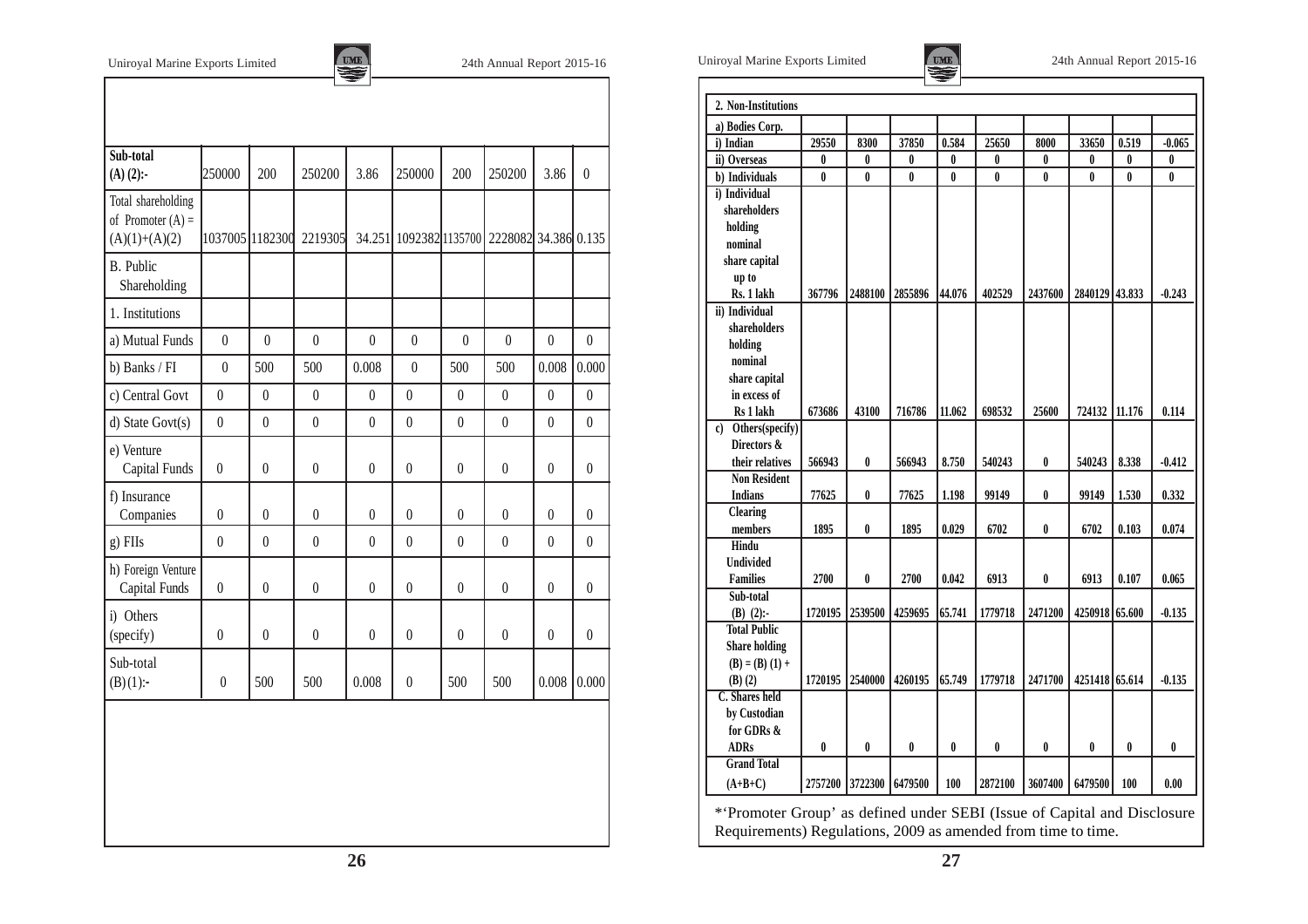

| S1<br>No.      | Shareholder's<br>Name        | Shareholding at the<br>beginning of the year |                                                                    |                                                             | Share holding at the<br>end of the year |                                                                    |                                                                      |                                                                |
|----------------|------------------------------|----------------------------------------------|--------------------------------------------------------------------|-------------------------------------------------------------|-----------------------------------------|--------------------------------------------------------------------|----------------------------------------------------------------------|----------------------------------------------------------------|
|                |                              | No. of<br><b>Shares</b>                      | $%$ of<br>total<br><b>Shares</b><br>of the<br>company<br>(6500000) | % of shares<br>Pledged/<br>encumbered<br>to total<br>shares | No. of<br><b>Shares</b>                 | $%$ of<br>total<br><b>Shares</b><br>of the<br>company<br>(6479500) | % of<br><b>Shares</b><br>Pledged<br>encumbered<br>to total<br>shares | $\%$<br>change<br>in<br>share<br>holding<br>during<br>the year |
| 1              | K C Babu<br>(Babu<br>Chandy) | 260300                                       | 4.017                                                              | 0.000                                                       | 260300                                  | 4.017                                                              | 0.000                                                                | 0.000                                                          |
| $\overline{2}$ | K C Thomas                   | 237500                                       | 3.665                                                              | 0.000                                                       | 237500                                  | 3.665                                                              | 0.000                                                                | 0.000                                                          |
|                | Total                        | 497800                                       | 7.682                                                              | 0.000                                                       | 497800                                  | 7.682                                                              | 0.000                                                                | 0.000                                                          |

**(iii)** *Change in Promoters' Shareholding (please specify, if there is no change)*

There is no change in the shareholding of Mr. K C Babu between 01/04/2015 to 31/03/2016

| SI.<br>No. |                               |                  | Share holding at the<br>beginning of the year | <b>Cumulative Share</b><br>holding during the year |                                    |  |
|------------|-------------------------------|------------------|-----------------------------------------------|----------------------------------------------------|------------------------------------|--|
|            |                               | No. of<br>shares | % of total<br>shares of the<br>company        | No. of<br>shares                                   | % of total<br>shares of<br>company |  |
| 1.         | <b>K</b> C Thomas             |                  |                                               |                                                    |                                    |  |
|            | At the beginning of the year  | 237500           | 3.665                                         | $\theta$                                           | $\theta$                           |  |
|            | Sale of shares on 29.04.2015  | 37500            | 3.087                                         | $\Omega$                                           | $\Omega$                           |  |
|            | Purchase of shares 01.05.2015 | 37500            | 3.665                                         | $\theta$                                           | $\Omega$                           |  |
|            | At the End of the year        | 237500           | 3.665                                         | 237500                                             | 3.665                              |  |

Uniroyal Marine Exports Limited 24th Annual Report 2015-16 Uniroyal Marine Exports Limited 24th Annual Report 2015-16

## *(iv) Shareholding Pattern of top ten Shareholders (other than Directors, Promoters and Holders of GDRs and ADRs):*

| SI.<br>N <sub>0</sub>     |                         | Shareholding at the<br>of the year | beginning/end                                  | Date                 | Increase/<br>Decrease<br>in share<br>holding | Reason | Cumulative<br>during the year | Share holding                                  |
|---------------------------|-------------------------|------------------------------------|------------------------------------------------|----------------------|----------------------------------------------|--------|-------------------------------|------------------------------------------------|
|                           | Name                    | No. of<br>shares                   | $%$ of<br>total<br>shares<br>of the<br>company |                      |                                              |        | No. of I<br>shares            | $%$ of<br>total<br>shares of<br>the<br>company |
| 1                         | Tabita Sarah Alex       | 129372                             | 1.997                                          | 01.04.15             | Nil                                          |        |                               |                                                |
|                           |                         | 129372                             | 1.997                                          | 31.03.16             |                                              |        | 129372                        | 1.997                                          |
| $\overline{\mathfrak{L}}$ | Rintu Rebecca<br>George | 112400                             | 1.735                                          | 01.04.15             | Nil                                          | 112400 |                               | 1.735                                          |
|                           |                         | 112400                             | 1.735                                          | 31.03.16             |                                              | 112400 |                               | 1.735                                          |
| 3                         | <b>Lissy Varghese</b>   | 103797<br>103797                   | 1.602<br>1.602                                 | 01.04.15<br>31.03.16 | Nil                                          |        | 103797                        | 1.602                                          |
| $\overline{4}$            | N K Varghese            | 103796<br>103796                   | 1.602<br>1.602                                 | 01.04.15<br>31.03.16 | Nil                                          |        | 103796                        | 1.602                                          |
| 5                         | George John             | 103796                             | 1.602                                          | 01.04.15             | Nil                                          |        |                               |                                                |
|                           |                         | 103796<br>103796                   | 1.602<br>1.602                                 | 31.03.16             | Nil                                          |        | 103796                        | 1.602                                          |
| 6                         | Molly George            | 103796                             | 1.602                                          | 01.04.15<br>31.03.16 |                                              |        | 103796                        | 1.602                                          |
| $\tau$                    | Meeval Mary             | 103796                             | 1.602                                          | 01.04.15             | Nil                                          |        |                               |                                                |
|                           |                         | 103796                             | 1.602                                          | 31.03.16             |                                              |        | 103796                        | 1.602                                          |
| 8                         | Aleyamma Thomas         | 75000                              | 1.157                                          | 01.04.15             | Nil                                          |        |                               |                                                |
|                           |                         | 75000                              | 1.157                                          | 31.03.16             |                                              |        | 75000                         | 1.157                                          |
| 9                         | Manish Garodia          | 30000                              | 0.463                                          | 01.04.15             | Nil                                          |        |                               |                                                |
|                           |                         | 30000                              | 0.463                                          | 31.03.16             |                                              |        | 30000                         | 0.463                                          |
| 10                        | Sneha John              | 26900                              | 0.415                                          | 01.04.15             | Nil                                          |        |                               |                                                |
|                           |                         | 26900                              | 0.415                                          | 31.03.16             |                                              |        | 26900                         | 0.415                                          |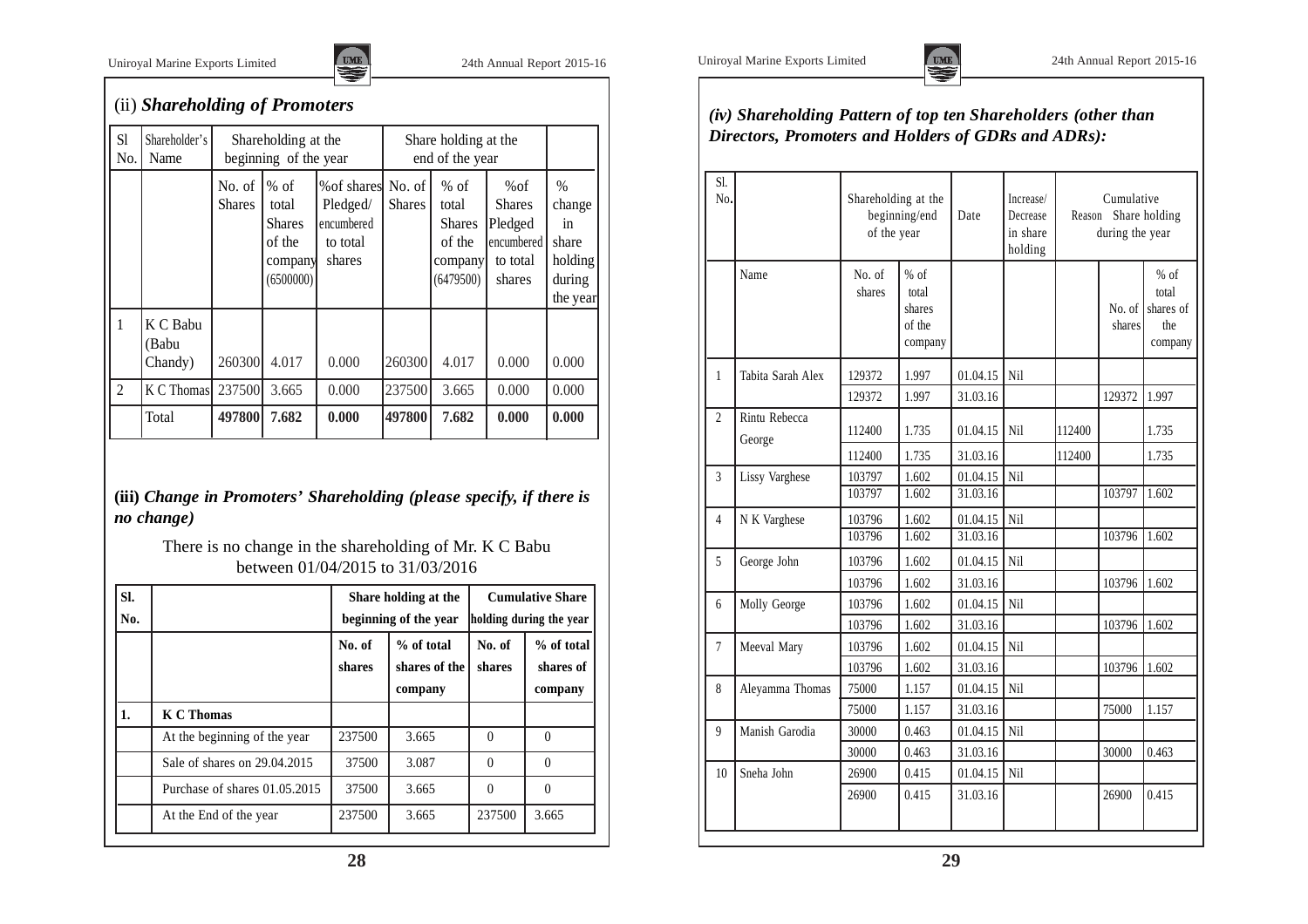

|     | (v) Shareholding of Directors and Key Managerial Personnel: |                                                                                                 |                                                     |                      |                                                |                             |                                               |                                                           |
|-----|-------------------------------------------------------------|-------------------------------------------------------------------------------------------------|-----------------------------------------------------|----------------------|------------------------------------------------|-----------------------------|-----------------------------------------------|-----------------------------------------------------------|
| Sl. | No. Name                                                    | Share holding<br>at the beginning<br>of the year                                                |                                                     | Date                 | Increase<br>Decrease<br>in<br>share<br>holding | Reason                      | Cumulative<br>Shareholding<br>during the year |                                                           |
|     |                                                             | No. of<br>Shares at<br>The begi<br>nning<br>$(01-04-15)$<br>/ end of<br>theYear<br>$(31-03-16)$ | $%$ of<br>total<br>shares<br>of the<br>com-<br>pany |                      |                                                |                             | No. of<br>shares                              | $\overline{\%$ of<br>total<br>shares<br>of the<br>company |
| 01  | Mr. Anush K Thomas<br>Managing Director                     | $\theta$                                                                                        | $\theta$                                            | 01/04/15             | $\theta$                                       |                             | $\theta$                                      | $\theta$                                                  |
|     |                                                             | $\overline{0}$                                                                                  | $\mathbf{0}$                                        | 31/03/16             | $\overline{0}$                                 |                             | $\mathbf{0}$                                  | $\theta$                                                  |
| 02  | Mr. Iype Mathew<br>Non-executive Director                   | 24000                                                                                           | 0.37                                                | 01/04/15             | $\boldsymbol{0}$                               |                             | $\mathbf{0}$                                  | $\overline{0}$                                            |
|     |                                                             | 24000                                                                                           | 0.37                                                | 31/03/16             | $\theta$                                       |                             | 24000                                         | 0.37                                                      |
| 03  | Mr. K C Thomas<br>Non-executive Director                    | 237500                                                                                          | 3.665                                               | 01/04/15             | $\boldsymbol{0}$                               |                             | $\theta$                                      | $\boldsymbol{0}$                                          |
|     |                                                             |                                                                                                 |                                                     | 29.04.15<br>01.05.15 | 37500<br>37500                                 | Transfer 200000<br>Transfer | 237500                                        | 3.087<br>3.665                                            |
|     |                                                             | 237500                                                                                          | 3.665                                               | 31/03/16             | 0                                              |                             | 237500                                        | 3.67                                                      |
| 04  | Mr. Nath Ram<br>Non-executive Director                      | $\mathbf{0}$                                                                                    | $\mathbf{0}$                                        | 01/04/15             | $\mathbf{0}$                                   |                             | $\mathbf{0}$                                  | $\overline{0}$                                            |
|     |                                                             | $\boldsymbol{0}$                                                                                | $\theta$                                            | 31/03/16             | $\theta$                                       |                             | $\theta$                                      | $\boldsymbol{0}$                                          |
| 05  | Mr. Mohanlal<br>Non-executive Director                      | 200100                                                                                          | 3.09                                                | 01/04/15             | $\boldsymbol{0}$                               |                             | $\boldsymbol{0}$                              | $\theta$                                                  |
|     |                                                             | 200100                                                                                          | 3.09                                                | 31/03/16             | $\overline{0}$                                 |                             | 200100                                        | 3.09                                                      |
| 06  | Ms. Nithya Alex<br>Non-executive Director                   | 333775                                                                                          | 5.152                                               | 01/04/15             | $\overline{0}$                                 |                             | $\boldsymbol{0}$                              | $\boldsymbol{0}$                                          |
|     |                                                             | $\mathbf{0}$                                                                                    | $\boldsymbol{0}$                                    | 14.08.15             | 99500                                          | Transfer 234275             |                                               | 3.62                                                      |
|     |                                                             |                                                                                                 |                                                     | 14.08.15             | 99500                                          | Transfer 333775             |                                               | 5.15                                                      |
|     |                                                             |                                                                                                 | 4.739                                               | 20.11.15             | 26700                                          | Transfer                    | 307075<br>307075                              | 4.739                                                     |
| 07  | Mr. Sandeep Kumar                                           | 307075<br>$\boldsymbol{0}$                                                                      | $\boldsymbol{0}$                                    | 31/03/16<br>01/04/15 | 0<br>$\theta$                                  |                             | $\boldsymbol{0}$                              | 4.739<br>$\theta$                                         |
|     | Company Secretary                                           | $\mathbf{0}$                                                                                    | $\overline{0}$                                      | 31/03/16             | $\boldsymbol{0}$                               |                             | $\theta$                                      | $\boldsymbol{0}$                                          |
| 08  | Ms. Bindu Suresh<br>Chief Financial Officer                 | 200                                                                                             | 0.003                                               | 01/04/15             | $\boldsymbol{0}$                               |                             | $\overline{0}$                                | $\theta$                                                  |
|     |                                                             | 200                                                                                             | 0.003                                               | 31/03/16             | $\boldsymbol{0}$                               |                             | 200                                           | 0.003                                                     |

## **V. INDEBTEDNESS**

## **Indebtedness of the Company including interest outstanding/accrued but not due for payment**

|                                                                 | Secured<br>Loans<br>excluding<br>deposits | Unsecured<br>Loans | Deposits   | Total<br>Indebted<br>ness |
|-----------------------------------------------------------------|-------------------------------------------|--------------------|------------|---------------------------|
| Indebtedness at the<br>beginning of the<br>financial year       |                                           |                    |            |                           |
| i) Principal Amount                                             | 103304932                                 | 5958395            | <b>NIL</b> | 109263327                 |
| ii) Interest due but<br>not paid<br>iii) Interest accrued       | 52319                                     | <b>NIL</b>         | <b>NIL</b> | 52319                     |
| but not due                                                     | <b>NIL</b>                                | <b>NIL</b>         | <b>NIL</b> | <b>NIL</b>                |
| Total (i+ii+iii)                                                | 103357251                                 | 5958395            |            | 109315646                 |
| <b>Change in Indebted-</b><br>ness during the<br>financial year |                                           |                    |            |                           |
| Addition                                                        | 410078647                                 | <b>NIL</b>         | <b>NIL</b> | 410078647                 |
| Reduction<br>$\cdot$                                            | 365494304                                 | <b>NIL</b>         | <b>NIL</b> | 365494304                 |
| <b>Net Change</b>                                               | 44584343                                  | <b>NIL</b>         | <b>NIL</b> | 44584343                  |
| <b>Indebtedness at the</b><br>end of the financial<br>year      |                                           |                    |            |                           |
| i) Principal Amount                                             | 147941594                                 | 5958395            | <b>NIL</b> | 153899989                 |
| ii) Interest due but<br>not paid                                | <b>NIL</b>                                | <b>NIL</b>         | <b>NIL</b> |                           |
| iii) Interest accrued<br>but not due                            | NIL                                       | <b>NIL</b>         | <b>NIL</b> | <b>NIL</b>                |
| Total ( <i>i</i> + <i>ii</i> + <i>iii</i> )                     | 147941594                                 | 5958395            | <b>NIL</b> | 153899989                 |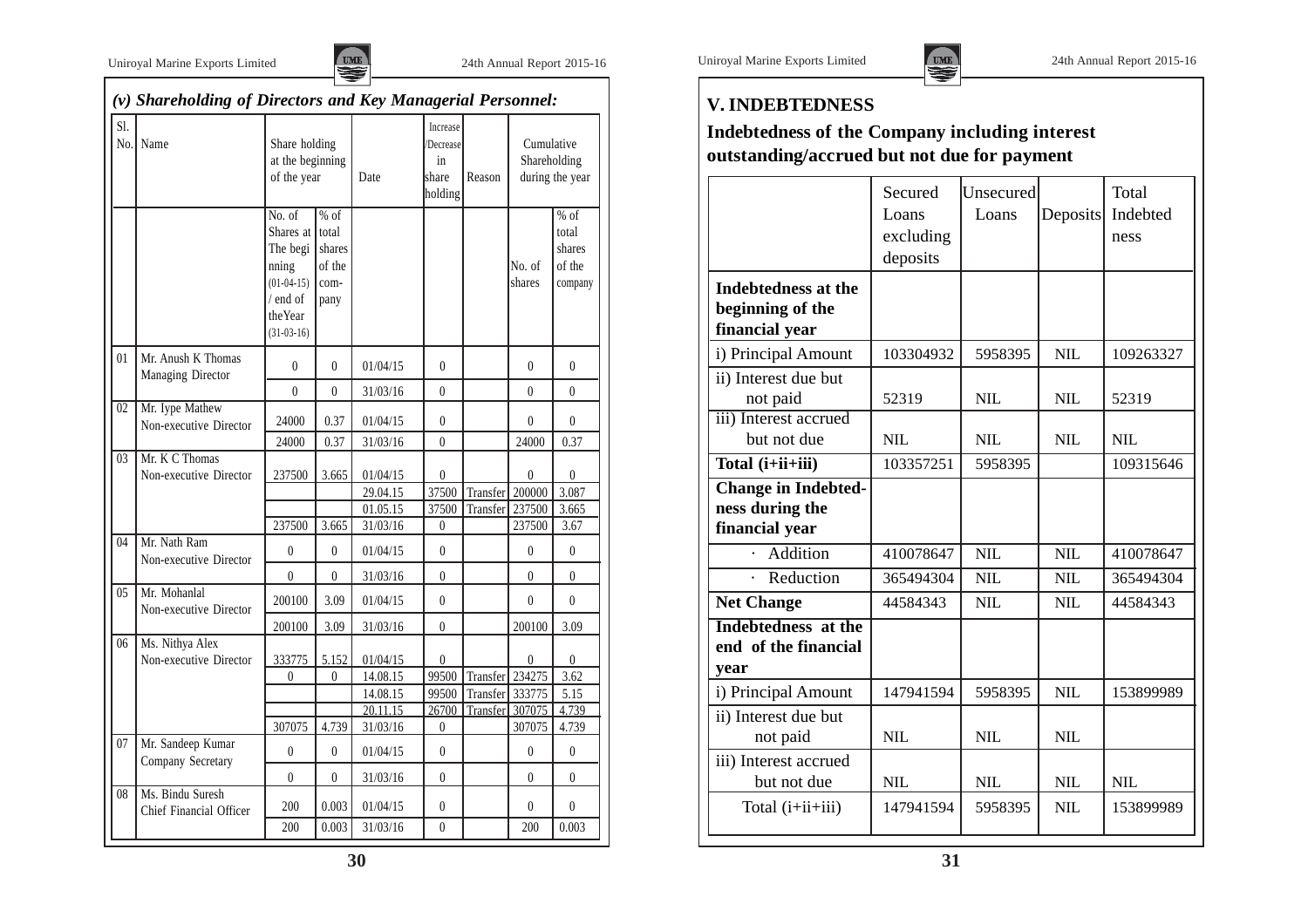## **VI. REMUNERATION OF DIRECTORS AND KEY MANAGERIAL PERSONNEL**

*A. Remuneration to Managing Director, Whole-time Directors and/or Manager:*

| Sl.<br>no. | Particulars of Remuneration                                                                                | Name of MD/<br>WTD/Manager      | Total<br>Amount (Rs) |
|------------|------------------------------------------------------------------------------------------------------------|---------------------------------|----------------------|
|            |                                                                                                            | Mr. Anush K<br>Thomas           |                      |
| 1.         | Gross salary(a) Salary as<br>per provisions contained in<br>section $17(1)$ of the<br>Income-tax Act, 1961 | 1,80,000                        | 1,80,000             |
|            | (b) Value of perquisites<br>$u/s17(2)$ Income-tax Act,<br>1961                                             | 72,000                          | 72,000               |
|            | (c) Profits in lieu of<br>salary under section $17(3)$                                                     |                                 |                      |
|            | Income-tax Act, 1961                                                                                       | <b>NA</b>                       | <b>NA</b>            |
| 2.         | <b>Stock Option</b>                                                                                        | <b>NA</b>                       | <b>NA</b>            |
| 3.         | <b>Sweat Equity</b>                                                                                        | <b>NA</b>                       | <b>NA</b>            |
| 4.         | Commission-<br>as % of profit-                                                                             | others, specify                 | NA<br><b>NA</b>      |
| 5.         | Others, please specify                                                                                     | <b>NA</b>                       | <b>NA</b>            |
|            | Total (A)                                                                                                  | 2,52,000                        | 2,52,000             |
|            | Ceiling as per the Act                                                                                     | $30,00,000$ (As per schedule V) |                      |

## **B. Remuneration to other directors:**

| Sl.<br>N <sub>0</sub> | Particulars of<br>Remuneration                                                |                |                          | Name of Directors                                                                    |              |           | Total<br>Amount |
|-----------------------|-------------------------------------------------------------------------------|----------------|--------------------------|--------------------------------------------------------------------------------------|--------------|-----------|-----------------|
|                       |                                                                               | Mr. Iype       | Mr. Nath                 | IMr.                                                                                 | Mr. KC       | Ms.Nithya |                 |
|                       |                                                                               | Mathew         | Ram                      | Mohanlal                                                                             | Thomas       | Alex      |                 |
|                       | 1. Independent<br>Directors·<br>Fee for attending                             |                |                          |                                                                                      |              |           |                 |
|                       | board committee<br>meetings                                                   | 13,000 11000   |                          |                                                                                      |              |           | 24,000          |
|                       | $\overline{\cdot$ Commission                                                  |                |                          |                                                                                      |              | L.        |                 |
|                       | · Others, please<br>specify                                                   |                |                          |                                                                                      |              |           |                 |
|                       | Total $(1)$                                                                   | 13,000         | 11,000                   |                                                                                      |              |           | 24,000          |
|                       | 2. Other Non-<br>Executive Directors·<br>Fee for attending<br>board committee |                |                          |                                                                                      |              |           |                 |
|                       | meetings                                                                      |                |                          | 1,000                                                                                | 14,000 4,000 |           | 19,000          |
|                       | $\overline{\cdot$ Commission                                                  | $\overline{a}$ |                          |                                                                                      |              |           |                 |
|                       | · Others, please<br>specify                                                   |                |                          |                                                                                      |              |           |                 |
|                       | Total $(2)$                                                                   | $\overline{a}$ | $\overline{a}$           | 1,000                                                                                | 14,000 4,000 |           | 19,000          |
|                       | Total $(B)=(1+2)$                                                             |                |                          |                                                                                      |              |           | 43,000          |
|                       | <b>Total Managerial</b><br>Remuneration                                       |                |                          |                                                                                      |              |           | 2,95,000        |
|                       | Overall Ceiling as<br>per the Act                                             |                | <b>Sitting Fees Only</b> | Managerial Personnel : 30,00,000 p.a (As per schedule V)<br>Non Executive Directors: |              |           |                 |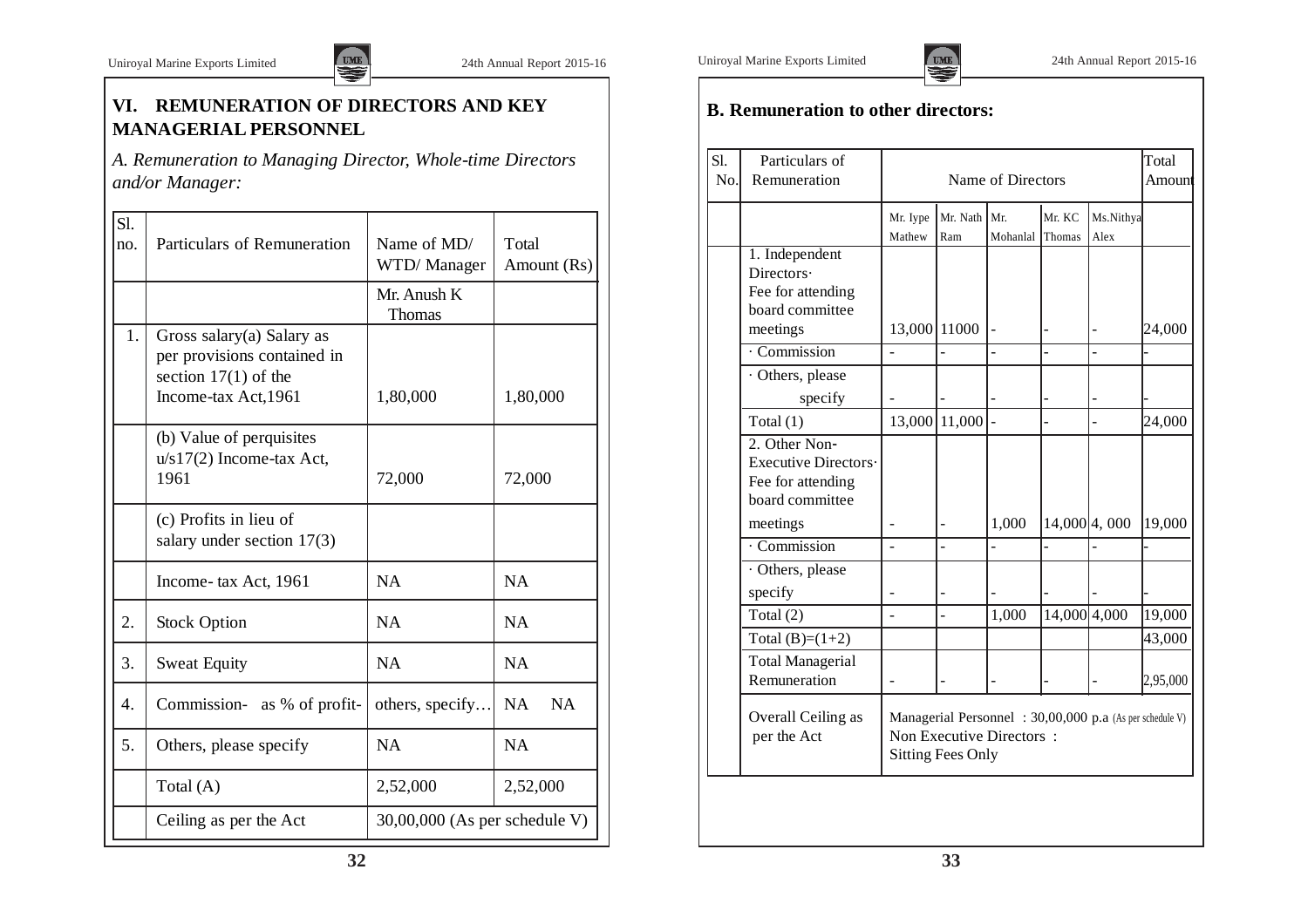## **C. REMUNERATION TO KEY MANAGERIAL PERSONNEL OTHER THAN MD/ MANAGER/ WTD**

| S1. | Nol Particulars of<br>Remuneration                                                                                                                                                                                                                                  | Key Managerial Personnel                                        |                                   |          |
|-----|---------------------------------------------------------------------------------------------------------------------------------------------------------------------------------------------------------------------------------------------------------------------|-----------------------------------------------------------------|-----------------------------------|----------|
|     |                                                                                                                                                                                                                                                                     | Mr. Joseph P G/<br>*Mr.Sandeep<br>Kumar<br>Company<br>Secretary | Ms. Bindu<br>Suresh<br><b>CFO</b> | Total    |
| 1.  | Gross salary(a) Salary<br>as per provisions<br>contained in section<br>$17(1)$ of the Income-tax<br>Act, 1961<br>(b) Value of perquisites<br>$u/s$ 17(2) Income-tax<br>Act, 1961<br>(c) Profits in lieu of<br>salary under section<br>17(3) Income-tax Act,<br>1961 | 3,00,000                                                        | 2,74,562                          | 5,74,562 |
| 2.  | <b>Stock Option</b>                                                                                                                                                                                                                                                 |                                                                 |                                   |          |
| 3.  | <b>Sweat Equity</b>                                                                                                                                                                                                                                                 |                                                                 |                                   |          |
| 4.  | Commission-<br>as $%$ of<br>profit- others, specify                                                                                                                                                                                                                 |                                                                 |                                   |          |
| 5.  | Others, please specify<br>Total                                                                                                                                                                                                                                     | 3,00,000                                                        | 2,74,562                          | 5,74,562 |
|     | *part of the year only                                                                                                                                                                                                                                              |                                                                 |                                   |          |

## **VII. PENALTIES / PUNISHMENT/ COMPOUNDING OF OFFENCES:**

There were no penalties / punishment / compounding of offences for the year ending March 31, 2016.

# **Annexure 3**

# **Conservation of energy, technology absorption, foreign exchange earnings and outgo**

## **Energy Conservation Measures**

The Company continues its efforts to improve methods for energy conservation and utilization by:-

(1) More usage of electricity purchased from KSEB.

 (2) Improved efficiency of own generation by usage of diesel generator only for emergencies and as stand by.

(3) Intensified vigil on wastage/leakage control.

Disclosure of particulars with respect to conservation of energy

|   | Particulars                 |            | <b>Energy Consumption during</b> |          |  |  |
|---|-----------------------------|------------|----------------------------------|----------|--|--|
| A | Power and Consumption       |            | 2015-16                          | 2014-15  |  |  |
|   | 1. Electricity              |            |                                  |          |  |  |
|   | i) Purchased Units          | <b>KWH</b> | 1862684                          | 1810836  |  |  |
|   | ii) Total Amount            | Rs.        | 11391809                         | 10852847 |  |  |
|   | iii) Rate per unit          | Rs.        | 6.12                             | 5.99     |  |  |
|   | 2. Own Generation through   |            |                                  |          |  |  |
|   | <b>Diesel Generator</b>     |            |                                  |          |  |  |
|   | i) Unit                     | <b>KWH</b> | 191728                           | 197228   |  |  |
|   | ii) Unit/Ltr. of Diesel Oil | <b>KWH</b> | 6.15                             | 5.09     |  |  |
|   | iii) Cost per Unit          | Rs.        | 8.35                             | 11.49    |  |  |
| B | Consumption per Unit of     |            |                                  |          |  |  |
|   | Production                  |            |                                  |          |  |  |
|   | a) Electricity              | <b>KWH</b> | 1.74                             | 2.14     |  |  |
|   | b) Diesel                   | Ltrs.      | 0.029                            | 0.046    |  |  |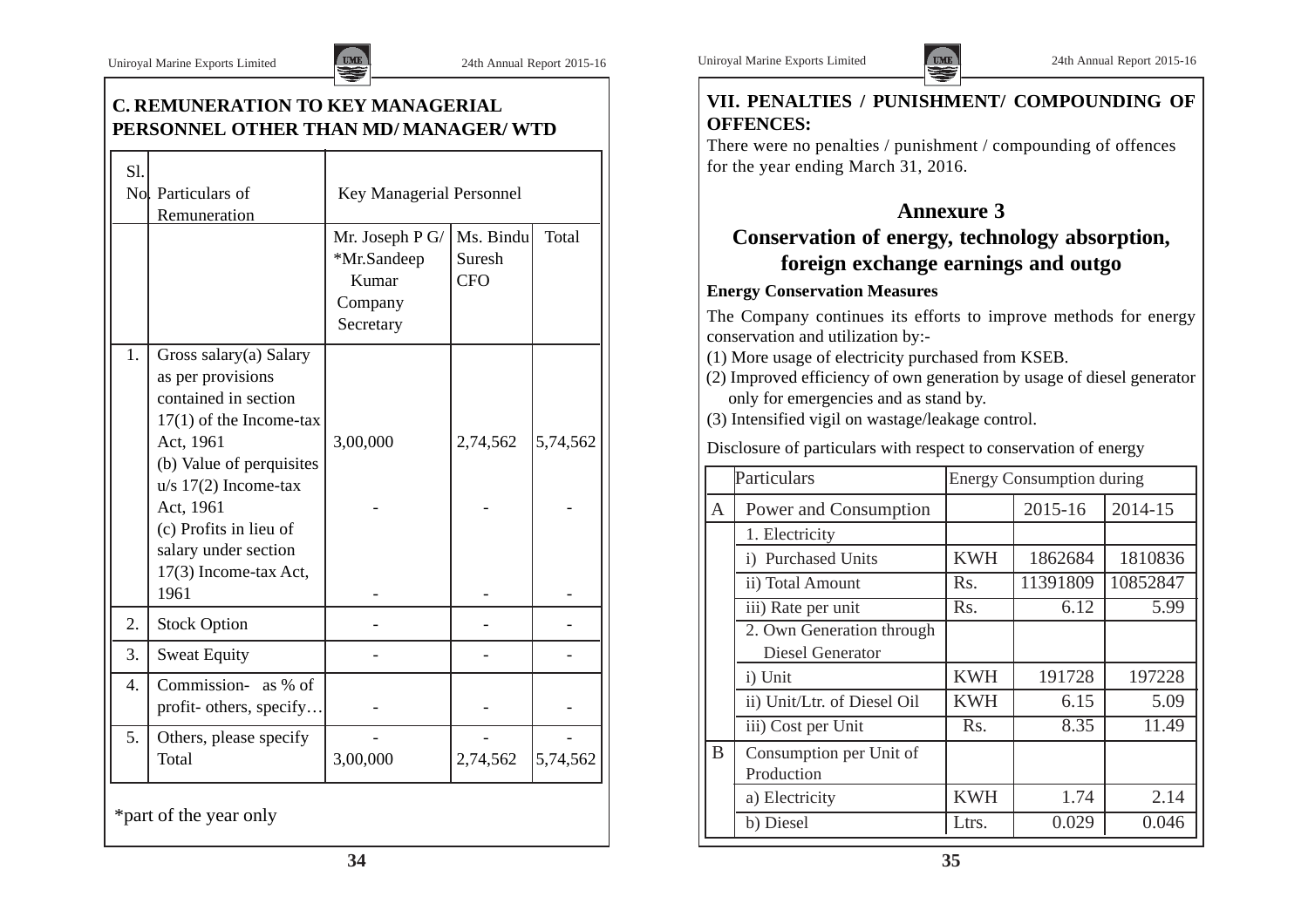## **Technology Absorption**

During the last year your Company has installed a cooking and freezing machine which is imported from China which is extremely advanced and innovative.

## **Research & Development**

## **1. Specific areas in which R&D carried out by the company.**

- a) Quality Up gradation
- b) Developing variety products
- c) Productivity enhancement
- d) Quality Control Management

## **2. Benefits derived as a result of the above R & D**

- a) Increase in production and capacity utilization.
- b) Repeat order from customers due to consistency in quality.

## **Foreign Exchange Earnings and Outgo**

i) Foreign Exchange earned during the year (On FOB basis) - Rs. 3639.70 lac

ii) Foreign Exchange outgo - Rs. 11.08 lac

## **Annexure 4 Auditors' certificate on corporate governance**

To the Shareholders of Uniroyal Marine Exports Limited.

We have examined the compliance of conditions of Corporate Governance by **Uniroyal Marine Exports Limited**, for the year ended March 31, 2016 as stipulated in SEBI (LODR) Regulation 2015 and Listing Agreement with Stock Exchanges of the Company.

The compliance of conditions of Corporate Governance is the responsibility of the Management. Our examination was limited to the procedures and implementation thereof, adopted by the Company



for ensuring the compliance of the conditions for the Corporate Governance. It is neither an audit nor an expression of opinion on the financial statements of the Company.

In our opinion and to the best of our information and according to the explanations given to us, we certify that the Company has complied with the conditions of Corporate Governance as stipulated in the above mentioned SEBI (LODR) Regulation 2015.

We state that such compliance is neither an assurance as to the future viability of the Company nor the efficiency or effectiveness with which the management has conducted the affairs of the Company.

#### **For KURUVILLA& INDUKUMAR** Chartered Accountants Reg.No. 013882S

Place: Kozhikode **Indukumar. M.G** Date: 28-05-2016 M.No.200004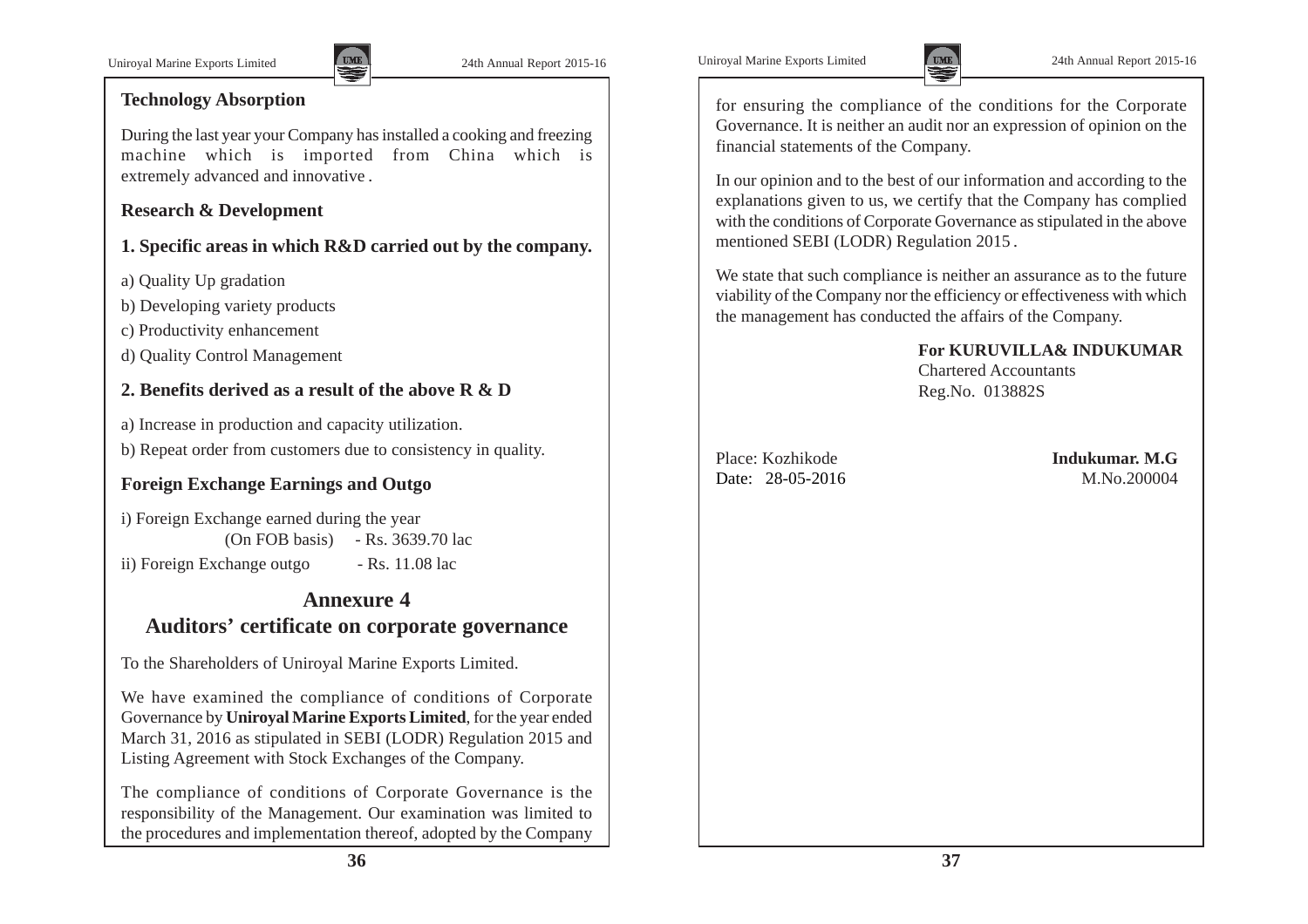# **Annexure 5 Secretarial audit report for the financial year ended March 31, 2016**

## **FORM NO. MR-3 SECRETARIALAUDIT REPOR T**

 FOR THE FINANCIAL YEAR ENDED MARCH 31, 2016 [Pursuant to section 204(1) of the Companies Act, 2013 and Rule No.9 of the Companies (Appointment and Remuneration of Managerial Personnel) Rules, 2014]

To, The Members, Uniroyal Marine Exports Limited 11/19, Vengalam, PO Calicut-673303

We have conducted the secretarial audit of the compliance of applicable statutory provisions and the adherence to good corporate practices by **Uniroyal Marine Exports Limited** (hereinafter called the company). Secretarial Audit was conducted in a manner that provided us a reasonable basis for evaluating the corporate conducts/statutory compliances and expressing our opinion thereon.

Based on our limited verification of the Company's Books, Papers, Minute Books, Forms and Returns filed with regulatory authorities and other records maintained by the company and also the information provided by the Company, its officers, agents and authorized representatives during the conduct of secretarial audit, We hereby report that in our opinion, the company has, during the financial year ended on March 31, 2016 ('Audit Period') generally complied with the statutory provisions listed hereunder and also that the Company has proper Boardprocesses and compliance mechanism in place to the extent, in the manner and subject to reporting made hereinafter:

We further report that maintenance of proper and updated Books, Papers, Minutes Books, filing of Forms and Returns with applicable regulatory authorities and maintaining other records is responsibility of management and of the Company, our responsibility is to verify the content of the documents produced before us, make objective evaluation of the content in respect of compliance and report thereon. We have examined on test check basis, the books, papers, minute books, forms and returns filed and other records maintained by the Company and produced before us for the financial year ended March 31, 2016, as per the provisions of:

- (i) The Companies Act, 2013 (the Act) and the rules made there under;
- (ii) The Securities Contracts (Regulation) Act, 1956 ('SCRA') and the rules made there under;
- (iii) The Depositories Act, 1996 and the Regulations and Bye-laws framed there under;
- (iv) Foreign Exchange Management Act, 1999 and the rules and regulations made there under to the extent of Foreign Direct Investment, Overseas Direct Investment and External Commercial Borrowings, to the extent the same was applicable to the Company;
- (v) The following Regulations and Guidelines prescribed under the Securities and Exchange Board of India Act, 1992 ('SEBI Act'):-
- (a) The Securities and Exchange Board of India (LODR) Regulations, 2015
- (b) The Securities and Exchange Board of India (Substantial Acquisition of Shares and Takeovers) Regulations, 2011;
- (c) The Securities and Exchange Board of India (Prohibition of Insider Trading) Regulations, 1992;
- (d) The Securities and Exchange Board of India (Issue of Capital and Disclosure Requirements) Regulations, 2009 **(Not applicable to the Company during the Audit period)**;
- (e) The Securities and Exchange Board of India (Employee Stock Option Scheme and Employee Stock Purchase Scheme) Guidelines, 1999; **(Not applicable to the Company during the Audit period)**;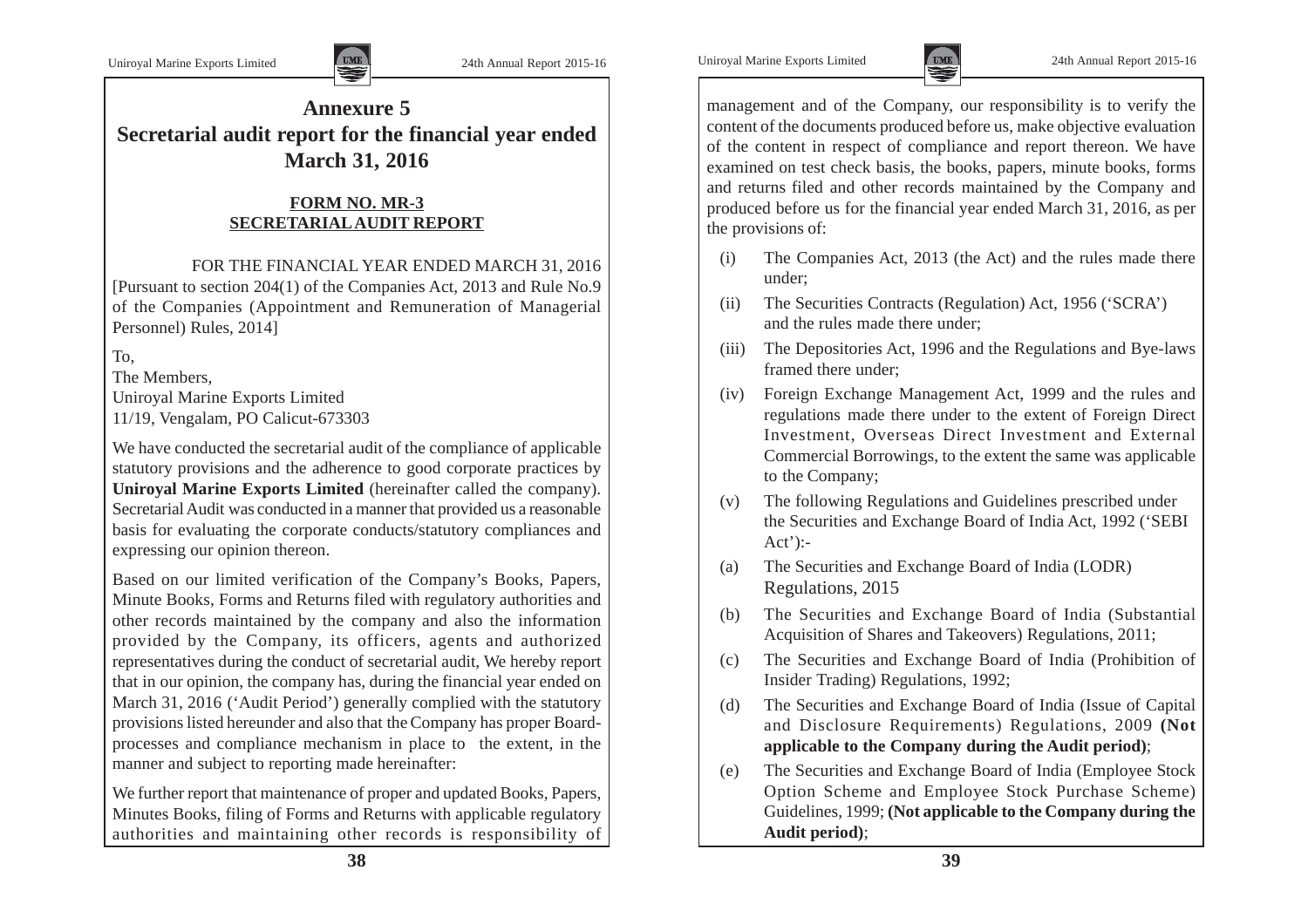- (f) The Securities and Exchange Board of India (Issue and Listing of Debt Securities) Regulations, 2008 **(Not applicable to the Company during the Audit period)**;
- (g) The Securities and Exchange Board of India (Registrars to an Issue and Share Transfer Agents) Regulations, 1993 regarding the Companies Act and dealing with client;
- (h) The Securities and Exchange Board of India (Delisting of Equity Shares) Regulations, 2009 **(Not applicable to the Company during the Audit period)**; and
- (i) The Securities and Exchange Board of India (Buyback of Securities) Regulations,1998 **(Not applicable to the Company during the Audit period)**;

We have also examined compliance with the applicable clauses of the following:

- (i) Secretarial Standards issued by The Institute of Company Secretaries of India
- (ii) The Listing Agreements entered into by the Company with BSE Limited;

We further report that, based on the representation made by the Company and its Officers in respect of systems and mechanism formed / followed by the Company and on examination of the relevant documents and records in pursuance thereof, on test- check basis, and in the Company has generally complied with the provisions of the following laws applicable specifically to the Company:

- 1. Factories Act 1948
- 2. Industrial Dispute Act 1947
- 3. Payment of Wages Act 1936
- 4. Minimum Wages Act 1948
- 5. Employees State Insurance Act 1948
- 6. Employees Provident funds and Miscellaneous Provisions Act 1952
- 7. Payment of Bonus Act 1965
- 
- 8. Payment of Gratuity Act 1972.
- 9. Child Labour ( prohibition and Regulation) Act 1986
- 10. Maternity Benefit Act 1961.
- 11. Industrial Employment (Standing Order) Act 1946.
- 12. Equal Remuneration Act 1976
- 13. Sexual Harassment of Women at Work Place (Prevention Prohibition and Redressel ) Act 2013.
- 14. Food Safety and Stands Act 2006
- 15. Water (Prevention and Control of Pollution) Act 1973
- 16. Air (prevention and Control of Pollution) Act 1981

Based on the aforesaid information provided by the Company, we report that during the financial year under report, the Company has generally complied with the provisions of the above mentioned Acts, Rules, Regulations, Guidelines, Standards etc. mentioned above and we have no material observation or instances of non Compliance in respect of the same subject to the following observations:

Closing of trading window under the The Securities and Exchange Board of India (Prohibition of Insider Trading) Regulations, 1992 not intimated properly in certain cases. In some cases reporting under various clauses of the Listing agreement was made with delay. Proof of dispatch of notice of annual general meeting and Board its Committee meetings are not available in few cases. The Company has not fully complied with the Secretarial Standards 1 and 2 Board meetings and on General meetings. The Company has not filed MGT-14 in respect of resolution passed for changes in Key Managerial person as required under section 179 of the act read rule 8 of the Companies (Board and its Powers) Rules 2014. Regarding the laws specifically applicable to the Company, the company has to update its records to make comment on the same.

We further report that the Board of Directors of the Company is duly constituted with proper balance of Executive Directors, Non- Executive Directors and Independent Directors. The changes in the composition of the Board of Directors that took place during the period under review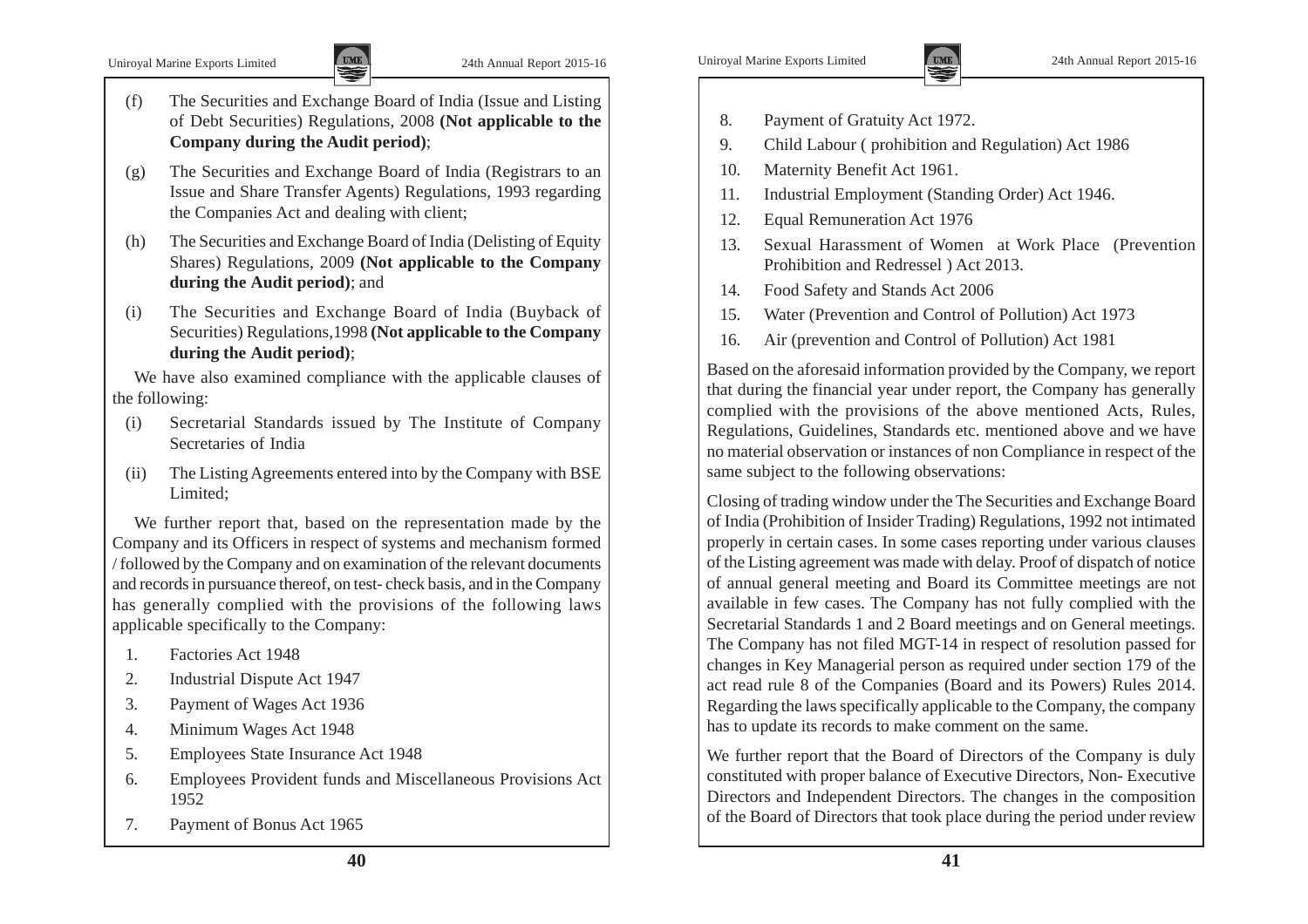were carried out in compliance with the provisions of the Act.

Adequate notice was given to all Directors to schedule the Board Meetings, agenda and detailed notes on agenda were sent at least seven days in advance, and a reasonable system exists for seeking and obtaining further information and clarifications on the agenda items before the meeting and for meaningful participation at the meeting.

Majority decision is carried through and proper system is in place which facilitates / ensure to capture and record, the dissenting member's views, if any, as part of the Minutes.

Based on the representation made by the Company and its Officers explaining us in respect of internal systems and mechanism established by the Company which ensures compliances of other Acts, Laws and Regulations applicable to the Company, We report that there are adequate systems and processes in the Company commensurate with the size and operations of the Company to monitor and ensure compliance with applicable laws, rules, regulations and guidelines.

We further report that during the audit period, there are no specific events / actions having a major bearing on the Company's affairs in pursuance of the laws, rules, regulations, guidelines, etc, referred to above.

### **For Satheesh and Remesh, Company Secretaries**

Sd/-

Date:13.08.2016 **N.Satheesh Kumar N** *CP No. 6607*

Note: This report is to be read with our letter of even date which is annexed as 'ANNEXURE A' and forms an integral part of this report.

**'Annexure A'**

## To,

The Members,

Uniroyal Marine Exports Limited 11/19, Vengalam, PO Calicut-673303

#### **Our report of even date is to be read along with this letter.**

- 1. Maintenance of Secretarial record is the responsibility of the management of the Company. Our responsibility is to express as opinion on these secretarial records based on our audit.
- 2. We have followed the audit practices and process as were appropriate to obtain reasonable assurance about the correctness of the contents of the Secretarial records. The verification was done on test-check basis to ensure that correct facts are reflected in secretarial records. We believe that the processes and practices, we followed provide a reasonable basis for our opinion.
- 3. We have not verified the correctness and appropriateness of financial records and Books of Accounts of the Company.
- 4. Where ever required, we have obtained the Management representation about the compliance of laws, rules and regulations and happening of events etc.
- 5. The compliance of the provisions of Corporate and other applicable laws, Rules, Regulations, standards is the responsibility of management. Our examination was limited to the verification of procedures on test-check basis.
- 6. The Secretarial Audit Report is neither an assurance as to the future viability of the Company nor of the efficacy or effectiveness with which the management has conducted the affairs of the Company.

**For**

**Satheesh and Remesh,**

**Company Secretaries** Sd/-

Date: 13.08.2016 **N.Satheesh Kumar N**

*CP No. 6607*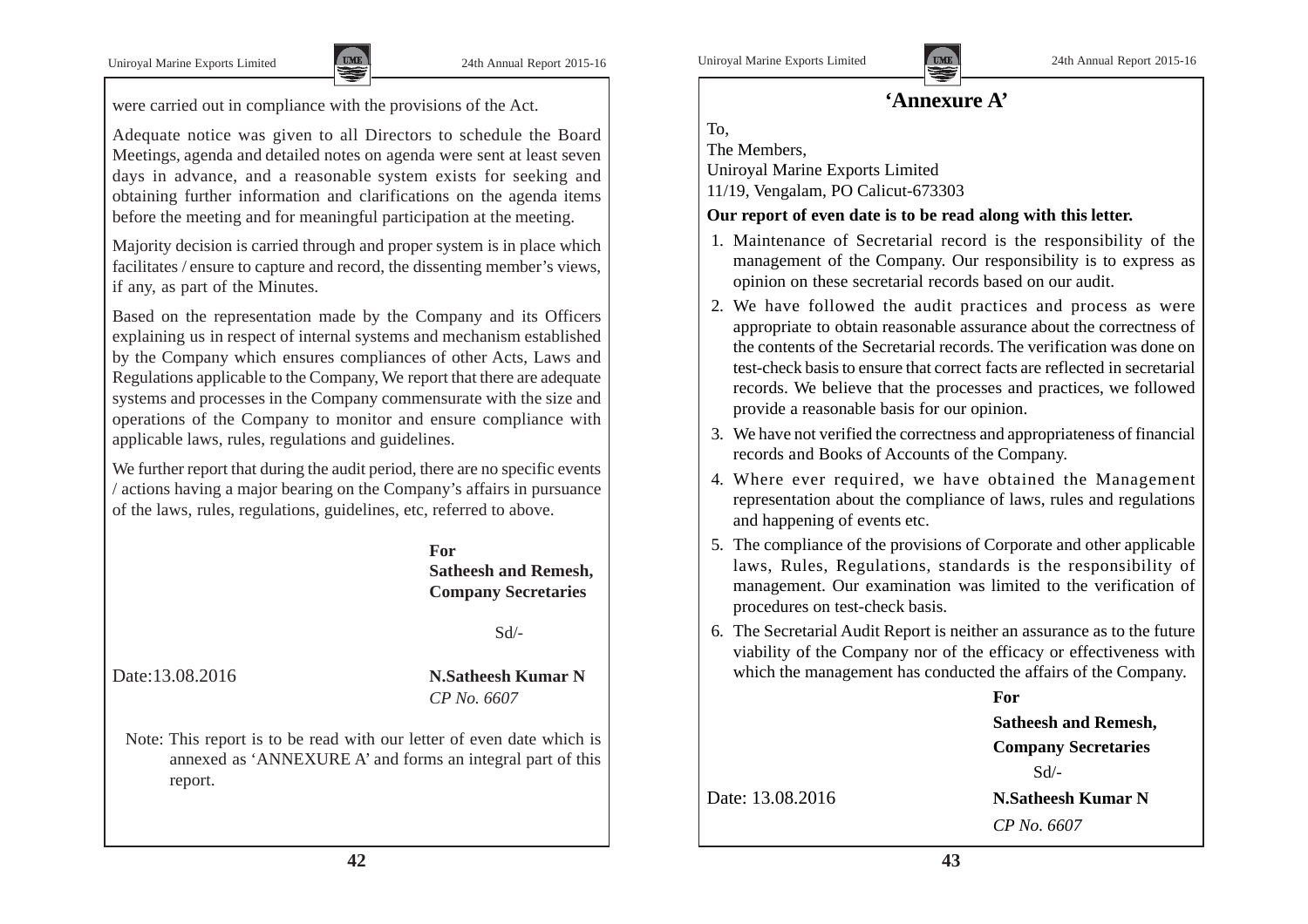## **MANAGEMENT DISCUSSION AND ANALYSIS**

#### **Industry structure and development**

Indian seafood Industry is a major supplier in the 'Global Seafood trade' in exporting 'wide range of products'. Over the last decade the organized corporate sector has become increasingly involved in preservation, processing and export of coastal fish. With the liberalized policy, fish processing sector has been attracting more foreign investment. Various imponderables existed in the industry in succession over the last few years.

In previous year Indian seafood product exports achieved one million tonnes of sea food fetching a foreign exchange of USD 5.5 billion. USA continued to be the major importer of Indian seafood accounting for 28 percent of the value of total exports. The major export market has been USA followed by Europe, Japan and South East Asia. The seafood export from India has shown a decline in 2015-16.It has dropped 10 per cent in quantity and 9 percent in value from the previous year at 945892 tonnes valued at Rs 30,420.83 crore. The depreciation of Euro, weaker economic condition in China and devaluation of Yen contributed to the decline in exports. Decline in capture fishery was another reason. The shrimp caught from the wild dropped by 10.5 per cent in 2015-16 at 3, 48,296 tonnes from the previous year.

India expects increase in the marine exports due to increased production of L. vannamei shrimp and diversification of aquaculture to Tilapia and Mangrove crab in 2016. Indian seafood has significant presence in the world seafood in commodity trade. Increased commodity diversification has been one of the major strength achieved over the years. Barely five percent of India's seafood exports are in processed form, most exports are in the form of frozen seafood. We need to provide consistent quality at a competitive price. Countries like Middle East, China and South East Asia have created opportunity for commodity diversification of seafood. Indian Seafood growth has been supplemented by the growth of shipment connectivity. India can ship to most of the destinations in the world. The Kerala region had a bad

year due to the excess cost involved in transportation of aqua culture products. In Kerala the Aqua culture opportunities are still underutilised.

Countries to which a major portion of seafood is destined are becoming increasingly discerning and quality conscious. There is an all round realization at every level that quality production of international standards is the watchdog for survival now. Uniroyal Marine Exports Ltd was conscious about maintenance of quality from the very inception of the company and has fully geared to maintain quality right from the selection of the raw material to that of the ingredients. We had already taken steps to upgrade the hygienic and sanitary conditions of the workers, plant and machinery so as to ensure quality of the finished product.

## **Opportunities/Risks**

#### **Opportunities**

- 1. Our Company has adopted IQF (Individually Quick Frozen) technology, ensuring higher value addition in its production.
- 2. Proximity to main fish landing centers namely Beypore and Puthiyappa in North Kerala.
- 3. Our Company enjoys the Green Channel Status for export of cooked product to USA and also approval for export of IQF and Block fishery products to the European Union.
- 4. The cost control measures introduced by the management are being continued.
- 5. The increasing demand for sea food all over the world.

#### **Risks/Threats**

- 1. The Company is largely dependent on natural sea caught material. Availability of raw material would depend upon the seasons.
- 2. Selling prices are governed by international market.
- 3. Export realisation is affected by changes in Rupee Dollar exchange rate.
- 4. There is a possibility of the shrimps getting affected by virus and diseases which may affect the availability of cultured shrimp.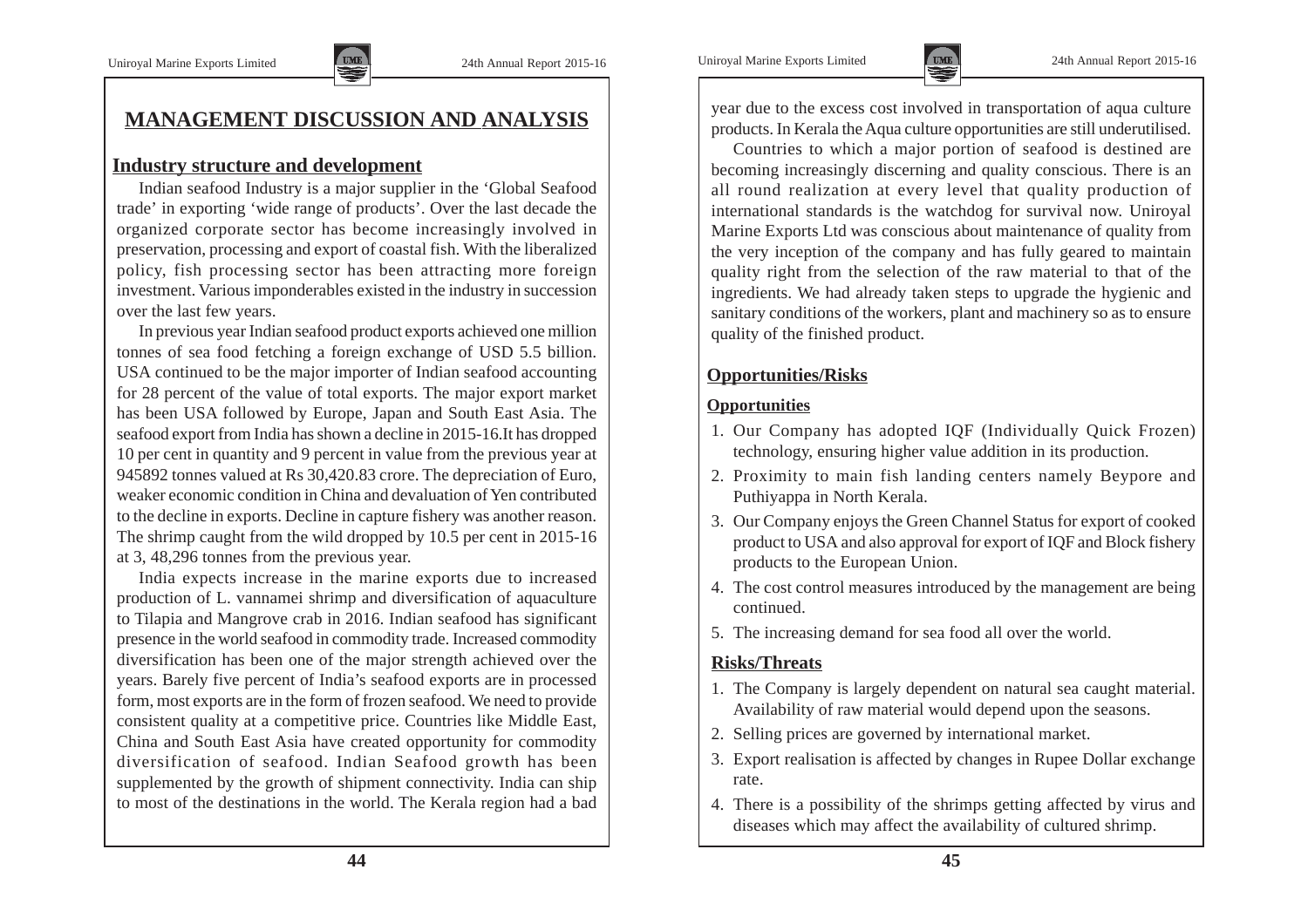## **Internal Control System and their adequacy**

Company has been maintaining adequate internal control systems commensurate with the size and volume of the business with respect to the purchase of stocks, raw materials (including components), plant and machinery, other assets and sale of goods. It also ensures that all the assets of the company are adequately protected against loss and all the transactions are properly authorized, recorded and reported. The Internal Control System is supplemented by Internal Audit conducted by an independent Chartered Accountant.

## **Financial Performance**

As the company is engaged in manufacture of marine products only, segment wise analysis is not significant.

## **Industrial relation and human resource management**

Your Management firmly believes that success of any organization comes from good Human resources. Employees are considered as important and valuable assets of the organization and key to its success. Total number of employees directly employed by the company was 94.

## **Cautionary Statement**

Statement given in this section describing the company's objectives, projection, estimates, and expectations may be "forward looking statements" based on the present environment, rules and regulations. The actual result could differ materially from those expressed or implied. The important factors that could make a difference among others are economic situation affecting demand and supply, price fluctuation both in domestic and international markets in which the company operates, changes in Govt. regulations, consumer taste, tax laws and other statues and other incidental factors. The company assumes no responsibility to publicly amend, modify or revise any of the forward-looking statements on the basis of any subsequent developments or events.

**The Company's report on Corporate Governance for the year ended 31.03.2016 as required under SEBI (Listing Obligations and Disclosure Requirements) Regulations, 2015; a Report on Corporate Governance is presented as under:**

## **I. Philosophy:**

The Company believes that good Corporate Governance is an intrinsic part of its fiduciary responsibility as a responsible corporate citizen. Corporate Governance is about commitment to values and ethical business conduct. The importance of Corporate Governance has always been recognised by your Directors. The Company's philosophy on Corporate Governance strives for attaining the optimum level of transparency and accountability in all facets of its operations and all dealings with its shareholders, employees, lenders, creditors, customers and the government.

The Company is in compliance with the mandatory requirements stipulated under SEBI (LODR) Regulation 2015 of the Listing Agreements entered into with the Stock Exchanges with regard to corporate governance. The Company has implemented systems complying with BRC Global Standard for food.

## **II. Board of Directors:**

The Board consists of 6 Directors. Shri. Iype Mathew is the Nonexecutive Chairman and Shri. Anush K Thomas is the Managing Director of the company. All the other Directors are non-executive Directors.

## **Composition of the Board**

As on 31<sup>st</sup> March, 2016, the Board of the Company consists of six Directors. The composition of the Board is in compliance with the requirements of SEBI (LODR) Regulation 2015 of the Listing Agreement executed with the Stock Exchanges.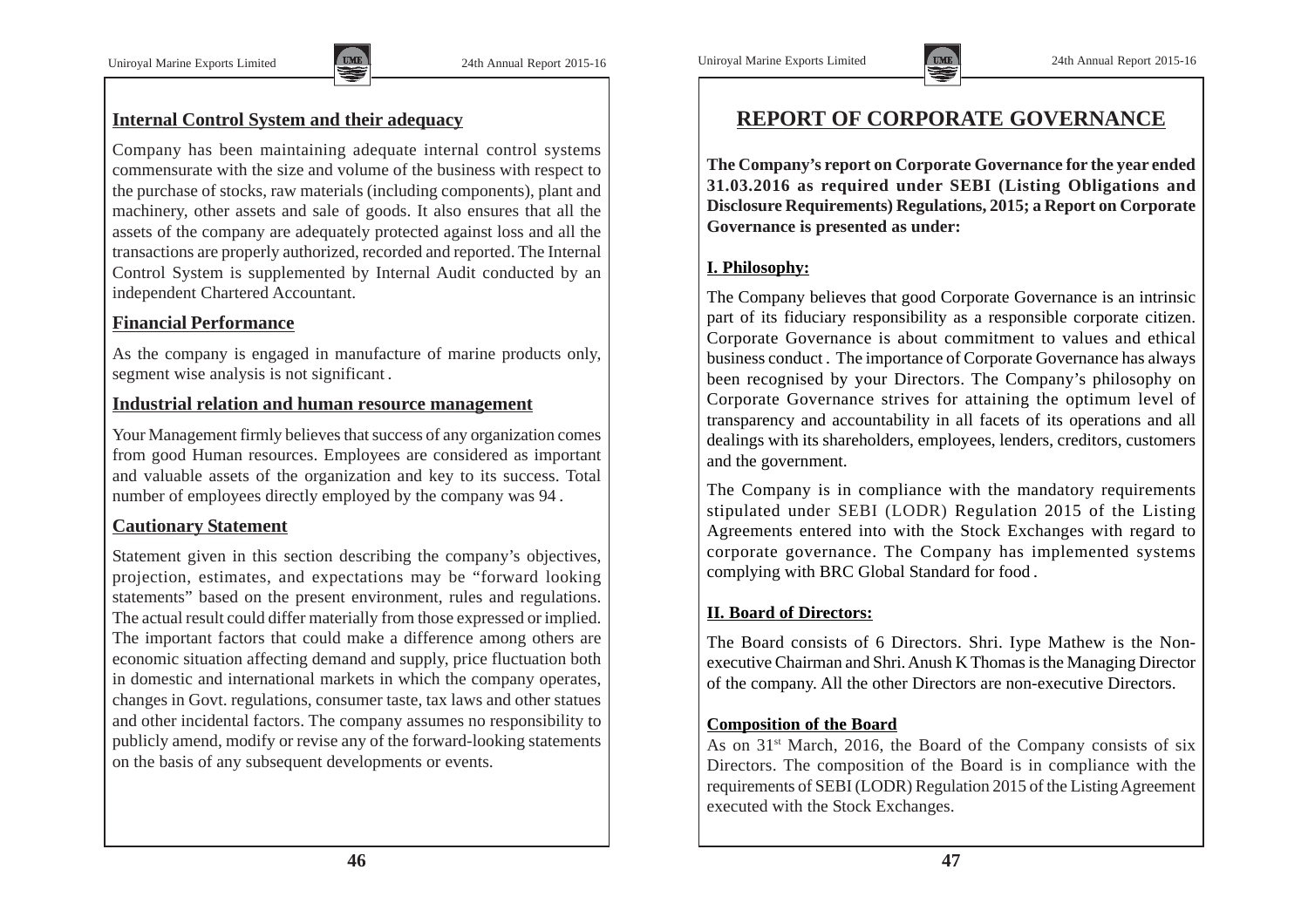The Board periodically reviews the Compliance report pertaining to all laws applicable to the Company.

### **Meeting and Attendance of each Director at the Board and the last Annual General Meeting**

During the period 2015-16 your Board met 5 times. They were on –

- 1. 30-05-2015
- 2. 02-06-2015
- 3. 08-08-2015
- 4. 07-11-2015
- 5. 06-02-2016

### **Details of the attendance of the Director in their meetings and in the last AGM with category details are given below:**

| SI<br>No. | Name of<br><b>Directors</b>                                                                                     | Category                                  | <b>Attendance</b> |                | <b>Other</b><br>Directorship/<br><b>Committee</b><br>membership |                         |
|-----------|-----------------------------------------------------------------------------------------------------------------|-------------------------------------------|-------------------|----------------|-----------------------------------------------------------------|-------------------------|
|           |                                                                                                                 |                                           | <b>Board</b>      |                | Meeting AGM Directorship                                        | Committee<br>Membership |
| 1.        | <b>Iype Mathew</b>                                                                                              | Independent<br>Non-executive-<br>Chairman | 4                 | Yes            | Nil                                                             | Nil                     |
| 2.        | Anush.K.Thomas                                                                                                  | Executive-<br>Managing<br>Director        | 4                 | Yes            | 1                                                               | Nil                     |
| 3.        | <b>K.C</b> Thomas                                                                                               | Non-executive                             | 4                 | N <sub>0</sub> | Nil                                                             | Nil                     |
| 4.        | V. Mohanlal                                                                                                     | Non-executive                             | 1                 | No             | 2                                                               | Nil                     |
| 5.        | V.S.Nath Ram                                                                                                    | Independent<br>Non-executive              | 3                 | No             | Nil                                                             | Nil.                    |
| 6.        | Nithya Alex                                                                                                     | Non-executive                             | 4                 | No             | Nil                                                             | Nil                     |
|           | Note: Other directorships and committee memberships are exclusive of<br>that held in private limited companies. |                                           |                   |                |                                                                 |                         |

# **III. Committees of the Board**

The Board has constituted three sub-committees, which are Audit Committee, Stakeholders Relationship Committee and Nomination and Remuneration Committee. Each Committee of the Board functions according to the terms of reference as approved by the Board. Meeting of each sub-committee is convened by the respective committee Chairman. The composition and terms of reference of these subcommittees including the number of meetings held during the financial year and the related attendance are given below:

## **A. Audit Committee:**

Our Audit Committee consists of three Directors as its members. They are Mr. Iype Mathew, Mr. K C Thomas and Mr. V.S.Nath Ram. All the members of the Committee are non-executive Directors. Shri. Iype Mathew, Chairman, is a Chartered Accountant. The Committee assists the Board in ensuring correctness of the Company's financial reporting and disclosure processes, internal controls, risk management policies and processes, appointment and / or reappointment of Statutory and Internal Auditors and associated matters. The meetings of the Committee and attendance of the members during 2015-16 are as follows:

| Sl. Name of                 | Date of Meetings |  |                                                                |   |  |
|-----------------------------|------------------|--|----------------------------------------------------------------|---|--|
| $\vert$ No. $\vert$ Members |                  |  | 30.05.2015   02.06.2015   08.08.2015   07.11.2015   06.02.2016 |   |  |
| Iype Mathew                 |                  |  |                                                                | а |  |
| K.C. Thomas                 |                  |  |                                                                |   |  |
| V.S.Nath Ram                |                  |  |                                                                |   |  |

*p – Present, a – Absent*

The role and powers of the Audit Committee are as laid down under the Regulation 18 read with Part C of Schedule II to the SEBI (LODR) and Section 177 of the Companies Act, 2013.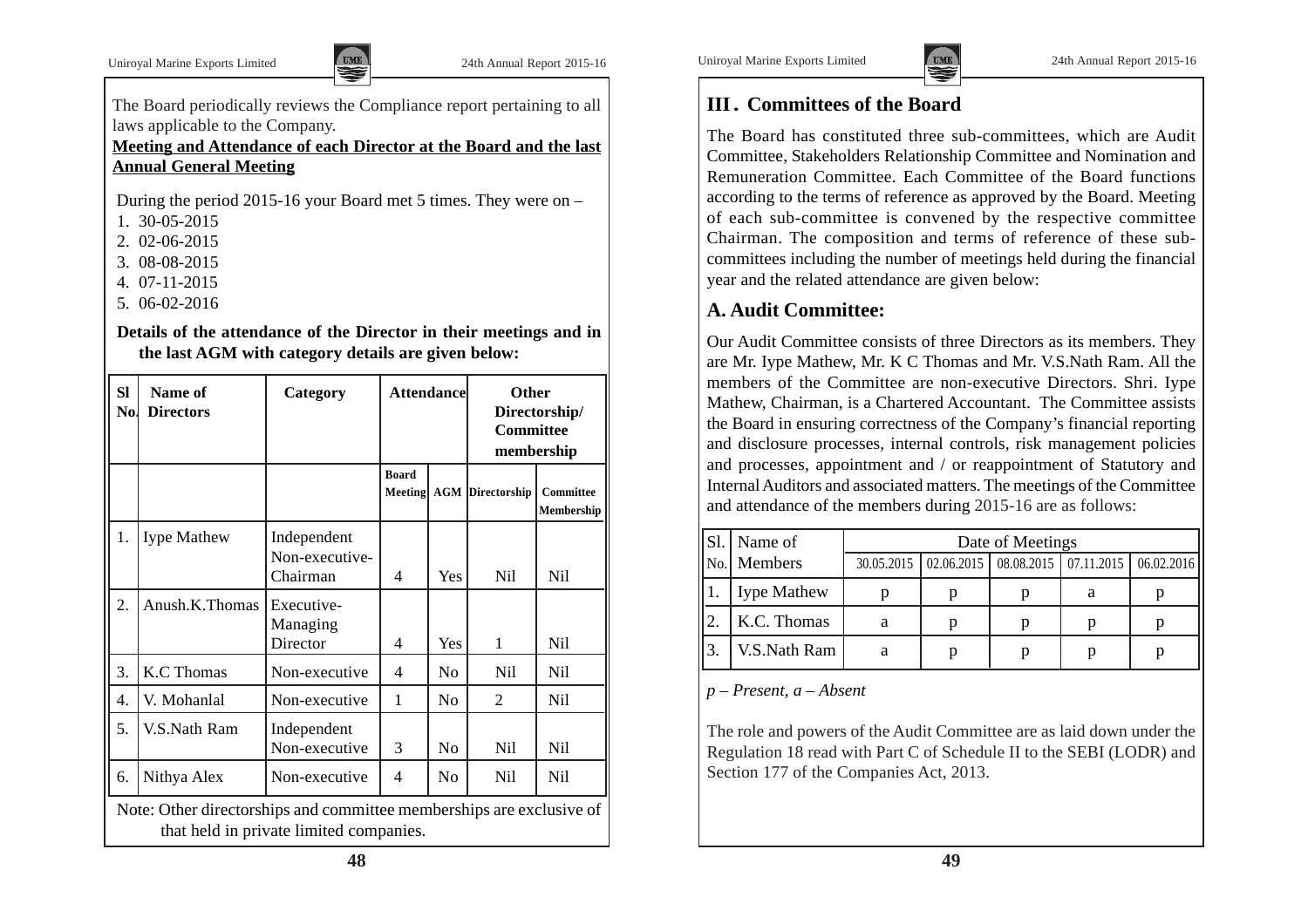## **B. Nomination and Remuneration Committee**

Our Nomination and Remuneration Committee consists of three Directors as its members. They are Mr. Iype Mathew, Mr. K C Thomas and Mr. V.S.Nath Ram. All the members of the Committee are nonexecutive Directors. Mr. Nath Ram is the Chairman of the committee w.e.f. 08.11.2014. The Nomination and Remuneration Committee reviews the remuneration payable to the Managing Director and Senior Management officials of the Company and advising the Board over the general remuneration policies of the Company.

The meetings of the Committee and attendance of the members during 2015-16 are as follows:

| Sl. No. | Name of Members    | Date of Meetings         |  |  |
|---------|--------------------|--------------------------|--|--|
|         |                    | 06.02.2016<br>02.06.2015 |  |  |
|         | <b>Iype Mathew</b> |                          |  |  |
|         | K.C. Thomas        |                          |  |  |
|         | V.S.Nath Ram       |                          |  |  |

*p – Present, a – Absent*

#### **Remuneration to Directors**

No Director, except the Managing Director, draws any remuneration from the Company. As per the terms and conditions approved by the Shareholders, remuneration of the Managing Director is Rs. 2,52,000 p.a (including perks).

The sitting fee payable to the Directors during the year 2015-16 is as follows:-

|    | Name of Director | Amount payable Rs. |
|----|------------------|--------------------|
|    | Mr. Iype Mathew  | 13,000.00          |
| 2. | Mr.K.C. Thomas   | 14,000.00          |
| 3. | Mr.V.S.Nath Ram  | 11,000.00          |
| 4. | Mr.V.Mohanlal    | 1,000.00           |
| 5. | Ms. Nithya Alex  | 4,000.00           |
|    |                  | 43,000.00          |

## **Non-executive Director's share holding:**

| Mr. K C Thomas   | : $2,37,500$ shares |
|------------------|---------------------|
| Mr. Iype Mathew  | $: 24,000$ shares   |
| Mr. V Mohanlal   | $: 2,00,100$ shares |
| Mr. V.S.Nath Ram | $:$ Nil             |
| Ms. Nithya Alex  | : $3,07,075$ shares |
|                  |                     |

## **C. Stake holders Relationship Committee**

The Company has constituted Stakeholders Relationship Committee to look into the redressal of complaints of investors such as transfer or credit of shares, non-receipt of dividend / notices / annual reports etc., and to approve the share transfer, issue of duplicate share certificates, transmission and dematerialization of equity shares. The Stakeholders Relationship Committee consists of three Directors. They are Mr. Iype Mathew, Mr. K C Thomas and Mr. V.S.Nath Ram. Mr. Iype Mathew is the Chairman.

Total number of letters and complaints received and replied to the satisfaction of shareholders during the year under review was NIL. The Company has also adopted code of internal procedures and code for prevention of insider trading in the shares of the Company, pursuant to Securities & Exchange Board of India (Prohibition of Insider Trading) Regulations, 1992, as amended. The Board has designated Company Secretary as the Compliance Officer of the Company.

| S1.            | Date of        | Name of Members    |             |              |  |
|----------------|----------------|--------------------|-------------|--------------|--|
|                | No.   Meetings | <b>Iype Mathew</b> | K.C. Thomas | V.S.Nath Ram |  |
|                | 25.04.2015     |                    |             |              |  |
| $\overline{2}$ | 08.08.2015     |                    |             | a            |  |
| $\mathbf{z}$   | 07.11.2015     |                    |             |              |  |
|                | 06.02.2016     |                    |             |              |  |

*p – Present, a – Absent*

Number of complaints pending as on 31.03.2016 - NIL

**Name and Designation of the Compliance Officer(s):** Mr. Sandeep Kumar Panakkat, Company Secretary is the Compliance Officer of the company.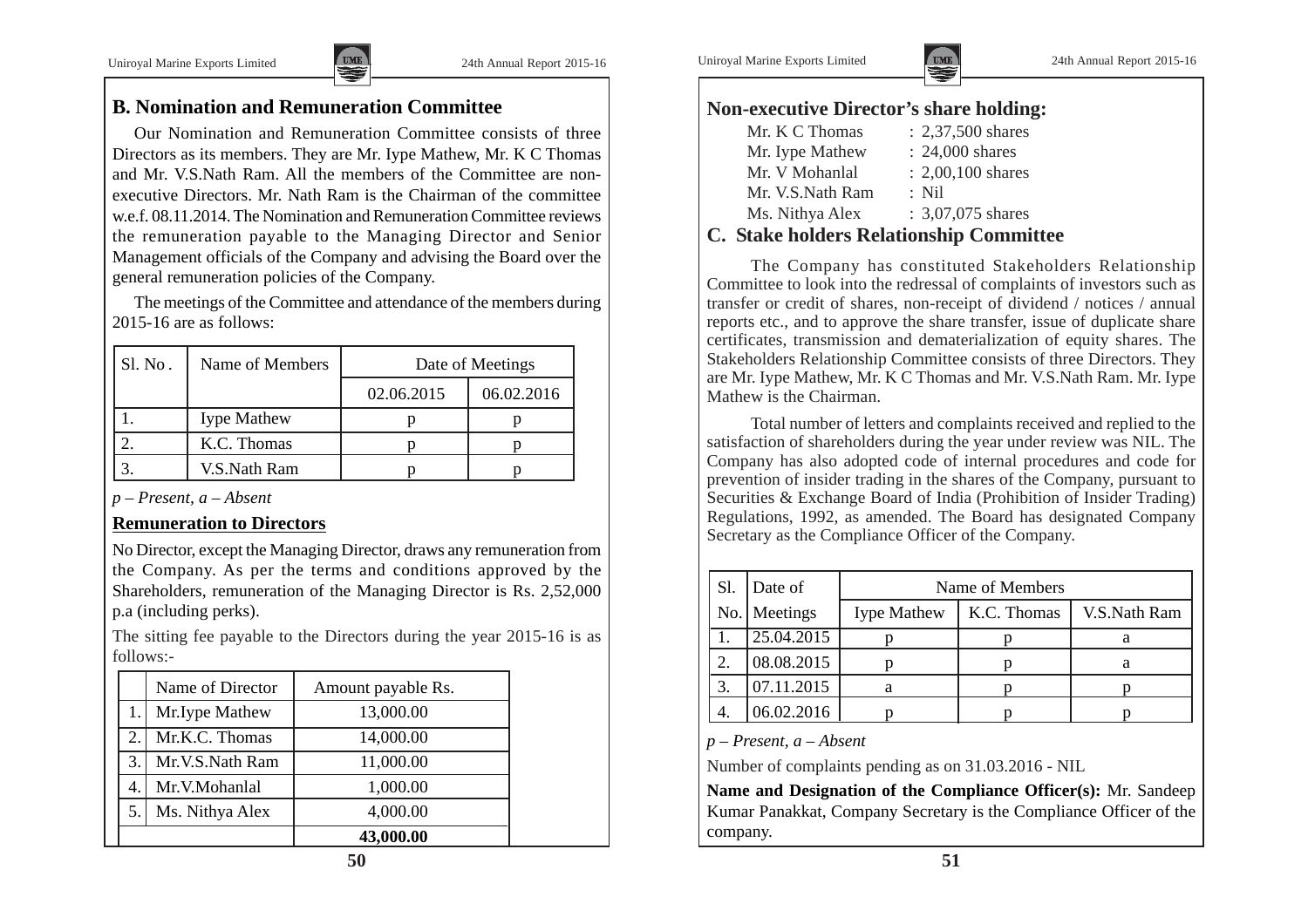## **D. SEPARATE MEETINGS OF INDEPENDENT DIRECTORS**

As required by SEBI (LODR), Regulations, 2015 the Independent Directors held 01 meeting during the year. All two Independent Directors attended the same. The Independent Directors discussed / review the matters specified in Regulation 25 of SEBI (LODR), Regulations, 2015.

## **IV. Annual General Meetings:**

The details of A G M held during the last 3 years are as follows:

| AGM/<br>Year | Venue                                                                               | Date & Time                                               | Special<br>resolution<br>passed                                                                                            |
|--------------|-------------------------------------------------------------------------------------|-----------------------------------------------------------|----------------------------------------------------------------------------------------------------------------------------|
| 2013         | Uniroyal Marine Exports<br>Ltd, 11/19, Vengalam<br>P.O Kozhikode,<br>Kerala- 673303 | 26 <sup>th</sup> October<br>2013,<br>at $2.30 \text{ pm}$ | Reappointment<br>of Mr. Anush K<br>Thomas as the<br>Managing<br>Director                                                   |
| 2014         | ,,                                                                                  | $20th$ September<br>2014,<br>at 2.30 pm                   | 1. Increase in the<br>borrowing<br>powers of the<br>Company.<br>2. To create<br>charge on the<br>assets of the<br>Company. |
| 2015         | ,,                                                                                  | $26th$ September<br>2015,<br>at 2.30 pm                   | 1. Increase in<br>the borrowing<br>powers of the<br>Company.                                                               |

During the year 2015-16, no resolution was passed by postal ballot. No special resolution is proposed to be conducted through postal ballot.

# **V. Disclosures:**

(i) During the year under review, there were no significant transactions by the company with its Promoters, Directors, Relatives etc. that would have potential conflict with the interest of the company.

(ii) No penalty or restrictions were imposed on the company by any Stock Exchanges, SEBI or any statutory bodies on any matter related to Capital Market during the last three years.

# **VI. Communication:**

The Company regularly intimates information like the quarterly / half yearly / annual financial results and media releases on significant developments in the Company from time to time and have also been submitted to the Stock Exchanges in which the shares of the Company are listed, to enable them to post it into their websites. The results are also published in the 'The Financial Express' and in 'Deepika'. The Company's website (www.uniroyalmarine.com) contains a separate dedicated section 'Investor Relations' where shareholders' information is available.

The Management Discussion and Analysis forms part of this annual report.

## **VII. General Shareholders information:**

Date of Board meeting in which Accounts for the year 2015-16 were approved : 28-05-2016.

| (i) | Date of AGM                                                                                                                            | 17-09-2016   |     |
|-----|----------------------------------------------------------------------------------------------------------------------------------------|--------------|-----|
|     | Venue                                                                                                                                  | Regd. Office |     |
|     | $11/19$ , Vengalam PO                                                                                                                  |              |     |
|     | Chemancherry Panchayath                                                                                                                |              |     |
|     | Kozhikode 673 303                                                                                                                      |              |     |
|     | Time                                                                                                                                   | 2.30 p m     |     |
|     | (ii) The financial year of the Company starts from $01st$ April of a year<br>and ends on 31 <sup>st</sup> March of the following year. |              |     |
|     | (iii) Particulars of Dividend paid                                                                                                     |              | Nil |
|     | (iv) Book Closure: $12-09-2016$ to $17-09-2016$ (Both days inclusive)                                                                  |              |     |
|     |                                                                                                                                        |              |     |

| (v) Shares are listed at         | Stock code |
|----------------------------------|------------|
| 1. Bombay Stock Exchange limited | 526113     |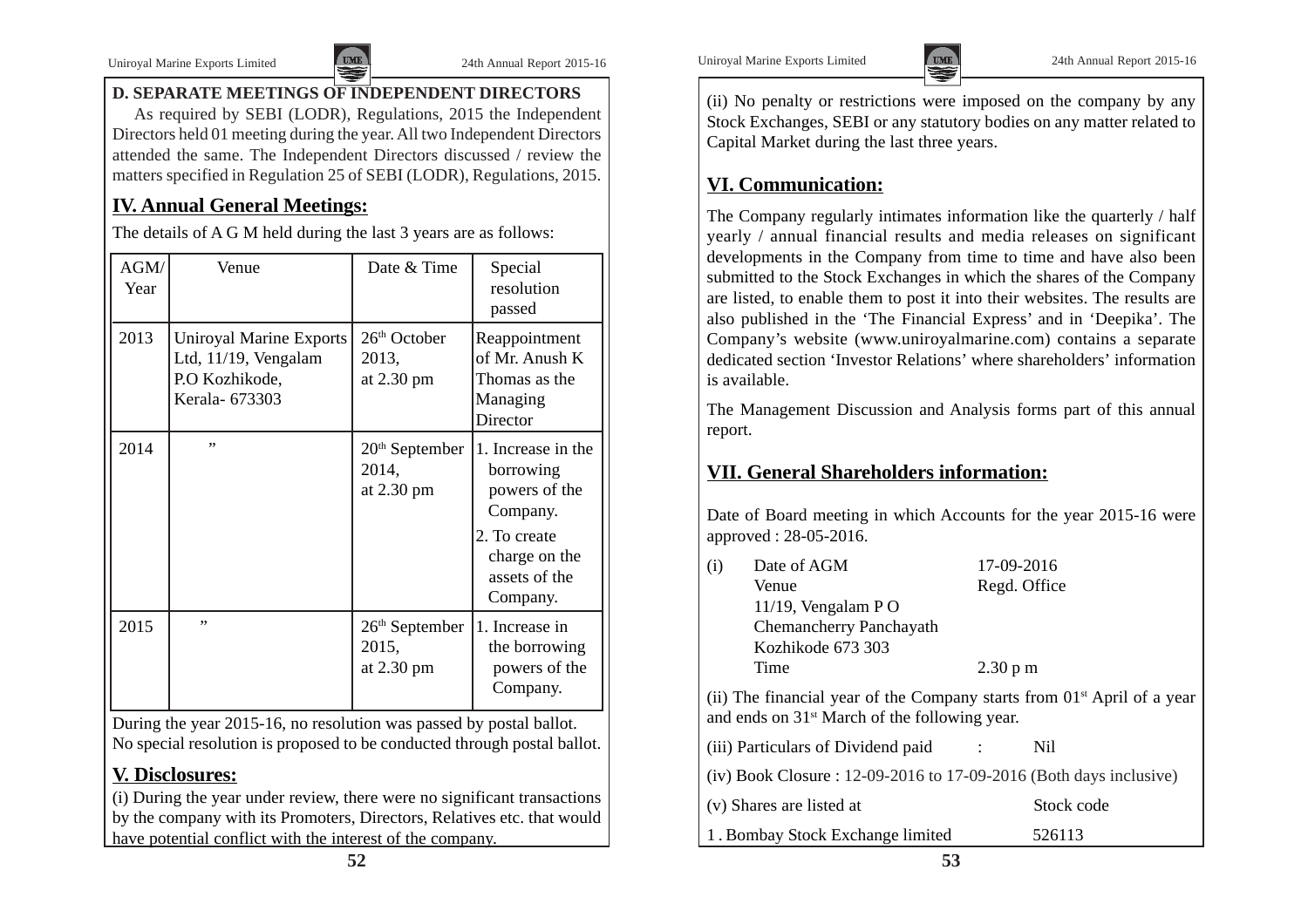During the year under review, the  $\overline{\text{Company}}$  has paid the Annual Listing fees payable to Bombay Stock Exchange Ltd.

## **(vi) Market Price data:**

Monthly high and low prices of each month during the last financial year 2015-16 as well as the volume of shares traded at the BSE Limited are as follows:

| Month         | <b>Bombay Stock Exchange</b> |          |        |  |
|---------------|------------------------------|----------|--------|--|
|               | High(Rs.)                    | Low(Rs.) | Volume |  |
| Apr- $15$     | 12.74                        | 10.00    | 4750   |  |
| $May-15$      | 11.25                        | 10.00    | 4300   |  |
| $Jun-15$      | 11.44                        | 10.00    | 7100   |  |
| $Jul-15$      | 13.35                        | 10.00    | 31022  |  |
| <u>Aug-15</u> | 18.70                        | 12.44    | 11000  |  |
| $Sep-15$      | 11.85                        | 10.00    | 7316   |  |
| $Oct-15$      | 13.01                        | 10.00    | 11031  |  |
| $Nov-15$      | 15.04                        | 12.06    | 36106  |  |
| $Dec-15$      | 15.99                        | 11.43    | 12257  |  |
| Jan-16        | 13.60                        | 9.70     | 7577   |  |
| Feb-16        | 10.20                        | 10.00    | 900    |  |
| Mar- $16$     | 10.00                        | 8.40     | 2985   |  |

## **(vii) Registrar & Share Transfer/Demat Agents**

Company's Share Transfer work and dematerialisation are done by SKDC Consultants Limited. Their office is functioning at Kanapathy Towers, 3rd Floor, 1391/A-1, Sathy Road, Ganapathy, Coimbatore-641006. (Phone : 0422-6549995, Fax: 0422-2539837 and email: info@skdcconsultants.com). The Shareholders can contact them for all matters related to their shareholdings.

## **(viii) Share transfer system and liquidity: -**

During the year the share transfers which were received in physical form and for which documents were valid and complete in all respects, were processed and the share certificates were returned within the prescribed time from the date of receipt.

The company has arranged agreements with National Securities Depositories Limited (NSDL) and Central Depository Services Limited (CDSL) for Dematerialisation of shares through SKDC Consultants Limited.

## **(ix) Share holding pattern as on March 31, 2016**

| Physical holdings   | $-3607400(55.67%)$ |  |
|---------------------|--------------------|--|
| Dematerialised mode | $-2872100(44.33%)$ |  |

## **Distribution of share holding as on March 31, 2016**

| No. of Equity<br><b>Shares</b> | No. of<br><b>Members</b> | % to Total<br><b>Members</b> | Amount   | $%$ to<br>Total<br><b>Shares</b> |
|--------------------------------|--------------------------|------------------------------|----------|----------------------------------|
| Up to $5000$                   | 16585                    | 95.79                        | 21181350 | 32.69                            |
| 5001-10000                     | 398                      | 2.30                         | 3246610  | 5.01                             |
| 10001-20000                    | 119                      | 0.69                         | 1739190  | 2.68                             |
| 20001-30000                    | 33                       | 0.19                         | 844180   | 1.30                             |
| 30001-40000                    | $\overline{4}$           | 0.02                         | 131000   | 0.20                             |
| 40001-50000                    | 97                       | 0.56                         | 4832010  | 7.46                             |
| 50001-100000                   | 31                       | 0.18                         | 2523100  | 3.89                             |
| 100001 & above                 | 47                       | 0.27                         | 30297560 | 46.76                            |
| Total                          | 17314                    | <b>100.00</b>                | 64795000 | 100.00                           |
|                                |                          |                              |          |                                  |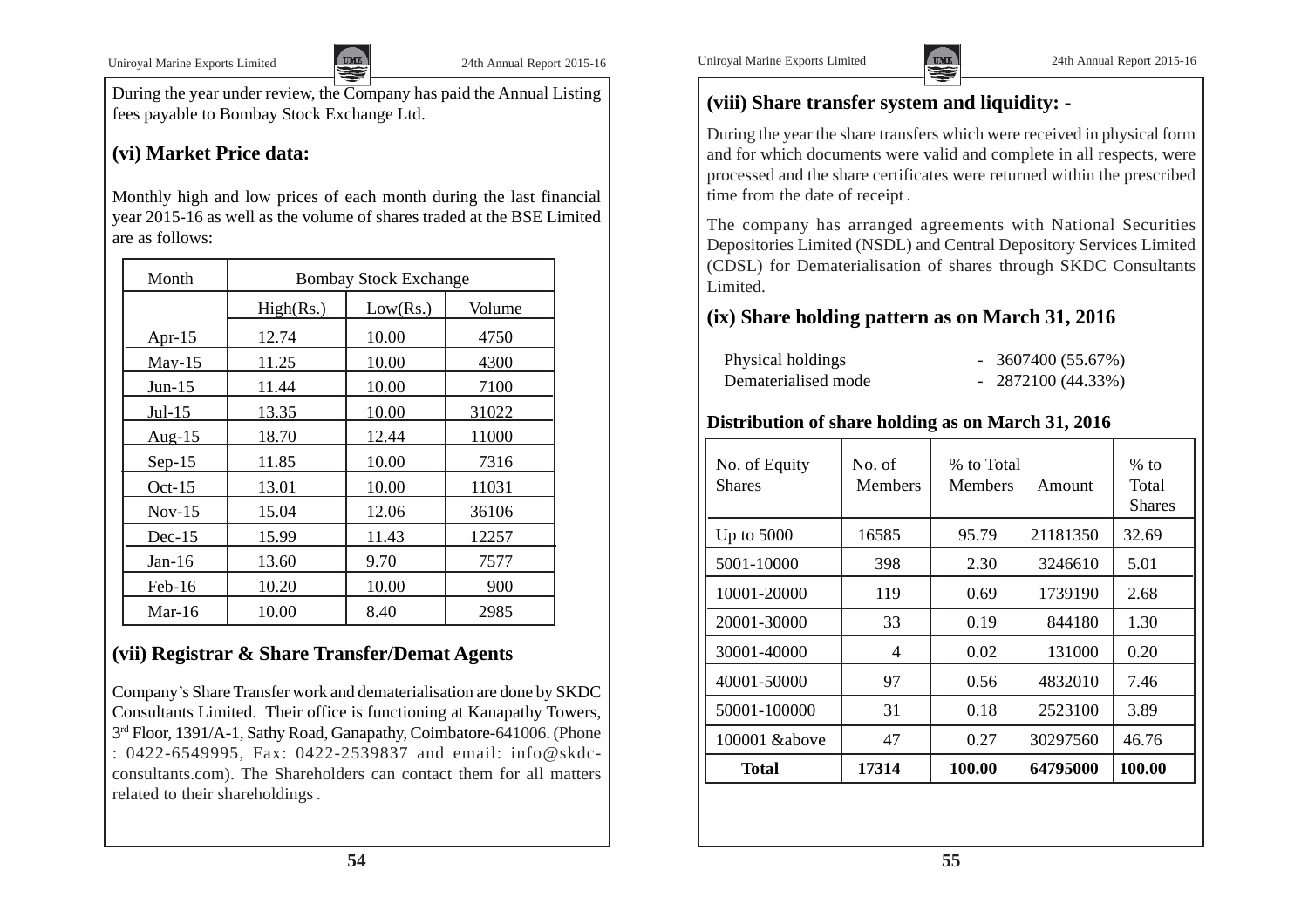# **(x) Categories of shareholders as on 31/03/2016**

| Category                     | No. of shares | % of holding |
|------------------------------|---------------|--------------|
| Promoters and Promoter Group | 2228082       | 34.38        |
| NRI (Promoters)              | 250200        | 3.86         |
| FII                          | Nil           | Nil          |
| <b>OCB</b>                   | Nil           | Nil          |
| IFI                          | Nil           | Nil          |
| <b>IMF</b>                   | Nil           | Nil          |
| Bank                         | 500           | 0.01         |
| <b>Bodies Corporate</b>      | 33650         | 0.52         |
| Public                       | 3960155       | 61.12        |
| <b>Trust</b>                 | Nil           | Nil          |
| <b>HUF</b>                   | 6913          | 0.11         |
| Total                        | 6479500       | 100.00       |

(xi) Outstanding GDR/ADR -The Company has not issued any GDR/ ADR

The company has not accepted any fixed deposits.

- (xii) Location of plant: Uniroyal Marine Exports Limited 11/19, Vengalam P O, Calicut- 673 303, Kerala
- (xiii) Address for correspondence: Uniroyal Marine Exports Limited 11/19, Vengalam P O, Calicut- 673 303, Kerala
- E-mail ume@uniroyalmarine.com Website - www.uniroyalmarine.com

Uniroyal Marine Exports Limited **LUME** 24th Annual Report 2015-16 Uniroyal Marine Exports Limited 24th Annual Report 2015-16

## **VIII. CEO/CFO Certification**

Mr. Thomas P Koshy, Chief Executive and Ms. Bindu Suresh, Chief Financial Officer has given CEO/CFO Certificate to the Board. The Board has taken on record the CEO/CFO Certificate as per the format given under SEBI (LODR) Regulation 2015 at its meeting held on  $13<sup>th</sup>$  August, 2016.

## **IX. Chairman's Certificate on Code of conduct**

The Board had adopted a code of conduct for the Board members and Senior Management personnel of the Company. The requisite certificate affirming the compliance with the Code of conduct has also been obtained from the Board members and Senior Management personnel to whom this Code of conduct is applicable.

For and on behalf of the Board of Directors

Kozhikode Anush K Thomas 13-08-2016 Managing Director (DIN – 01254212)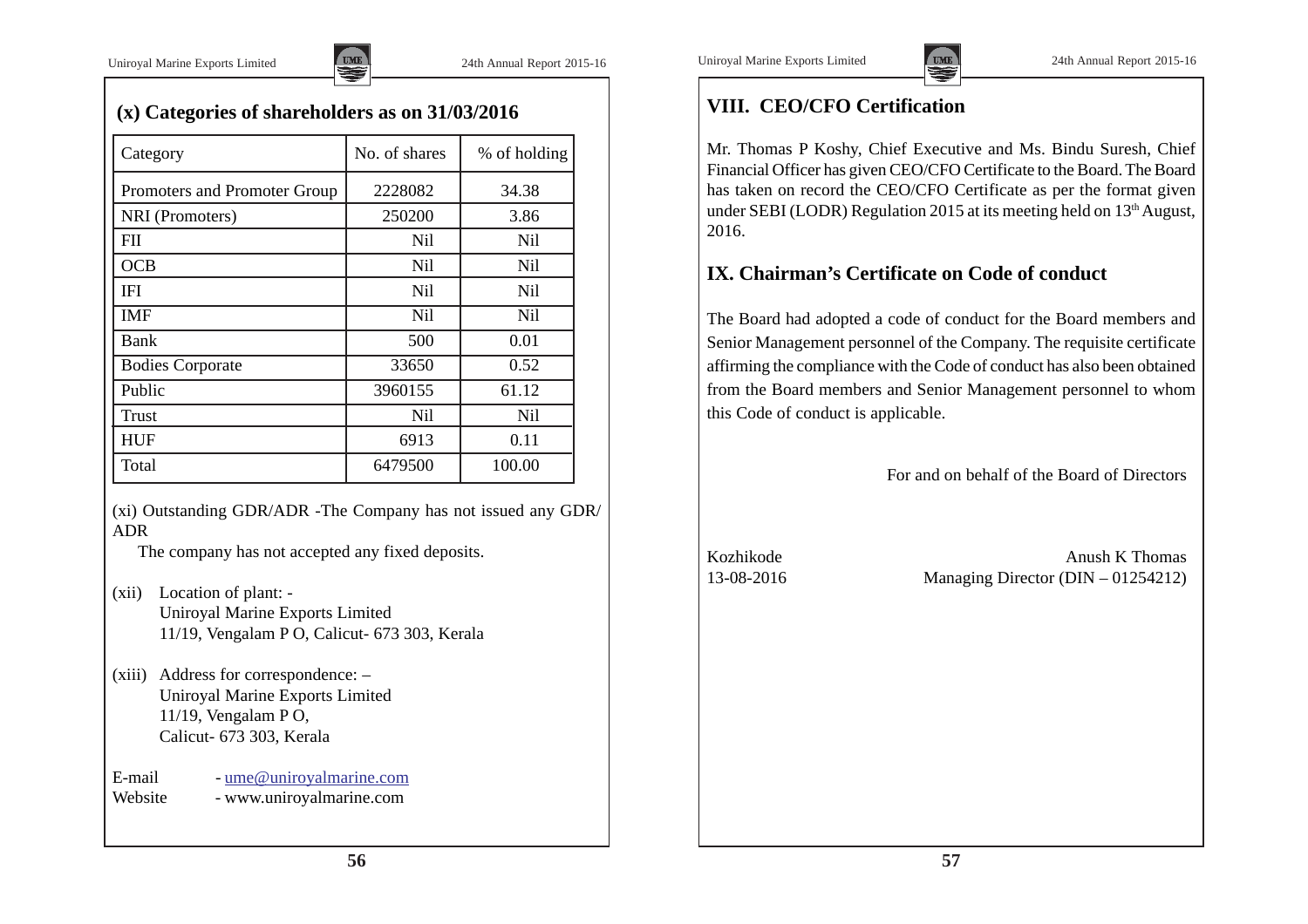#### **INDEPENDENT AUDITORS' REPORT TO THE MEMBERS OF UNIROYAL MARINE EXPORTS LTD.**

#### **Report on the Financial Statements**

We have audited the accompanying financial statements of **Uniroyal Marine Exports Limited** ("the Company"), which comprise the Balance Sheet as at 31<sup>st</sup> March, 2016, the Statement of Profit and Loss, the Cash Flow Statement for the year then ended, and a summary of the significant accounting policies and other explanatory information.

#### **Management's Responsibility for the Financial Statements**

The Company's Board of Directors is responsible for the matters stated in Section  $1\overline{3}4(5)$  of the Companies Act,  $2\overline{0}13$  ("the Act") with respect to the preparation of these financial statements that give a true and fair view of the financial position, financial performance and cash flows of the Company in accordance with the accounting principles generally accepted in India, including the Accounting Standards specified under Section 133 of the Act, read with Rule 7 of the Companies (Accounts) Rules, 2014. This responsibility also includes maintenance of adequate accounting records in accordance with the provisions of the Act for safeguarding the assets of the Company and for preventing and detecting frauds and other irregularities; selection and application of appropriate accounting policies; making judgments and estimates that are reasonable and prudent; and design, implementation and maintenance of adequate internal financial controls, that were operating effectively for ensuring the accuracy and completeness of the accounting records, relevant to the preparation and presentation of the financial statements that give a true and fair view and are free from material misstatement, whether due to fraud or error.

#### **Auditor's Responsibility**

Our responsibility is to express an opinion on these financial statements based on our audit.

We have taken into account the provisions of the Act, the accounting and auditing standards and matters which are required to be included in the audit report under the provisions of the Act and the Rules made there under.

We conducted our audit in accordance with the Standards on Auditing specified under Section 143(10) of the Act. Those Standards require that

we comply with ethical requirements and plan and perform the audit to obtain reasonable assurance about whether the financial statements are free from material misstatement.

An audit involves performing procedures to obtain audit evidence about the amounts and the disclosures in the financial statements. The procedures selected depend on the auditor's judgment, including the assessment of the risks of material misstatement of the financial statements, whether due to fraud or error. In making those risk assessments, the auditor considers internal financial control relevant to the Company's preparation of the financial statements that give a true and fair view in order to design audit procedures that are appropriate in the circumstances, but not for the purpose of expressing an opinion on whether the Company has in place an adequate internal financial controls system over financial reporting and the operating effectiveness of such controls. An audit also includes evaluating the appropriateness of the accounting policies used and the reasonableness of the accounting estimates made by the Company's Directors, as well as evaluating the overall presentation of the financial statements.

We believe that the audit evidence we have obtained is sufficient and appropriate to provide a basis for our audit opinion on the financial statements.

#### **Opinion**

In our opinion and to the best of our information and according to the explanations given to us, the aforesaid financial statements give the information required by the Act in the manner so required and give a true and fair view in conformity with the accounting principles generally accepted in India, of the state of affairs of the Company as at 31st March, 2016, and its profit/loss and its cash flows for the year ended on that date.

#### **Report on Other Legal and Regulatory Requirements**

- 1. As required by the Companies (Auditor's Report) Order, 2016 ('the Order'), issued by the Central Government of India in terms of sub-section (11) of section 143 of the Act, we give in the Annexure A, a statement on the matters specified in paragraphs 3 and 4 of the said Order, to the extent applicable.
- 2. As required by Section 143(3) of the Act, we report that:
- a) We have sought and obtained all the information and explanations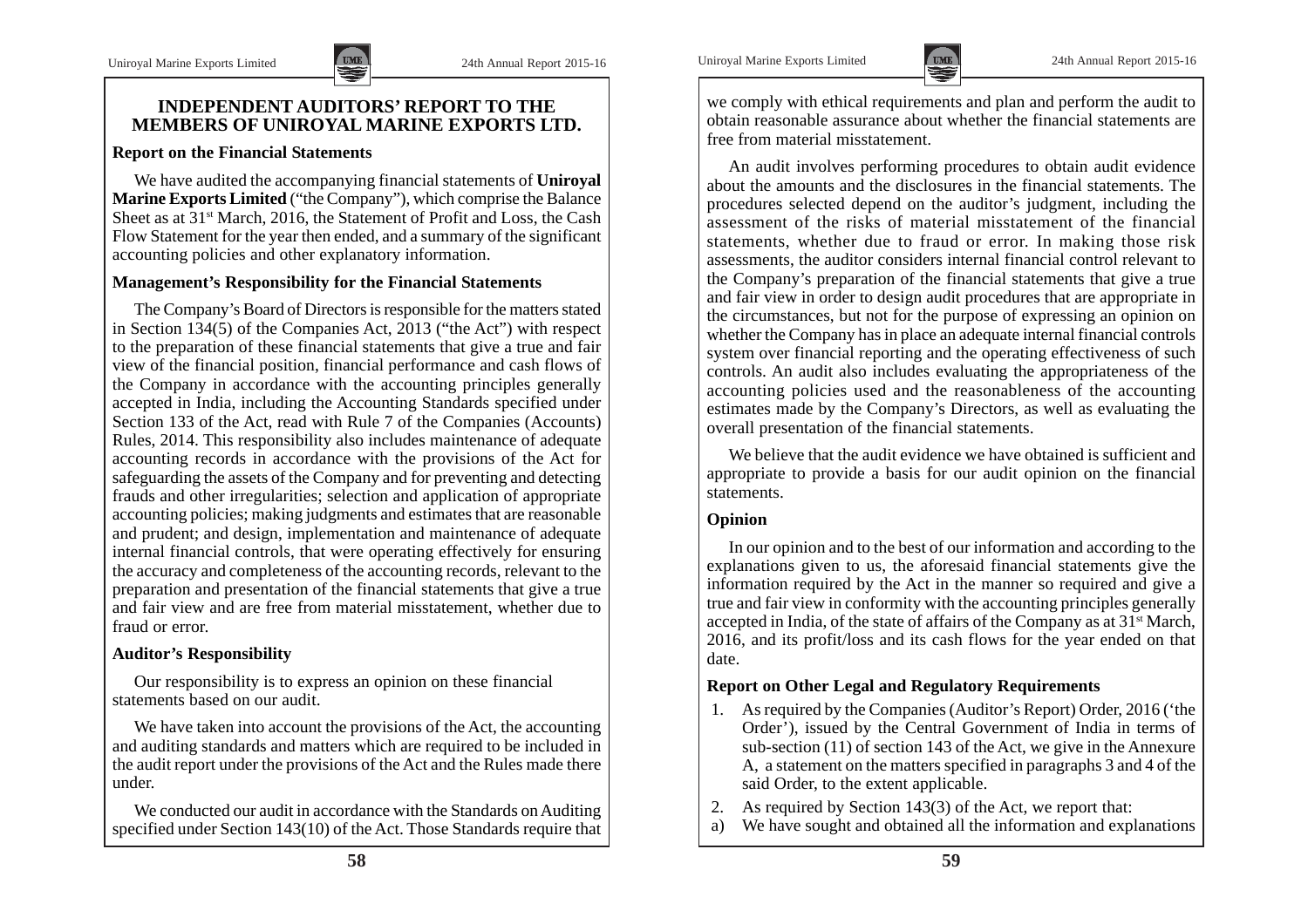which to the best of our knowledge and belief, where necessary for the purpose of our audit;

- b) In our opinion, proper books of account as required by law have been kept by the Company so far as appears from our examination of those books;
- c) The balance sheet, statement of profit and loss, and cash flow statement dealt with by this report are in agreement with the books of account;
- d) In our opinion, the aforesaid financial statements comply with the accounting standards specified under section 133 of the Act, read with rule 7 of the Companies (Accounts) Rules, 2014;
- e) On the basis of written representations received from the directors as on March 31, 2016, taken on record by the board of directors, none of the directors is disqualified as on March 31, 2016 from being appointed as a director in terms of Section 164 (2) of the Act;
- f) With respect to the adequacy of the internal financial controls over financial reporting of the Company and the operating effectiveness of such controls, refer to our separate Report in 'Annexure B'; and
- g) With respect to the other matters to be included in the Auditor's Report in accordance with Rule 11 of the Companies (Audit and Auditors) Rules, 2014, in our opinion and to the best of our information and according to the explanations given to us:
	- i. The Company does not have any pending litigations which would impact its financial position.
	- ii. The Company did not have any long-term contracts including derivative contracts for which there were any material foreseeable losses.
	- iii. There were no amounts which were required to be transferred to the Investor Education and Protection Fund by the Company.

For KURUVILLA & INDUKUMAR Chartered Accountants ( ICAI Firm Reg. No. 013882S)

Date : 28 May 2016 Partner

Place : Kochi INDUKUMAR. M.G; FCA (ICAI M. No 200004)

# **Annexure A to the Independent Auditors' Report**

Annexure referred to in paragraph 1 under 'Report on Other Legal and Regulatory Requirements' section of our report of even date on the accounts of the company for the year ended 31st March 2016

- 1. (a) The Company has maintained proper records showing full particulars, including quantitative details and situation of fixed assets.
	- (b) The fixed assets of the company have been physically verified by the management during the year and no material discrepancies between the book records and the physical inventory have been noticed. In our opinion, the frequency of verification is reasonable.
	- (c) In our opinion and according to the information and explanations given to us, the title deeds of immovable properties are held in the name of the Company
- 2. (a) The inventory has been physically verified by the management during the year. In our opinion, the frequency of such verification is reasonable.
	- (b) The discrepancies noticed on the aforesaid verification between the physical stocks and book records were not material.
- 3. According to the information and explanations given to us, the Company has not granted any loan, secured or unsecured to companies, firms, limited liability partnerships or other parties covered in the register required under section 189 of the Companies Act, 2013. Accordingly, paragraph 3 (iii) of the Order is not applicable
- 4. In our opinion and according to the information and explanations given to us, the Company has not given any loans, made any investments, provided any guarantees, and given any security to which the provisions of section 185 and 186 of the Companies Act, 2013 are applicable
- 5. In our opinion and according to the information and explanations given to us, the Company has not accepted any deposits and accordingly paragraph 3 (v) of the Order is not applicable.
- 6. The Central Government of India has not prescribed the maintenance of cost records under sub-section (1) of section 148 of the Act for any of the activities of the Company.
- 7. (a) According to the information and explanations given to us, no undisputed amounts payable in respect of employees' state insurance, income-tax, sales tax, wealth tax, service tax, duty of customs, duty of excise, value added tax, cess and other material statutory dues were in arrears as at March 31, 2016 for a period of more than six months from the date they became payable.
	- (b) According to the information and explanations given to us and the records of the company examined by us, there are no dues of incometax, sales tax, service tax, duty of customs, duty of excise and value added tax which have not been deposited on account of any dispute.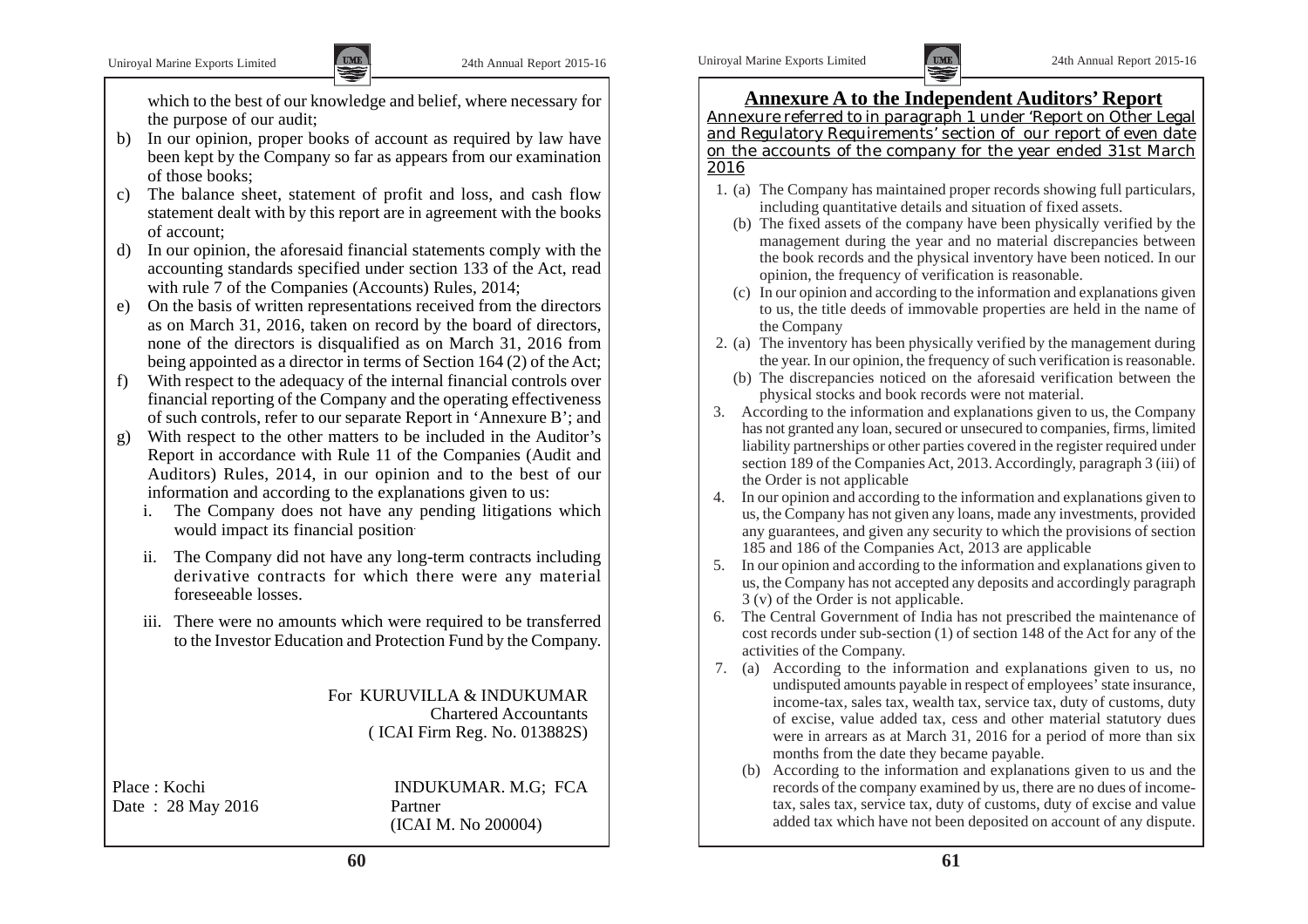- 8. In our opinion and according to the information and explanations given to us, the Company has not defaulted in repayment of dues to any financial institutions, bankers, government or debenture holders during the year.
- 9. The company has not obtained any term loans or raised any moneys by way of initial public offer or further public offer (including debt instruments) during the year.
- 10. According to the information and explanations given to us, no fraud by the Company or on by its officers or employees has been noticed or reported during the course of our audit.
- 11. According to the information and explanations given to us, managerial remuneration has been paid or provided in accordance with the requisite approvals mandated by the provisions of section 197 read with schedule V to the Companies Act
- 12. In our opinion and according to the information and explanations given to us, the Company is not a Nidhi Company. Accordingly, paragraph (xii) of the Order is not applicable.
- 13. According to the information and explanations given to us and based on our examination of the records of the Company, transactions with the related parties are in compliance with section 188 of the Companies Act, 2013 and the details of such transactions have been disclosed in the financial statements of the Company as required by the applicable accounting standards.
- 14. According to the information and explanations given to us and based on our examination of the records of the Company, the Company has not made any preferential allotment or private placement of shares or fully or partly convertible debentures during the year. Accordingly, paragraph (xiv) of the Order is not applicable.
- 15. According to the information and explanations given to us and based on our examination of the records of the Company, the Company has not entered into non-cash transactions with directors or persons connected with them. Accordingly paragraph (xv) of the Order is not applicable.
- 16. According to the information and explanations given to us and based on our examination of the records of the Company, the Company is not required to be registered under section 45-IA of the Reserve Bank of India Act, 1934.

#### For KURUVILLA & INDUKUMAR

**Chartered Accountants**

Reg.No. 013882S

Place : Kochi INDUKUMAR. M.G Date: 28 May 2016 *Partner (M No. 200004)*

#### **Annexure B to the Independent Auditors' Report for the year ended March 31, 2016 (referred to in our report of even date)**

#### **Report on the Internal Financial Controls under Clause (i) of Sub-section 3 of Section 143 of the Companies Act, 2013 ("the Act")**

We have audited the internal financial controls over financial reporting of Uniroyal Marine Exports Ltd ("the Company") as of March 31, 2016 in conjunction with our audit of the financial statements of the Company for the year ended on that date.

#### **Management's Responsibility for Internal Financial Controls**

The Company's management is responsible for establishing and maintaining internal financial controls based on the internal control over financial reporting criteria established by the Company considering the essential components of internal control stated in the guidance note on audit of internal financial controls over financial reporting issued by the Institute of Chartered Accountants of India ('ICAI'). These responsibilities include the design, implementation and maintenance of adequate internal financial controls that were operating effectively for ensuring the orderly and efficient conduct of its business, including adherence to company's policies, the safeguarding of its assets, the prevention and detection of frauds and errors, the accuracy and completeness of the accounting records, and the timely preparation of reliable financial information, as required under the Companies Act, 2013.

#### **Auditors' Responsibility**

Our responsibility is to express an opinion on the Company's internal financial controls over financial reporting based on our audit. We conducted our audit in accordance with the guidance note on audit of internal financial controls over financial reporting (the 'Guidance Note') and the standards on auditing (the 'Standards') issued by ICAI and deemed to be prescribed under section 143 (10) of the Companies Act, 2013, to the extent applicable to an audit of internal financial controls. Those Standards and the Guidance Note require that we comply with ethical requirements and plan and perform the audit to obtain reasonable assurance about whether adequate internal financial controls over financial reporting was established and maintained and if such controls operated effectively in all material respects.

Our audit involves performing procedures to obtain audit evidence about the adequacy of the internal financial controls system over financial reporting and their operating effectiveness. Our audit of internal financial controls over financial reporting included obtaining an understanding of internal financial controls over financial reporting, assessing the risk that a material weakness exists, and testing and evaluating the design and operating effectiveness of internal control based on the assessed risk. The procedures selected depend on the auditor's judgement, including the assessment of the risks of material misstatement of the financial statements, whether due to fraud or error.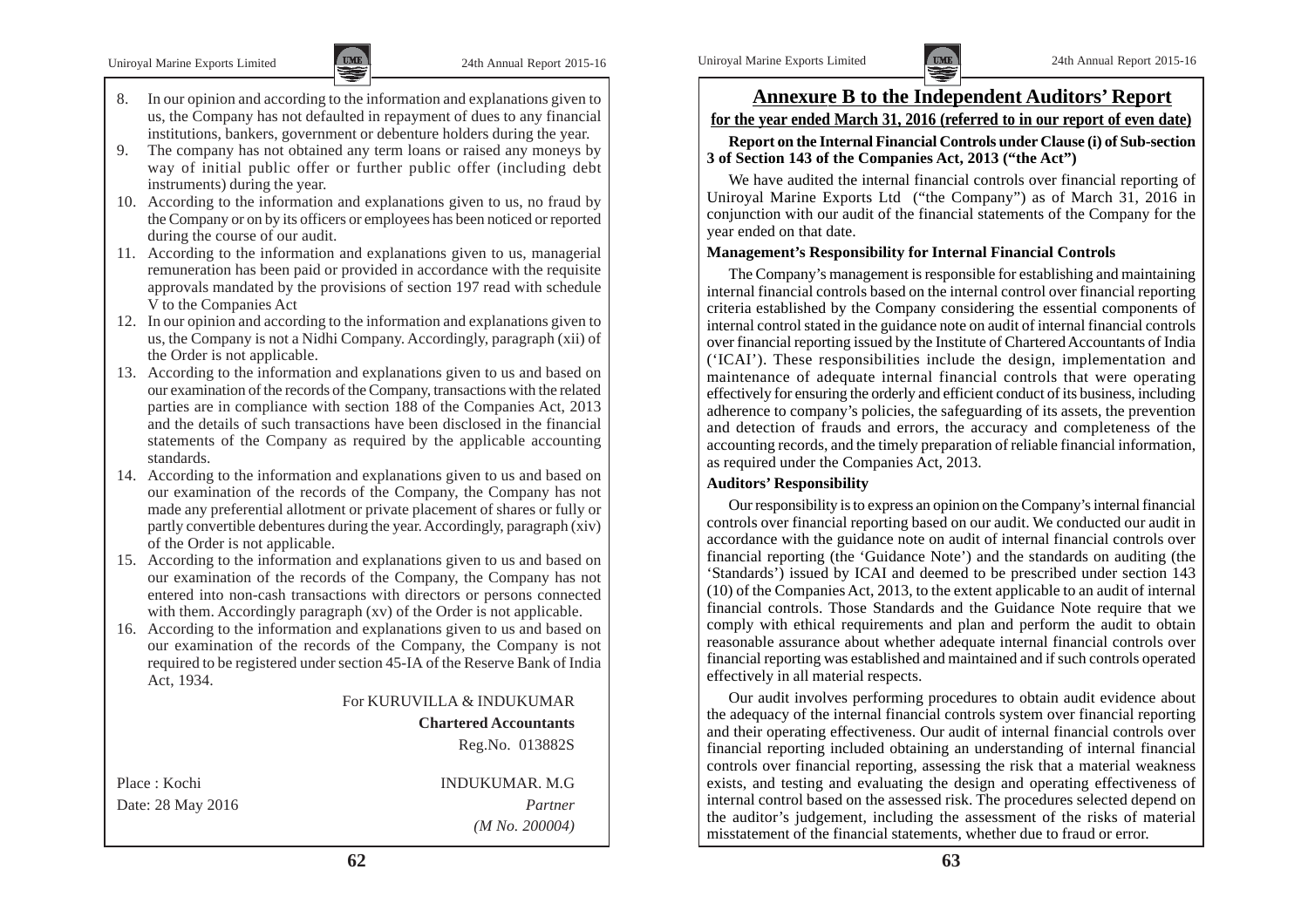We believe that the audit evidence we have obtained is sufficient and appropriate to provide a basis for our audit opinion on the Company's internal financial controls over financial reporting.

#### **Meaning of Internal Financial Controls over Financial Reporting**

A company's internal financial control over financial reporting is a process designed to provide reasonable assurance regarding the reliability of financial reporting and the preparation of financial statements for external purposes in accordance with generally accepted accounting principles. A company's internal financial control over financial reporting includes those policies and procedures that (i) pertain to the maintenance of records that, in reasonable detail, accurately and fairly reflect the transactions and dispositions of the assets of the company; (ii) provide reasonable assurance that transactions are recorded as necessary to permit preparation of financial statements in accordance with generally accepted accounting principles, and that receipts and expenditures of the company are being made only in accordance with authorisations of management and directors of the company; and (iii) provide reasonable assurance regarding prevention or timely detection of unauthorised acquisition, use, or disposition of the company's assets that could have a material effect on the financial statements.

#### **Inherent Limitations of Internal Financial Controls over Financial Reporting**

Because of the inherent limitations of internal financial controls over financial reporting, including the possibility of collusion or improper management override of controls, material misstatements due to error or fraud may occur and not be detected. Also, projections of any evaluation of the internal financial controls over financial reporting to future periods are subject to the risk that the internal financial control over financial reporting may become inadequate because of changes in conditions, or that the degree of compliance with the policies or procedures may deteriorate.

#### **Opinion**

In our opinion, the Company has, in all material respects, an adequate internal financial controls over financial reporting and such internal financial controls over financial reporting were operating effectively as at March 31, 2016, based on the internal control over financial reporting criteria established by the Company considering the essential components of internal control stated in the guidance note issued by the ICAI.

|                   | For KURUVILLA & INDUKUMAR    |
|-------------------|------------------------------|
|                   | <b>Chartered Accountants</b> |
|                   | Reg. No. 013882S             |
|                   | INDUKUMAR, M.G.              |
| Place: Kochi      | Partner                      |
| Date: 28 May 2016 | (M No. 200004)               |

# **BALANCE SHEET AS AT 31st March, 2016**

|                                           | <b>Particulars</b>                                                                  | <b>Note</b>    | AS ON                                 | AS ON                          |
|-------------------------------------------|-------------------------------------------------------------------------------------|----------------|---------------------------------------|--------------------------------|
|                                           |                                                                                     | No.            | 31-03-2016                            | 31-03-2015                     |
| I.                                        | <b>EQUITY AND LIABILITIES</b>                                                       |                |                                       |                                |
| (1)                                       | <b>Shareholder's Funds</b>                                                          |                |                                       |                                |
| (a)                                       | Share Capital                                                                       | 1              | 64,795,000                            | 64,795,000                     |
| (b)                                       | Reserves and Surplus                                                                | $\overline{2}$ | (31, 332, 716)                        | (31,795,089)                   |
|                                           | Sub-Total                                                                           |                | 33,462,284                            | 32,999,911                     |
| (2)                                       | <b>Non-Current Liabilities</b>                                                      |                |                                       |                                |
| (a)                                       | Long-term borrowings                                                                | 3              | 15,357,344                            | 20,302,897                     |
| (b)                                       | Deferred tax liabilities (Net)                                                      |                | Nil                                   | Nil                            |
| (c)                                       | Other Long term liabilities                                                         |                | Nil                                   | Nil                            |
| (d)                                       | Long term provisions                                                                | 4              | 4,231,143                             | 4,137,887                      |
|                                           | Sub-Total                                                                           |                | 19,588,487                            | 24,440,784                     |
| (3)                                       | <b>Current Liabilities</b>                                                          |                |                                       |                                |
| (a)                                       | Short-term borrowings                                                               | 5              | 138,534,645                           | 88,952,430                     |
| (b)                                       | Trade payables                                                                      | 6              | 56,848,074                            | 45,655,185                     |
| (c)                                       | Other current liabilities                                                           | 7              | 446,426                               | 235,064                        |
| (d)                                       | Short-term provisions                                                               | 8              | Nil                                   | Nil                            |
|                                           | Sub-Total                                                                           |                | 195,829,145                           | 134,842,679                    |
|                                           | <b>Total</b>                                                                        |                | 248,879,916                           | 192,283,374                    |
| $\mathbf{H}$                              | Assets                                                                              |                |                                       |                                |
| (1)                                       | <b>Non-current assets</b>                                                           |                |                                       |                                |
| (a)                                       | <b>Fixed assets</b>                                                                 | 9              |                                       |                                |
| (i)                                       | Tangible assets                                                                     |                | 52,889,124                            | 52,614,130                     |
| (ii)                                      | Intangible assets                                                                   |                | Nil                                   | Nil                            |
| (iii)                                     | Capital work-in-progress                                                            |                | Nil                                   | Nil                            |
| (b)                                       | Non-current investments                                                             |                | Nil                                   | Nil                            |
| (c)                                       | Deferred tax assets (net)                                                           |                | 489,519                               | 489,519                        |
| (d)                                       | Long term loans and advances                                                        | 10             | 1,190,963                             | 1,184,963                      |
| (e)                                       | Other non-current assets                                                            |                | Nil                                   | Nil                            |
|                                           | Sub-Total                                                                           |                | 54,569,606                            | 54,288,612                     |
|                                           | <b>Current assets</b>                                                               |                |                                       |                                |
| (a)                                       | Current investments                                                                 |                | Nil                                   | Nil                            |
| (b)                                       | Inventories                                                                         | 11             | 169,648,589                           | 117,152,311                    |
| (c)                                       | Trade receivables                                                                   | 12             | 17,438,528                            | 12,644,158                     |
| (d)                                       | Cash and cash equivalents                                                           | 13             | 1,320,087                             | 741,051                        |
| (e)                                       | Short-term loans and advances                                                       | 14             | 3,420,903                             | 4,991,134                      |
| (f)                                       | Other current assets                                                                | 15             | 2,482,203                             | 2,466,108                      |
|                                           | Sub-Total                                                                           |                | 194,310,310                           | 137,994,762                    |
|                                           | <b>Total</b>                                                                        |                | 248,879,916                           | 192,283,374                    |
|                                           |                                                                                     |                |                                       | As per our Report of even date |
| Anush K Thomas<br>Iype Mathew<br>Director |                                                                                     |                |                                       | For Kuruvilla & Indukumar      |
|                                           | <b>Managing Director</b>                                                            |                | Chartered Accountants (RegNo.013882S) |                                |
| Sandeep Kumar P<br>Thomas P Koshy         |                                                                                     |                |                                       | Indukumar, M.G                 |
|                                           | <b>Company Secretary</b><br><b>Chief Executive Officer</b>                          |                |                                       | M.No.200004 (Partner)          |
|                                           | Place: Kochi<br><b>Bindu Suresh</b><br>Chief Financial Officer<br>Date: 28 May 2016 |                |                                       |                                |
|                                           |                                                                                     |                |                                       |                                |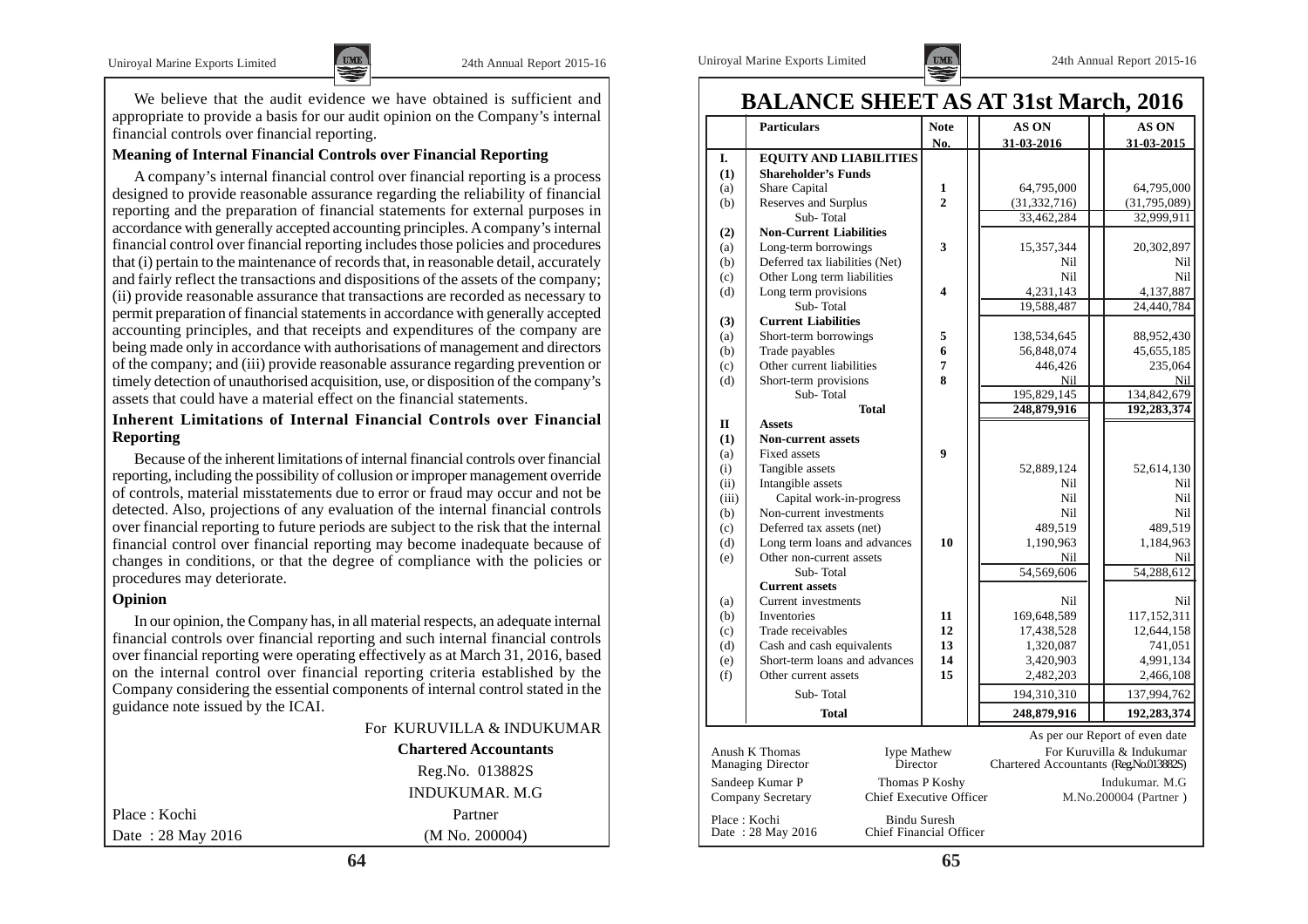## **STATEMENT OF PROFIT AND LOSS FOR THE YEAR ENDED 31st March, 2016**

|               | <b>Particulars</b>                                                                                                                                                             | <b>Note</b><br>No.  | For the year<br>Ended<br>31-03-2016                     | For the year<br>Ended<br>31-03-2015                  |  |
|---------------|--------------------------------------------------------------------------------------------------------------------------------------------------------------------------------|---------------------|---------------------------------------------------------|------------------------------------------------------|--|
| I.<br>Π.      | Revenue from operations<br>Other Income                                                                                                                                        | 16<br>17            | 408,012,811<br>205,005                                  | 383,729,661<br>571,780                               |  |
| III.          | Total Revenue $(I + II)$                                                                                                                                                       |                     | 408,217,816                                             | 384, 301, 441                                        |  |
| IV.           | Expenses:<br>Cost of materials consumed<br>Purchase of Stock-in-Trade<br>Changes in inventories of finished<br>goods, work-in-progress and                                     | 18                  | 351,137,698<br>Nil.                                     | 296,493,337<br>Nil                                   |  |
|               | Stock-in-Trade<br>Employee benefit expense<br>Financial costs<br>Depreciation and amortization expense                                                                         | 19<br>20<br>21<br>9 | (51, 837, 255)<br>25,617,319<br>15,406,007<br>5,386,756 | 6,580,287<br>23,671,130<br>14, 341, 758<br>3,857,011 |  |
|               | Other expenses                                                                                                                                                                 | 22                  | 61,816,125                                              | 56,225,302                                           |  |
|               | <b>Total Expenses (IV)</b>                                                                                                                                                     |                     | 407,526,650                                             | 401,168,825                                          |  |
| V.            | Profit/(Loss) before exceptional and                                                                                                                                           |                     | 691,166                                                 | (16, 867, 384)                                       |  |
| VI.<br>VII.   | extraordinary items and tax (III-IV)<br><b>Exceptional Items</b><br>Profit/(Loss) before extraordinary                                                                         |                     | Nil                                                     | Nil                                                  |  |
|               | items and tax $(V - VI)$                                                                                                                                                       |                     | 691,166                                                 | (16, 867, 384)                                       |  |
| VIII.         | Extra ordinary items and Prior<br>Period Income/(Expenses)                                                                                                                     | 23                  | (119, 947)                                              | (26, 475)                                            |  |
| IX.           | Profit before tax (VII - VIII)                                                                                                                                                 |                     | 571,219                                                 | (16,893,859)                                         |  |
| $X_{-}$       | Tax expense:<br>$(1)$ Current tax<br>(2) Deferred tax<br>(3) MAT Credit                                                                                                        |                     | (108, 846)<br>Nil<br>Nil                                | Nil<br>Nil<br>Nil                                    |  |
| XI.           | Profit(Loss) for the period, from<br>continuing operations                                                                                                                     |                     | 462,373                                                 | (16,893,859)                                         |  |
| XII.<br>XIII. | Profit/(Loss) from discontinuing<br>operations<br>Tax expense of discontinuing operations                                                                                      |                     | Nil.<br>Nil.                                            | Nil<br>Nil                                           |  |
| XIV.          | Profit/(Loss) from Discontinuing<br>operations (XII - XIII)                                                                                                                    |                     | Nil                                                     | Nil                                                  |  |
| XV.           | $Profit/(Loss)$ for the period $(XI+XIV)$                                                                                                                                      |                     | 462,373                                                 | (16,893,859)                                         |  |
| XVI. I        | Earning per equity share:<br>$(1)$ Basic<br>(2) Diluted                                                                                                                        |                     | 0.07<br>0.07                                            | $-2.61$<br>$-2.61$                                   |  |
|               | As per our Report of even date<br>For Kuruvilla & Indukumar<br>Anush K Thomas<br>Iype Mathew<br>Director<br>Chartered Accountants (Reg.No.013882S)<br><b>Managing Director</b> |                     |                                                         |                                                      |  |
|               | Sandeep Kumar P<br>Thomas P Koshy<br>Chief Executive Officer<br>Company Secretary<br>Place: Kochi<br><b>Bindu Suresh</b><br>Chief Financial Officer<br>Date: 28 May 2016       |                     |                                                         | Indukumar. M.G<br>M.No.200004<br>(Partner)           |  |

## **Notes Forming Part of Accounts for the year ended 31st March, 2016 NOTE 1: SHARE CAPITAL**

|              | <b>Particulars</b>                             |                      | As at 31 March 2016 |                      | As at 31 March 2015 |
|--------------|------------------------------------------------|----------------------|---------------------|----------------------|---------------------|
|              |                                                | <b>Number</b>        | Amount              | <b>Number</b>        | Amount              |
| a)           | <b>Authorised</b>                              |                      |                     |                      |                     |
|              | 8000000 Equity Shares of                       |                      |                     |                      |                     |
|              | $Rs.10/-$ Each                                 | 8,000,000            | 80,000,000          | 8,000,000            | 80,000,000          |
| $b$          | Issued, Subscribed & Paid Up                   |                      |                     |                      |                     |
|              | Subscribed and fully paid up                   |                      |                     |                      |                     |
|              | Equityshares                                   |                      |                     |                      |                     |
|              | 64,79,500 Equity Shares of                     |                      |                     |                      |                     |
|              | Rs.10/- Each                                   | 6,479,500            | 64,795,000          | 6,479,500            | 64,795,000          |
|              |                                                |                      |                     |                      |                     |
|              |                                                | 6,479,500            | 64,795,000          | 6,479,500            | 64,795,000          |
| $\mathbf{c}$ | Reconciliation of Number of Shares Outstanding |                      |                     |                      |                     |
|              | <b>Particulars</b>                             | <b>Equity Shares</b> |                     | <b>Equity Shares</b> |                     |
|              |                                                | <b>Number</b>        | Amount              | <b>Number</b>        | Amount              |
|              | Fully paid Shares outstanding                  |                      |                     |                      |                     |
|              | at the beginning of the year                   | 6,479,500            | 64,795,000          | 6,477,700            | 64,777,000          |
|              | Partly paid Shares converted in to             |                      |                     |                      |                     |
|              | fullly paid shares during the year             |                      |                     |                      |                     |
|              | upon receipt of cash from                      |                      |                     |                      |                     |
|              | shareholders                                   | Nil                  | Nil                 | 1,800                | 18,000              |
|              | Shares bought back during the year             | Nil                  | Nil                 | Nil                  | Nil                 |
|              |                                                |                      |                     |                      |                     |
|              | Balance of fully paid shares at the            |                      |                     |                      |                     |
|              | end of the year                                | 6,479,500            | 64,795,000          | 6,479,500            | 64,795,000          |
|              | Partly paid Shares outstanding at the          |                      |                     |                      |                     |
|              | beginning of the year                          | Nil.                 | Nil                 | 22,300               | 111,500             |
|              | Partly paid Shares converted in to             |                      |                     |                      |                     |
|              | fullly paid shares during the year             | Nil                  | Nil                 | (1,800)              | (9,000)             |
|              | Partly paid shares forefieted during           |                      |                     |                      |                     |
|              | the year                                       | Nil.                 | Nil.                | (20, 500)            | (102, 500)          |
|              | Balance of partly paid shares at the           |                      |                     |                      |                     |
|              | end of the year                                | <b>NIL</b>           | <b>NIL</b>          | <b>NIL</b>           | <b>NIL</b>          |
|              | Shares outstanding at the end of the           |                      |                     |                      |                     |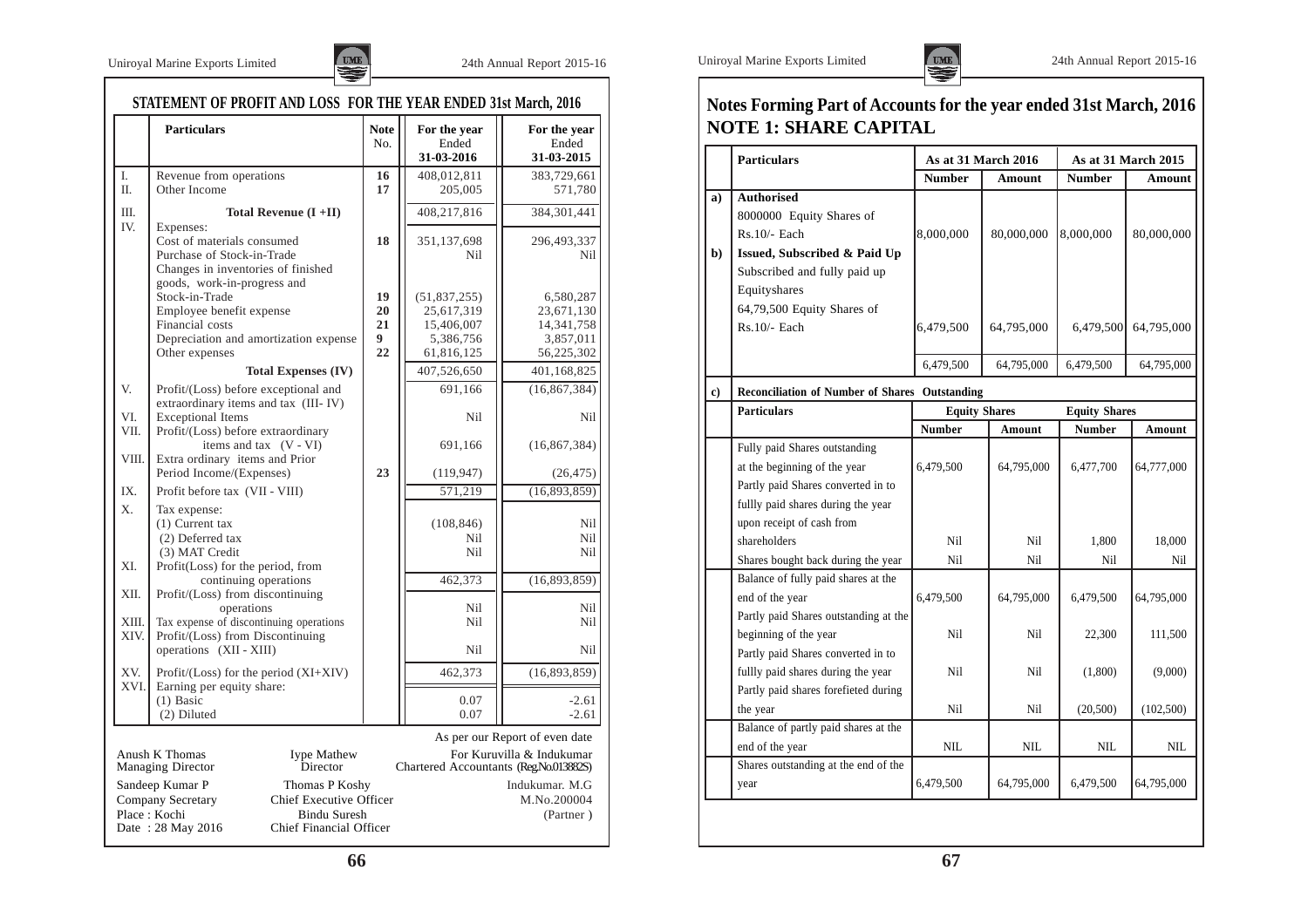

| $\mathbf{e}$ | Shareholding more than 5% of the total share holding |                                                      |                     |                       |                   |  |  |
|--------------|------------------------------------------------------|------------------------------------------------------|---------------------|-----------------------|-------------------|--|--|
|              |                                                      |                                                      | As at 31 March 2016 |                       |                   |  |  |
|              | Name of Shareholder                                  | No. of<br>Shares held                                | $%$ of<br>Holding   | No. of<br>Shares held | $%$ of<br>Holding |  |  |
|              | NA (Listed company)                                  | NA                                                   | NA                  | <b>NA</b>             | NA                |  |  |
| f)           |                                                      | Shares held by holding company/subsidiary/associates |                     |                       |                   |  |  |
|              |                                                      | As at 31 March 2016                                  |                     | As at 31 March 2015   |                   |  |  |
|              | Name of Company                                      | Nil                                                  | Nil                 |                       |                   |  |  |
| $\mathbf{g}$ | <b>Calls Unpaid</b>                                  |                                                      |                     |                       |                   |  |  |
|              |                                                      | As at 31 March 2016                                  |                     | As at 31 March 2015   |                   |  |  |
|              | By Directors                                         | Nil                                                  | Nil<br>Nil<br>Nil   |                       |                   |  |  |
|              | By Officers                                          | Nil.                                                 | Nil                 | Nil                   | Nil               |  |  |
|              | By others                                            | Nil                                                  | Nil                 | Nil                   | Nil               |  |  |

#### **Notes:**

1 The company has issued only one class of shares referred to as Equity shares having a par value of Rs.10 per share. Each holder of equity share is entittled to one vote per share.

## **NOTE 2: RESERVES & SURPLUS**

|          | <b>Particulars</b>                             | As at $31$     | As at $31$        |
|----------|------------------------------------------------|----------------|-------------------|
|          |                                                | March 2016     | <b>March 2015</b> |
| a)       | Capital Reserves                               |                |                   |
|          | Opening Balance                                | 2,530,342      | 2,427,842         |
|          | (+) Current Year Transfer - Shares Forefieted  |                |                   |
|          | - (20500 partly paid shares (Rs. 5 paid up))   |                |                   |
|          | (Ref. Note1 below)                             | <b>Nil</b>     | 102,500           |
|          | (-) Written Back in Current Year               | Nil            | Nil               |
|          | Closing Balance                                | 2,530,342      | 2,530,342         |
| $b$      | <b>General Reserve</b>                         |                |                   |
|          | Opening Balance                                | <b>Nil</b>     | Nil               |
|          | (+) Current Year Transfer                      | <b>Nil</b>     | Nil               |
|          | (-) Written Back in Current Year               | <b>Nil</b>     | Nil               |
|          | Closing Balance                                | <b>Nil</b>     | Nil               |
| $\bf c)$ | Surplus / (Deficit)                            |                |                   |
|          | Opening balance                                | (34, 325, 431) | (16, 236, 713)    |
|          | (+) Net Profit/(Net Loss) For the current year | 462,373        | (16,893,859)      |
|          | (+) Depreciation adjustment (Ref.Note 2)       |                | (1, 194, 859)     |
|          | (-) Proposed Dividends                         | NII            | NII               |
|          | (-) Tax on Dividend                            | <b>Nil</b>     | Nil               |
|          | (-) Interim Dividends                          | <b>Nil</b>     | Nil               |
|          | (-) Transfer to Reserves                       | Nil            | Nil               |
|          | <b>Closing Balance</b>                         | (33,863,058)   | (34,325,431)      |
|          | <b>Total</b>                                   | (31, 332, 716) | (31,795,089)      |

1 The company has adopted depreciation based on the useful life of assets as per Schedule II of the Companies Act 2013 and depreciation rate is calculated so that the book value of the asset as on 1st April 2014 is depreciated over the remaining useful life. In case of assets already completed the useful life as on 1st April 2014, the book value amounting to Rs. 11,94,859 was transferred to reserve account under the head profit and loss account during previous year (ie financial year 2014-15.)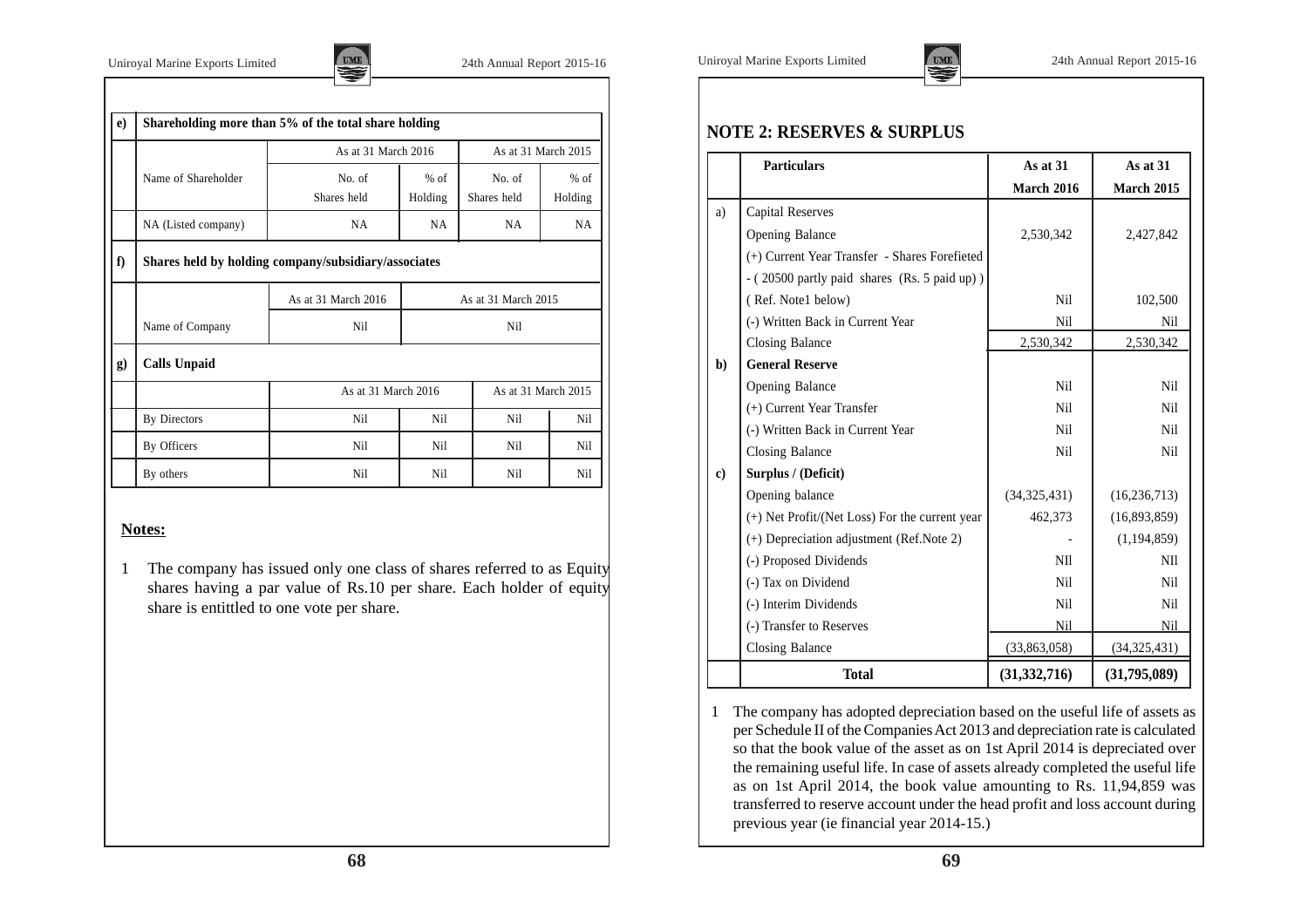|              | <b>Particulars</b>                 | As at $31$        | As at $31$        |
|--------------|------------------------------------|-------------------|-------------------|
|              |                                    | <b>March 2016</b> | <b>March 2015</b> |
|              | <b>Secured</b>                     |                   |                   |
| a)           | <b>Term loans</b>                  |                   |                   |
|              | From Banks - Foreign Currency      |                   |                   |
|              | Term Loan                          | 9,406,949         | 14,352,502*       |
|              | From others                        | N <sub>il</sub>   | N <sub>il</sub>   |
|              |                                    | 9,406,949         | 14,352,502        |
|              | <b>Unsecured</b>                   |                   |                   |
| a)           | <b>Loans and advances from</b>     |                   |                   |
|              | related parties                    |                   |                   |
|              | <b>Loan From Directors</b>         | <b>Nil</b>        | Nil               |
| $\mathbf{b}$ | Long term maturities of finance    |                   |                   |
|              | lease obligations                  | N <sub>il</sub>   | N <sub>il</sub>   |
| c)           | <b>Other Long Term Liabilities</b> |                   |                   |
|              | Loan from Others **                | 5,950,395         | 5,950,395         |
|              |                                    | 15,357,344        | 20,302,897        |

- **\*** Note: The foreign currency term loan was availed in the financial year 2014-15 from Federal Bank Ltd for the purpose of import of machinery at a cost of USD 3,23,000. The loan is secured by Equitable Mortgage of Land & Building of the company and hypothecation of plant & machinery including the imported machinery.
- **\*\*** Loan from others represent amount payable to Erstwhile Director of the company incurred at the time when he was a Director of the company. As per clause  $2(1)(C)$  (viii) of Companies (Acceptance of Deposits) Rules, 2014, the said amout is outside the purview of definition of "Deposits" and therefore provisions of Section 74 of Companies Act 2013 is not applicable.

Uniroyal Marine Exports Limited **LUME** 24th Annual Report 2015-16 Uniroyal Marine Exports Limited 24th Annual Report 2015-16

## **NOTE 4: LONG TERM PROVISIONS**

|    | <b>Particulars</b>                   | As at $31$        | As at 31          |
|----|--------------------------------------|-------------------|-------------------|
|    |                                      | <b>March 2016</b> | <b>March 2015</b> |
| a) | Provision for employee benefits      |                   |                   |
|    | - Gratuity                           | 4231143           | 4137887           |
|    |                                      |                   |                   |
|    | Bonus is accounted on cash basis     |                   |                   |
|    | as and when paid.                    |                   |                   |
|    | <b>Total</b>                         | 4231143           | 4137887           |
|    | <b>NOTE 5: SHORT TERM BORROWINGS</b> |                   |                   |
|    | <b>Secured</b>                       |                   |                   |
| a) | <b>Loan Repayable on demand</b>      |                   |                   |
|    | i) Federal Bank Ltd.                 |                   |                   |
|    | <b>EXPORT-PCL **</b>                 | 138534645         | 88952430          |
|    | Total                                | 138534645         | 88952430          |

\*\* Export packing credit limit of Rs. 15 Crores secured by first charge on all the goods to be exported and the whole of the company's stock of marine products and also charge by way of hypothecation on land, building, machineries and equipments, and also personal guarantee of Mr. K C Babu, repayable on demand

\*\* FDBP discounted as on 31.3.2016 amounting to Rs.7,73,61,320 has been secured against document of title to goods, evidencing export gainst LC and also by way of hypothecation of land, building, machineries and equipments, and also personal guarantee of Mr. K C Babu, repayable on demand .This amount has been deducted from trade receivable to arrive at the net realisable amount.from trade receivables (Please ref Note: 12)

## **NOTE 6: TRADE PAYABLES**

|    | <b>Particulars</b>       | As at 31          | As at $31$        |
|----|--------------------------|-------------------|-------------------|
|    |                          | <b>March 2016</b> | <b>March 2015</b> |
| a) | <b>Trade Payables</b>    |                   |                   |
|    | - Due to Micro and Small |                   |                   |
|    | enterprises              | 1,129,126         | 538,039           |
|    | - Others**               | 55,718,948        | 45,117,146        |
|    | <b>Total</b>             | 56,848,074        | 45,655,185        |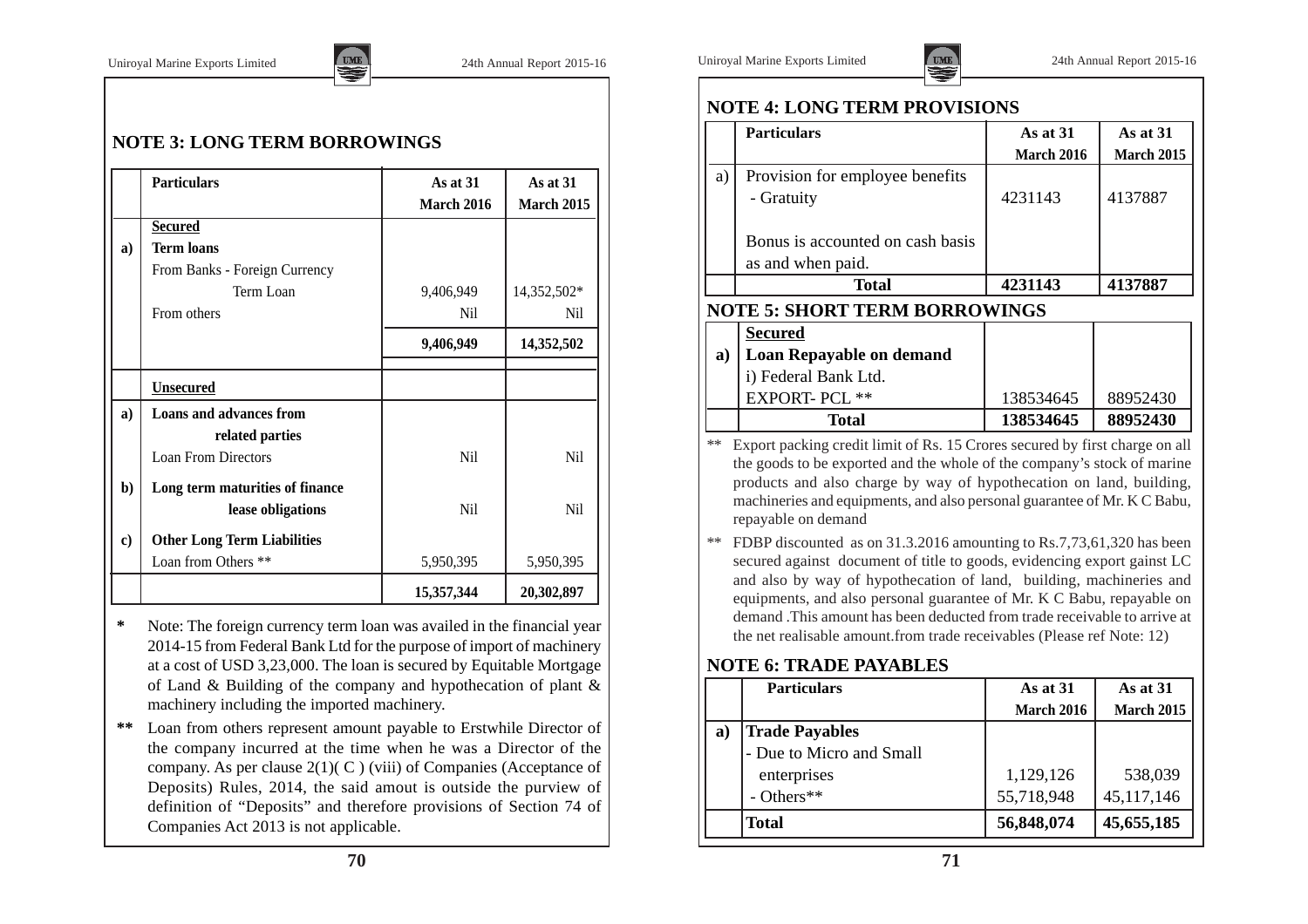- 
- 

| a)           | <b>Current Maturities of Long</b> |         |                 |
|--------------|-----------------------------------|---------|-----------------|
|              | Term Debt                         | Nil     | Ni1             |
| $\mathbf{b}$ | <b>Other Payables</b>             |         |                 |
|              | For Employees Benefits            |         |                 |
|              | - Contribution to Provident Fund  | 191,747 | 172,282         |
|              | - Contribution to ESI             | 68,237  | 62,782          |
|              | - TDS                             | 52,696  | 33,467          |
|              | - Professional Tax                | 24,900  | N <sub>il</sub> |
|              | - Provision for Taxation (MAT)    | 108,846 | N <sub>i</sub>  |
|              | Total                             | 446,426 | 268,531         |

| a | <b>Provision for employee benefits</b> | Nil | Nil |
|---|----------------------------------------|-----|-----|
| b | Others                                 |     |     |
|   | - Proposed Dividend                    | NII | NII |
|   | - Tax on Dividend                      | Nil | Nil |
|   |                                        |     |     |
|   | <b>Total</b>                           | Nil | Nil |
|   |                                        |     |     |
|   |                                        |     |     |

| Uniroyal Marine Exports Limited |  |  |
|---------------------------------|--|--|
|                                 |  |  |



|          | ** Others includes an amount of Rs. 26,47,026/- (Previous year<br>Rs.46,13,973) payable to a firm in which the Directors or their<br>elatives are interested, on account of purchase of raw material during<br>the year in the ordinary course of business |                             |                      |                              | Net Block                       | Balance as at<br>31st March<br>2016           | 2403526                 | 8076280           | 37820172  | 2123642                  | 57918                     | 19430<br>288134                         | 41775                     | 1097343                     | 880387    |         | 80517    | $\Xi$<br>52889124                    | Ξ                                                | 52889124    |  |
|----------|------------------------------------------------------------------------------------------------------------------------------------------------------------------------------------------------------------------------------------------------------------|-----------------------------|----------------------|------------------------------|---------------------------------|-----------------------------------------------|-------------------------|-------------------|-----------|--------------------------|---------------------------|-----------------------------------------|---------------------------|-----------------------------|-----------|---------|----------|--------------------------------------|--------------------------------------------------|-------------|--|
|          | Others also includes an amount of Rs. 178000/- (Previous year                                                                                                                                                                                              |                             |                      |                              |                                 | Balance as at<br>1st April<br>2015            | 2403526<br>8711032      |                   | 37562054  | 2225456                  | 10876                     | 52572<br>314277                         | 47779                     | 161405                      | 1070408   |         | 54745    | 52614130<br>$\Xi$                    | ΣÏ                                               | 52614130    |  |
|          | Rs.1,65,000) payable to a Director for sitting fees / professional<br>services provided by him                                                                                                                                                             |                             |                      |                              |                                 | Balance as at<br>[31st March]<br>2016         |                         | 5046503           | 85581874  | 4339546                  | 267731                    | 299448<br>791519                        | 478599                    | 9618495                     | 1280035   | 15751   | 932422   | 121351923<br>$\overline{\mathbf{z}}$ | Ξ                                                | 121351923   |  |
|          | <b>NOTE 7: OTHER CURRENT LIABILITIES</b>                                                                                                                                                                                                                   |                             |                      |                              |                                 |                                               |                         |                   |           |                          |                           |                                         |                           |                             |           |         |          |                                      |                                                  |             |  |
| a)       | <b>Current Maturities of Long</b>                                                                                                                                                                                                                          |                             |                      | SETS                         |                                 | Adjustment                                    |                         |                   |           |                          |                           |                                         |                           |                             |           |         |          |                                      |                                                  |             |  |
| b)       | Term Debt<br>Other Payables                                                                                                                                                                                                                                | Nil                         | Nil                  |                              | <b>Accumulated Depreciation</b> | <b>Depreciation</b><br>charge for<br>the year |                         | 752002            | 3875671   | 284814                   | 3582                      | 33142<br>51067                          | 6004                      | 144062                      | 190021    |         | 46391    | 5386756<br>$\overline{z}$            | Ż                                                | 5386756     |  |
|          | For Employees Benefits<br><b>Contribution to Provident Fund</b><br>Contribution to ESI                                                                                                                                                                     | 191,747<br>68,237           | 172,282<br>62,782    | INTANGIBLE                   |                                 | Balance as at<br>1st April<br>2015            |                         | 14294501          | 81706203  | 4054732                  | 264149                    | 758377<br>2948381                       | 472595                    | 9474433                     | 1090014   | 15751   | 886031   | 115965167<br>Ξ                       | Ż                                                | $115965167$ |  |
|          | - TDS<br>- Professional Tax<br>- Provision for Taxation (MAT)                                                                                                                                                                                              | 52,696<br>24,900<br>108,846 | 33,467<br>Nil<br>Nil | <b>AND</b>                   |                                 | Balance as at<br>31 March<br>2016             | 2403526                 | 23122783          | 123402046 | 6463188                  | 325649                    | 810949<br>3287582                       | 520374                    | 10715838                    | 2160422   | 15751   | 1012939  | 174241047<br>$\Xi$                   | ΣÏ                                               | 174241047   |  |
|          | <b>Total</b>                                                                                                                                                                                                                                               | 446,426                     | 268,531              |                              |                                 | Adjustment<br>Deduction                       |                         |                   |           |                          |                           |                                         |                           |                             |           |         |          |                                      |                                                  |             |  |
|          | <b>NOTE 8: SHORT TERM PROVISIONS</b>                                                                                                                                                                                                                       |                             |                      | TANGIBLE<br>$\ddot{\bullet}$ | <b>Gross Block</b>              | Additions                                     |                         | 117250            | 4133789   | 183000                   | 50624                     | 24924                                   |                           | 1080000                     |           |         | 72163    | 5661750<br>$ \vec{z} $               | $\overline{z}$                                   | 5661750     |  |
| a)<br>b) | Provision for employee benefits<br>Others                                                                                                                                                                                                                  | Nil                         | Nil                  | NOTE                         |                                 | $\frac{Balance}{1 \text{ April } 2015}$       | 2403526                 | 23005533          | 119268257 | 6280188                  | 275025                    | 3262658<br>810949                       | 520374                    | 9635838                     | 2160422   | 15751   | 940776   | 168579297<br>$\overline{z}$          | Ż                                                | 168579297   |  |
|          | - Proposed Dividend<br>- Tax on Dividend                                                                                                                                                                                                                   | <b>NII</b><br>Nil           | <b>NII</b><br>Nil    |                              |                                 |                                               |                         | Factory Buildings |           |                          |                           | Electrical Fittings<br>Office equipment |                           |                             |           |         |          |                                      | Intangible Assets<br>Capital Work<br>In Progress |             |  |
|          | <b>Total</b>                                                                                                                                                                                                                                               | Nil                         | <b>Nil</b>           |                              | <b>Fixed Assets</b>             |                                               | Tangible Assets<br>Land | Plant and         | Machinery | Processing<br>Equipments | Equipements<br>Laboratory |                                         | Furniture and<br>Fixtures | Vehicles(Motor<br>Vehicles) | Motor Car | Library | Computer | Total                                |                                                  | Total       |  |
|          |                                                                                                                                                                                                                                                            |                             |                      |                              |                                 |                                               | <b>a</b>                |                   |           |                          |                           |                                         |                           |                             |           |         |          |                                      | ں ص                                              |             |  |
|          |                                                                                                                                                                                                                                                            |                             |                      |                              |                                 |                                               |                         |                   |           |                          |                           |                                         |                           |                             |           |         |          |                                      |                                                  |             |  |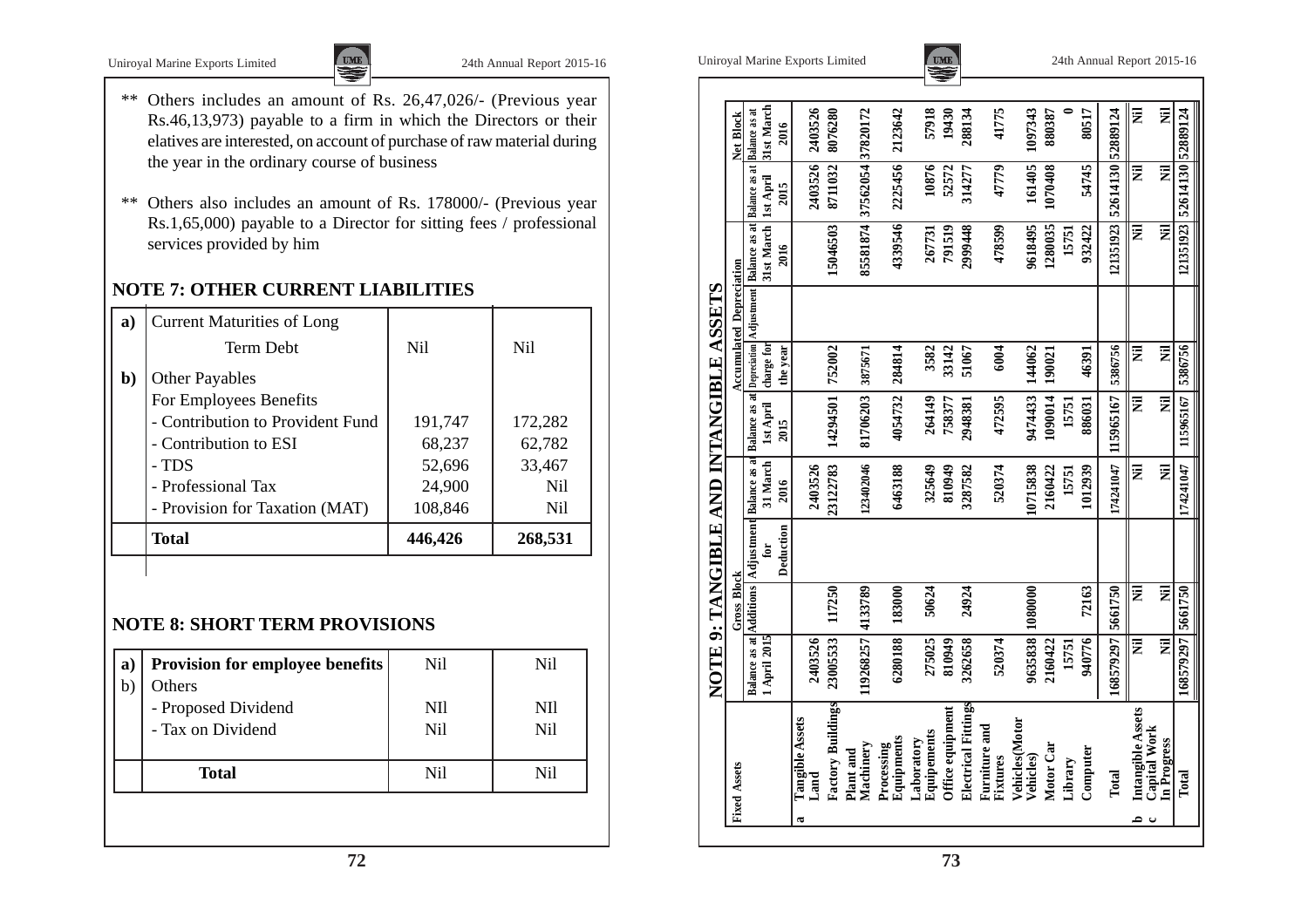## **NOTE 10: LONG TERM LOANS & ADVANCES**

|    | <b>Particulars</b>                    | As at $31$  | As at $31$    |  |  |  |  |  |
|----|---------------------------------------|-------------|---------------|--|--|--|--|--|
|    |                                       | March 2016  | March 2015    |  |  |  |  |  |
| a. | <b>Capital Advances</b>               | <b>Nil</b>  | <b>Nil</b>    |  |  |  |  |  |
| b. | <b>Security Deposits</b>              |             |               |  |  |  |  |  |
|    | Unsecured, considered good            | 1,190,963   | 1,184,963     |  |  |  |  |  |
| c. | Loans and advances to related parties | Nil         | Nil           |  |  |  |  |  |
| d. | <b>Other loans and advances</b>       |             |               |  |  |  |  |  |
|    | Unsecured, considered good            | Nil         | Nil           |  |  |  |  |  |
|    | <b>Total</b>                          | 1,190,963   | 1,184,963     |  |  |  |  |  |
|    | <b>NOTE 11: INVENTORIES</b>           |             |               |  |  |  |  |  |
| a. | Raw Materials and components          | 870,461     | 865,715       |  |  |  |  |  |
| b. | Finished goods                        | 166,549,356 | 114,712,101   |  |  |  |  |  |
| c. | $\ast\ast$<br>Stores and spares       | 626,112     | 481,510       |  |  |  |  |  |
| d. | Consumables                           | 452,010     | 191,842       |  |  |  |  |  |
| e. | Packing Material                      | 1,150,650   | 901,143       |  |  |  |  |  |
|    | Total                                 | 169,648,589 | 117, 152, 311 |  |  |  |  |  |

Mode of Valuation: inventories have been valued at lower of cost or net realisable value as taken valued and certified by the Management \*\* Stores and spares have been valued at cost

Uniroyal Marine Exports Limited **UME** 24th Annual Report 2015-16 Uniroyal Marine Exports Limited 24th Annual Report 2015-16

## **NOTE 12: TRADE RECEIVABLES**

|    | <b>Particulars</b>            | As at 31   | As at 31          |
|----|-------------------------------|------------|-------------------|
|    |                               | March 2016 | <b>March 2015</b> |
| a. | Unsecured, considered good    |            |                   |
|    | for a period exceeding six    |            |                   |
|    | months from the date they are |            |                   |
|    | $\ast$<br>due for payment     | 1,806,013  | 1,806,013         |
| b. | Other Trade Receivables **    |            |                   |
|    | Unsecured, considered good    | 15,632,515 | 10,838,146        |
|    | <b>Total</b>                  | 17,438,528 | 12,644,159        |

Note 1: Bill discounted with Federal Bank Rs. 7, 73,61,320 under FDBP limit with them, has been deducted from the trade receivable to arrive at the net amount realizable. (Pl Ref. Note 5)

Note 2: Trade receivables exceeding 6 months represent amount due from concerns in which the directors or their relatives are interested.

## **TRADE RECEIVABLE STATED ABOVE INCLUDE DEBTS DUE BY:**

| Directors $*$                                 | Nil             | Nil |
|-----------------------------------------------|-----------------|-----|
| Other officers of the Company *               | N <sub>il</sub> | Nil |
| Private Company in which director is a member | Nil             | Nil |
| Total                                         | Nil             | Nil |

## **NOTE 13: CASH & CASH EQUIVALENTS**

|    | <b>Particulars</b>              | As at $31$ | As at $31$        |
|----|---------------------------------|------------|-------------------|
|    |                                 | March 2016 | <b>March 2015</b> |
| a. | Balances with banks             |            |                   |
|    | i) more than 12 months maturity | 996,271    | 996,271           |
|    | ii) in current accounts         | (430, 163) | (786, 370)        |
| b. | Cash on hand                    | 753,979    | 531,149           |
|    | Total                           | 1,320,087  | 741,051           |
|    |                                 |            |                   |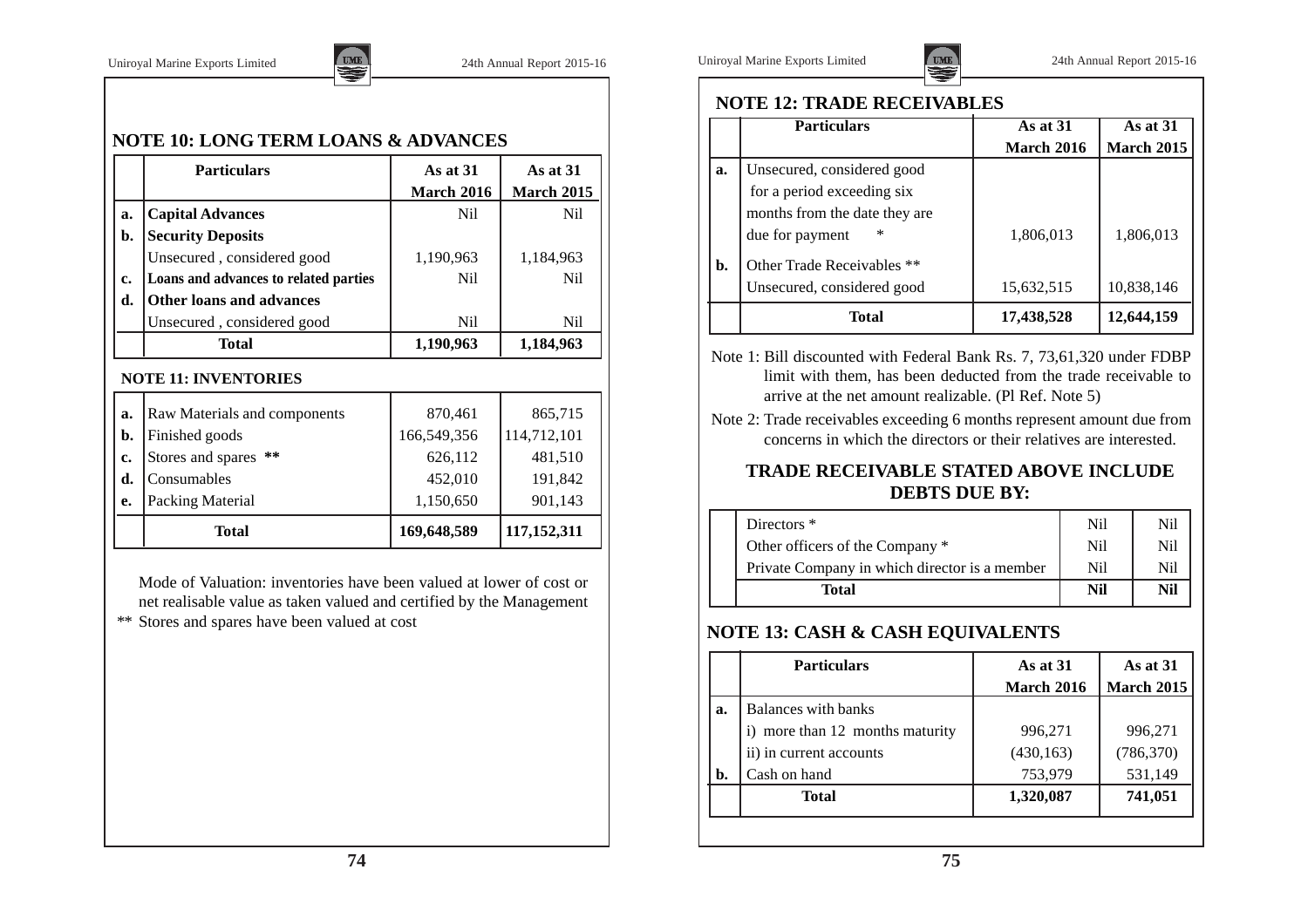

## **NOTE 14: SHORT TERM LOANS AND ADVANCES**

|    | <b>Particulars</b>                    | As at $31$ | As at $31$        |
|----|---------------------------------------|------------|-------------------|
|    |                                       | March 2016 | <b>March 2015</b> |
| a. | Loans and advances to related parties |            |                   |
|    | Unsecured, considered good            | <b>Nil</b> | <b>Nil</b>        |
| b. | Others                                |            |                   |
|    | Unsecured, considered good            |            |                   |
|    | i) VAT Receivable                     | 1,501,479  | 1,140,935         |
|    | ii) MAT Credit Receivable             | 184,526    | 184,526           |
|    | iii) Advances recoverable in          |            |                   |
|    | cash or in kind                       | 1,734,898  | 3,665,673         |
|    | Total                                 | 3,420,903  | 4,991,134         |

## **\*Loan and advances to related parties**

| Total                                         | Nil              |     |
|-----------------------------------------------|------------------|-----|
| Private Company in which director is a member | Nil              | Nil |
| Firm in which director is a partner *         | Nil              | Nil |
| Other officers of the Company *               | N <sub>i</sub> l | Ni1 |
| Directors *                                   | Nil              | Nil |

## **NOTE 15: OTHER CURRENT ASSETS**

| Unsecured, considered good          |           |           |
|-------------------------------------|-----------|-----------|
| i) Duty Draw Back Receivable        | 1,353,736 | 1,459,081 |
| ii) Frieght Rebate Receivable       | Ni1       | 6,842     |
| iii) Interest Receivable            | 653,516   | 551,711   |
| Income Tax Deducted at source (TDS) | 474,951   | 448,474   |
| Total                               | 2,482,203 | 2,466,108 |

| <b>NOTE 16: REVENUE FROM OPERATIONS</b> |                          |                          |  |  |  |
|-----------------------------------------|--------------------------|--------------------------|--|--|--|
| <b>Particulars</b>                      | For the year<br>ended 31 | For the year<br>ended 31 |  |  |  |
|                                         | <b>March 2016</b>        | March 2015               |  |  |  |
| Sale of products (Export Sales at       |                          |                          |  |  |  |
| $C&F$ rates)                            | 380, 313, 725            | 356,501,237              |  |  |  |
| <b>Less:</b> Sales Return (Export)      | Nil                      | Nil.                     |  |  |  |
| Domestic Sales                          | Nil                      | 141,710                  |  |  |  |
| Other operating revenues                | 27,699,086               | 27,086,714               |  |  |  |
| <b>Less:</b> Excise duty                | Nil                      | Nil                      |  |  |  |
| Total                                   | 408,012,811              | 383,729,661              |  |  |  |
| <b>NOTE 17: OTHER INCOME</b>            |                          |                          |  |  |  |
| Other non-operating income              | 205,005                  | 571,780                  |  |  |  |
|                                         |                          |                          |  |  |  |

 **Total 205,005 571,780**

## **NOTE 18: COST OF MATERIAL CONSUMED**

| <b>Opening Stock</b>           |               |               |
|--------------------------------|---------------|---------------|
| <b>Raw Materials</b>           | 865,715       | 226,292       |
| Packing Materials              | 901,143       | 953,980       |
| Consumables                    | 191,842       | 188,930       |
|                                | 1,958,700     | 1,369,202     |
| Add: Purchases during the year |               |               |
| Raw Materials                  | 341, 535, 212 | 287, 557, 153 |
| Packing Materials              | 7,400,380     | 6,771,081     |
| Consumables                    | 2,716,527     | 2,754,601     |
|                                | 351,652,119   | 297,082,835   |
| Less: Closing Stock            |               |               |
| Raw Materials                  | 870,461       | 865,715       |
| Packing Materials              | 1,150,650     | 901,143       |
| Consumables                    | 452,010       | 191,842       |
|                                | 2,473,121     | 1,958,700     |
| Total                          | 351, 137, 698 | 296,493,337   |
|                                |               |               |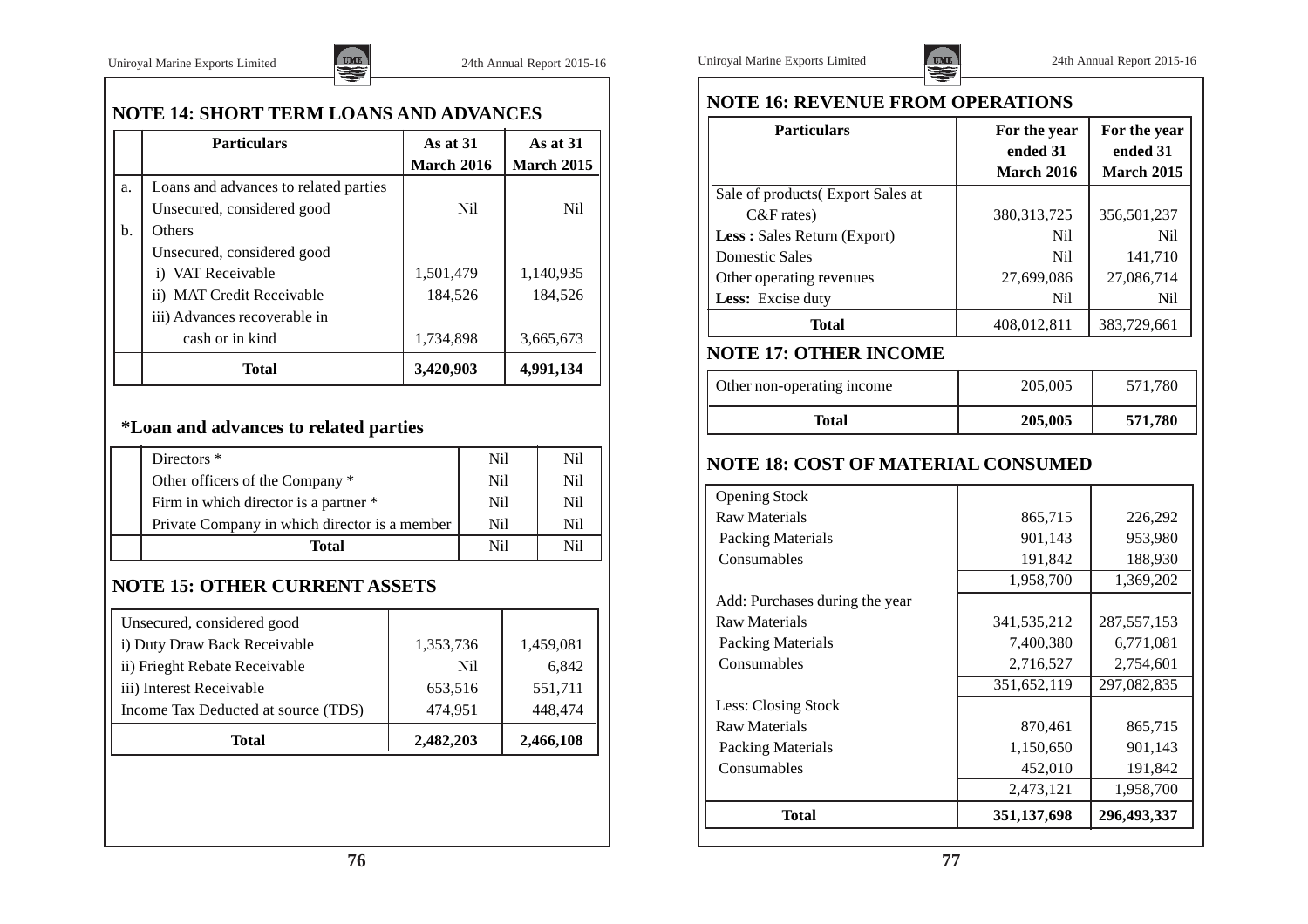## **NOTE 22: OTHER EXPENSES**

| <b>Total</b>              |         | 61,816,125 |            | 56,225,302 |
|---------------------------|---------|------------|------------|------------|
| Other Administrative Exp. |         | 1,824,094  |            | 2,361,009  |
| Travelling & Conveyance   |         | 1,117,782  |            | 1,100,906  |
| Rent                      |         | 322,000    |            | 288,302    |
| Rates & Taxes             |         | 1,022,515  |            | 1,261,749  |
| Printing & Stationery     |         | 433,604    |            | 380,416    |
| <b>ECGC</b> Premium       |         | 992,878    |            | 601,425    |
| Insurance                 |         | 643,696    |            | 164,781    |
| Commission & Brokerage    |         | 1,016,037  |            | 175,067    |
| Audit Fee<br>22 A         |         | 160,725    |            | 172,595    |
| <b>Purchase Expenses</b>  |         | 14,434,813 |            | 13,385,822 |
|                           |         | 1,838,328  |            | 1,730,462  |
| <i>Others</i>             | 806,062 |            | 471,234    |            |
| Plant & Machinery         | 739,933 |            | 1,074,501  |            |
| <b>Building</b>           | 292,333 |            | 184,727    |            |
| Repairs & Maintenance     |         |            |            |            |
| Power & Fuel              |         | 17,646,137 | 16,667,964 |            |
| <b>Factory Expenses</b>   |         | 1,975,167  | 2,034,571  |            |
| Shipping Freight & Exp.   |         | 18,388,350 | 15,900,233 |            |

## **NOTE 22A: PAYMENT TO AUDITORS**

| Total                      | 160,725 | 172,595 |
|----------------------------|---------|---------|
|                            |         |         |
| Reimbursement of Expenses  | 5,725   | 17,595  |
| Certifications             | 15,000  | 15,000  |
| Tax Audit & Internal Audit | 40,000  | 40,000  |
| Audit Fee                  | 100,000 | 100,000 |

# **NOTE 19: CHANGES IN INVENTORIES**

| <b>Opening Stock</b>  |                 |                 |
|-----------------------|-----------------|-----------------|
| <b>Finished Goods</b> | 114,712,101     | 121,292,388     |
| <b>Closing Stock</b>  |                 |                 |
| <b>Finished Goods</b> | (166, 549, 356) | (114, 712, 101) |
| Total                 | (51, 837, 255)  | 6,580,287       |

## **NOTE 20: EMPLOYEE BENEFIT EXPENSES**

| <b>Particulars</b>                | For the year<br>ended 31 | For the year<br>ended 31 |
|-----------------------------------|--------------------------|--------------------------|
|                                   | <b>March 2016</b>        | <b>March 2015</b>        |
| Salaries and Wages                | 21,479,561               | 19,275,486               |
| Contribution to provident and ESI | 1,807,934                | 16,50,954                |
| Gratuity                          | 945,808                  | 665,831                  |
| Staff welfare expenses            | 1,384,016                | 2,078,859                |
| Total                             | 25,617,319               | 23,671,130               |

## **NOTE 21: FINANCE COST**

| Total                 | 15,406,007 | 14, 341, 758 |
|-----------------------|------------|--------------|
| Other borrowing costs | 460,088    | 1,341,813    |
| Interest expense      | 14,945,919 | 12,999,945   |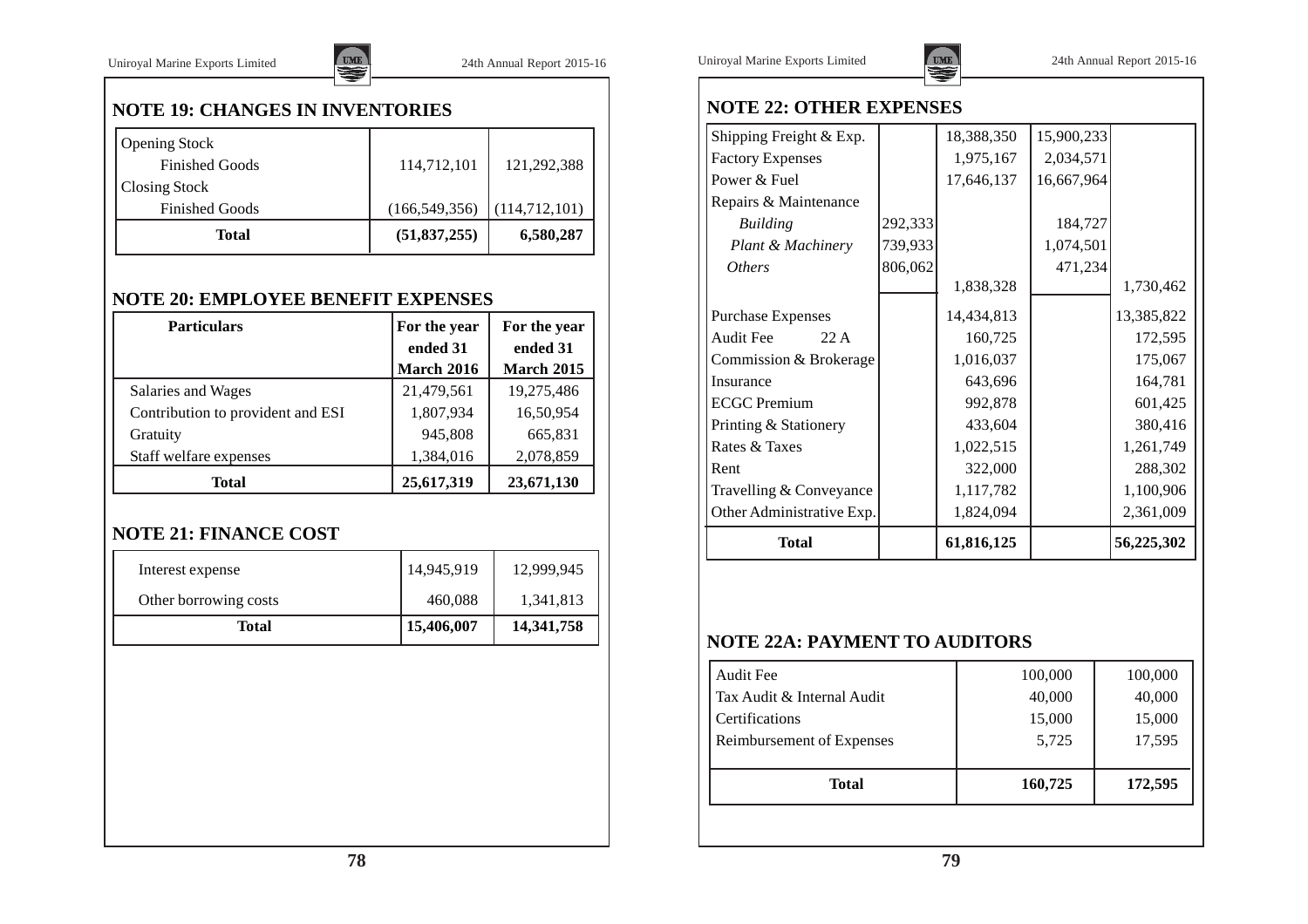

## **NOTE 23: EXTRA ORDINARY AND PRIOR PERIOD ITEMS**

| <b>Particulars</b>           | For the year<br>ended 31<br>March 2016 | For the year<br>ended 31<br><b>March 2015</b> |
|------------------------------|----------------------------------------|-----------------------------------------------|
| Extra ordinary items         | Nil                                    | Nil                                           |
| <b>Prior Period Expenses</b> | 119,947                                | 26,475                                        |
| Total                        | 119,947                                | 26,475                                        |

## **NOTE 24: EARNING PER SHARE**

|               | Number of shares                     | 6,479,500 | 6,479,500     |  |
|---------------|--------------------------------------|-----------|---------------|--|
| a)            | (Basic and Diluted) profit including |           |               |  |
|               | extraodinary and prior period items) | 571,219   | $-16,893,859$ |  |
|               | Basic EPS (Rs.)                      | 0.09      | $-2.61$       |  |
| b)            | (Basic and Diluted) profit excluding |           |               |  |
|               | extraodinary and prior period items  | 691,166   | $-16,867,384$ |  |
|               | Basic EPS (Rs.)                      | 0.11      | $-2.60$       |  |
| $\mathbf{c})$ | Number of shares used in computing   |           |               |  |
|               | earning per share                    | 6,479,500 | 6,479,500     |  |
|               | Profit After Tax                     | 462,373   | $-16,893,859$ |  |
|               | Basic EPS (Rs.)                      | 0.07      | $-2.61$       |  |
|               |                                      |           |               |  |

## **NOTE 25: IMPORTED/INDIGENOUS VALUE OF MATERIALS AND STORES CONSUMED**

| %tage           | For the year      | %tage      | For the year      |
|-----------------|-------------------|------------|-------------------|
|                 | ended 31          |            | ended 31          |
|                 | <b>March 2016</b> |            | <b>March 2015</b> |
|                 |                   |            |                   |
| N <sub>il</sub> | Nil               | <b>Nil</b> | Nil.              |
| N <sub>il</sub> | Nil               | <b>Nil</b> | Nil               |
|                 |                   |            |                   |
| 97%             | 341,530,466       | 97%        | 287, 557, 153     |
| 3%              | 9,607,232         | 3%         | 9,525,682         |
| 100%            | 351,137,698       | 100%       | 297,082,835       |
|                 |                   |            |                   |

## **NOTE 26: VALUE OF IMPORTS ON CIF BASIS**

| <b>Raw Materials</b>       | Nil | Nil |
|----------------------------|-----|-----|
| Components and Spare Parts | Nil | Nil |
| Capital Goods              | Nil | Nil |
|                            |     |     |

## **NOTE 27: EXPENDITURE IN FOREIGN CURRENY**

| Royalty, Know How Fee        | Nil       | Nil      |
|------------------------------|-----------|----------|
| Professional and Consultancy | Nil       | Nil      |
| Interest                     | Nil       | Nil      |
| <b>Other Matters</b>         |           |          |
| 1. Sales Commission          | 10,16,037 | 1,75,067 |
| 2. Foreign Tour              | 91,862    | 2,39,292 |
|                              | 11,07,899 | 4,14,359 |

## **NOTE 28: EARNINGS IN FOREIGN EXCHANGE**

| <b>Particulars</b>                      | <b>For the year</b><br>ended 31<br>March 2016 | For the year<br>ended 31<br>March 2015 |  |
|-----------------------------------------|-----------------------------------------------|----------------------------------------|--|
|                                         | (Rs.in Crores)                                |                                        |  |
| Exports of Goods on FOB Basis           | 36.40                                         | 34.09                                  |  |
| Royalty, Know-How, Professional Charges | Nil.                                          | Nil                                    |  |
| Interest and Dividend                   | Nil                                           | Nil.                                   |  |
| Other Income                            | Nil                                           | Nil                                    |  |

## **NOTE 29: SEGMENT REPORTING**

The company has only one segment. The company's operation predominently related to processing and exporting of marine products and has disclosed exports as its primary segment. Since the income on account of other activities are only incidental to the main business of seafood export and does not individually contribute to 10% or more of the total revenue receipts as per AS - 17, separate segment reporting is not applicable. Local turnover is not significant in total turnover.Segment has been identified in time with AS 17 on Segment Reporting. Operation of the company is at present only in India within a single geographical segment.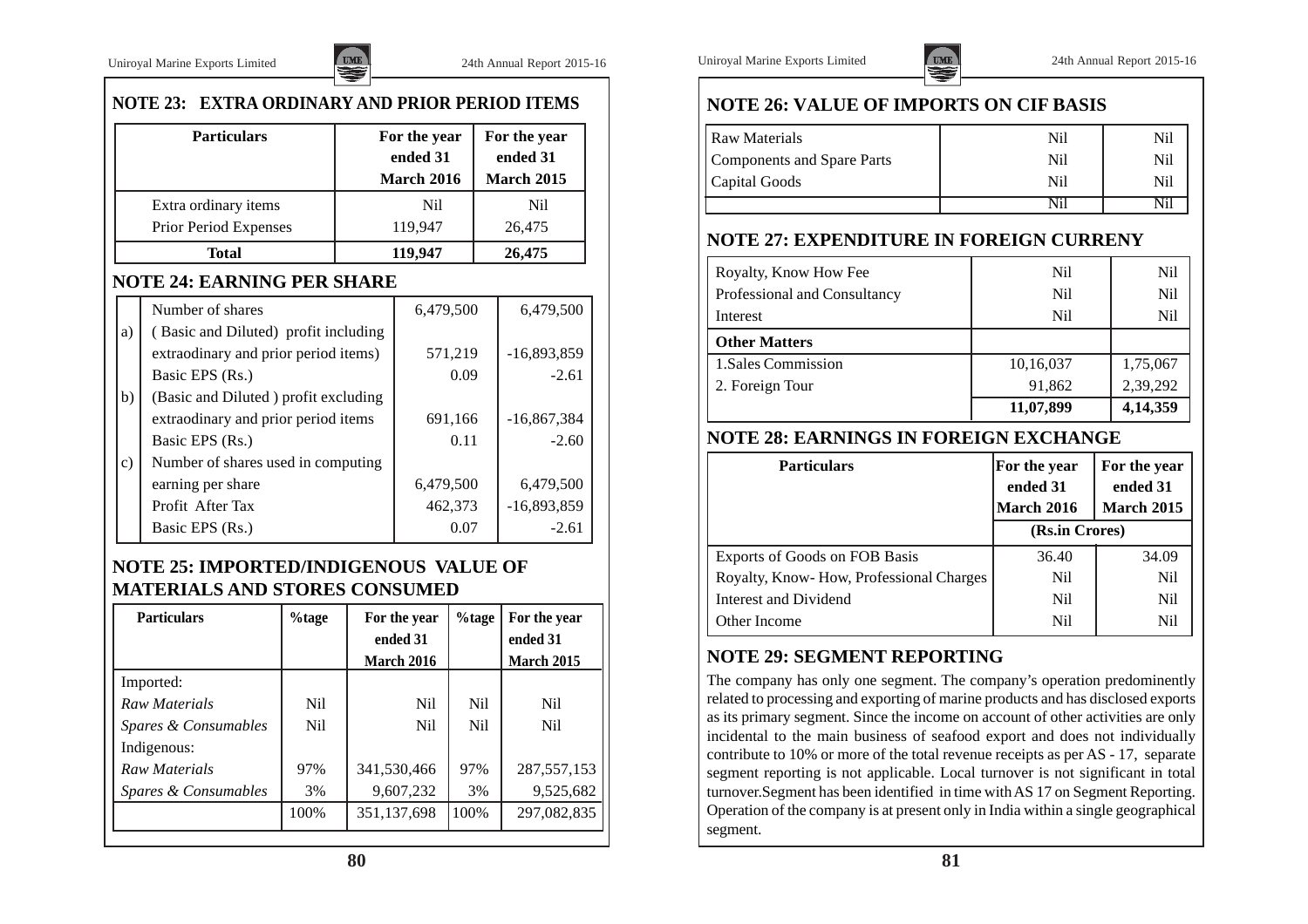## **NOTE 30: PREVIOUS YEAR FIGURES**

The financial statements for the current year ended March 31, 2016 & previous year ended 31, March 2015 have been prepared as per Schedule III of Companies Act 2013.

## **NOTE 31: CONTINGENT LIABILITIES AND COMMITMENT**

| Contingent liabilities and commitments<br>(to the extent not provided for) | For the year<br>ended 31<br><b>March 2016</b> | For the year<br>ended 31<br><b>March 2015</b> |
|----------------------------------------------------------------------------|-----------------------------------------------|-----------------------------------------------|
| (i)<br><b>Contingent Liabilities</b>                                       |                                               |                                               |
| Claims against the company not<br>(a)                                      |                                               |                                               |
| acknowledged as debt                                                       |                                               |                                               |
| Income Tax demand under appeal                                             | <b>Nil</b>                                    | Nil.                                          |
| (b)<br>Guarantees                                                          |                                               |                                               |
| 1.<br>Infavour of Spl.Tahsildar                                            | 127,765                                       | 127,765                                       |
| In favour of KSEB<br>2.                                                    | 908,610                                       | 908,610                                       |
| Other money for which the<br>(c)                                           |                                               |                                               |
| company is contingently liable                                             |                                               |                                               |
| (Bills purchased by Banks)                                                 | 77,361,320                                    | 72,504,177                                    |
|                                                                            | 78,397,695                                    | 73,540,552                                    |
| Commitments<br>(ii)                                                        |                                               |                                               |
| Estimated amount of contracts<br>(a)                                       |                                               |                                               |
| remaining to be executed on                                                |                                               |                                               |
| capital account and not provided for                                       | N <sub>i</sub> l                              | N <sub>il</sub>                               |
| Uncalled liability on shares and<br>(b)                                    |                                               |                                               |
| other investments partly paid                                              | N <sub>i</sub> l                              | <b>Nil</b>                                    |
| Other commitments<br>(c)                                                   | N <sub>il</sub>                               | N <sub>i</sub> l                              |
|                                                                            |                                               |                                               |
| <b>TOTAL CONTINGENT</b>                                                    |                                               |                                               |
| <b>LIABILITIES AND</b>                                                     |                                               |                                               |
| <b>COMMITMENTS</b>                                                         | 7,83,97,695                                   | 7,35,40,552                                   |
|                                                                            |                                               |                                               |

# **NOTE: 32: RELATED PARTIES DISCLOSURE**

| <b>Description of</b><br>Relationship | <b>Names of Related Parties</b>                                           |
|---------------------------------------|---------------------------------------------------------------------------|
| <b>Key Management</b>                 |                                                                           |
| <b>Personnel</b>                      | Mr. Anush K Thomas- Managing Director                                     |
|                                       | Mr. Iype Mathew- Director                                                 |
|                                       | Mr. K C Thomas- Director                                                  |
|                                       | Ms. Nithya Alex-Director                                                  |
|                                       | Mr. Mohanlal-Director                                                     |
|                                       | Mr. Nathram-Director                                                      |
|                                       | Mr. Thomas P Koshy- Chief Executive                                       |
|                                       | Mr.Sandeep Kumar Panakkat-Company Secretary                               |
|                                       | Ms. Bindu Suresh- Chief Financial Officer                                 |
|                                       | Company in which KMP/ Relatives of KMP can exercise significant influence |
|                                       | M/s. Max Lab Cinemas And Entertainment Private Limited                    |
|                                       | M/s. Laab M Screens Private Limited                                       |
|                                       | M/s. Vismayas Max Studio Complex Private Limited                          |
|                                       | M/s. Anuja Property Developers Private Limited                            |
|                                       | M/s. Surefire Securities Private Limited                                  |
|                                       | M/s. Baby Memorial Hospital Limited                                       |
|                                       | M/s. Caleb Securities Private Limited                                     |
|                                       | M/s. Alston Builders And Developers Private Limited                       |
|                                       | M/s. Avruti Mall Management Company Private Limited                       |
|                                       | M/s. Kensha Builders And Developers Private Limited                       |
|                                       | M/s. Freo Rentals And Leasing Private Limited                             |
|                                       | M/s. Gilgal Property Developers Private Limited                           |
|                                       | M/s. Casper Securities Private Limited                                    |
|                                       | M/s. Himax Builders India Private Limited                                 |
|                                       | M/s. Cornelian Realtors And Developers Private Limited                    |
|                                       | M/s. Acelin Projects Private Limited                                      |
|                                       | M/s. Enso Financial Consultancy Private Limited                           |
|                                       | M/s. Baby Marine Eastern Exports, Mandapam                                |
|                                       | M/s. Baby Marine Products, Malpe                                          |
|                                       | M/s. Tharian & Iype, Chartered Accountants                                |
|                                       | M/s. Ramnath & Co                                                         |
|                                       | M/s. Pranavam Arts                                                        |
|                                       | M/s. Lakshmi Agencies                                                     |

**82 83**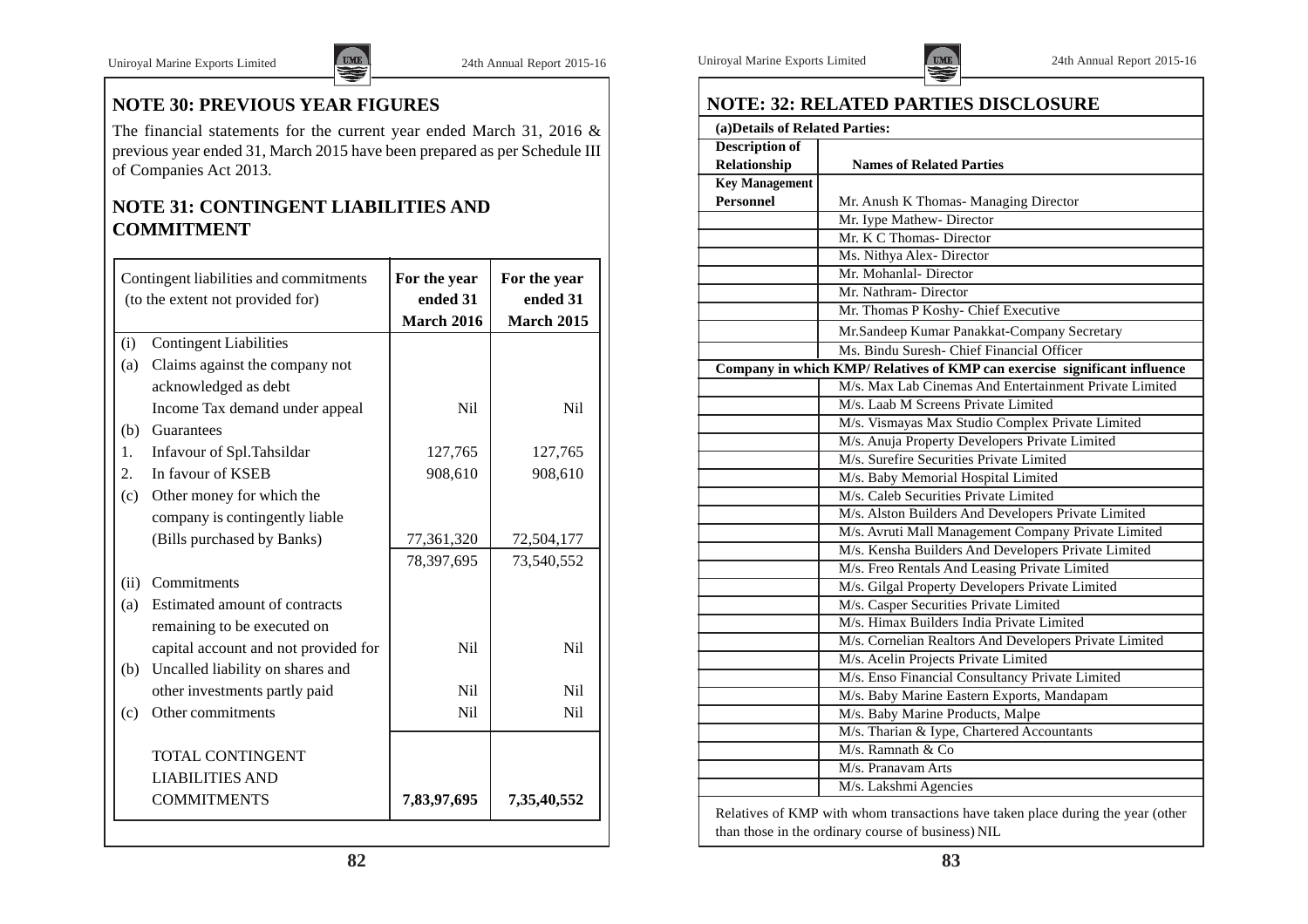# **b.Details of related party transactions during the year ended 31st March 2016**

| Name of related party                                                           | <b>Nature of</b><br><b>Transaction</b> | For the year<br>ended 31st<br><b>March 2016</b> | For the year<br>ended 31 <sup>st</sup><br><b>March 2015</b> |
|---------------------------------------------------------------------------------|----------------------------------------|-------------------------------------------------|-------------------------------------------------------------|
| M/s. Baby Marine<br>a.<br><b>Eastern Exports</b><br>Mandapam                    | Purchase of<br>raw material            | 60072616.00                                     | 19113970.00                                                 |
| Key Management<br>b.<br>Personnel:<br>Anush K Thomas-<br>i.                     | Remuneration                           |                                                 |                                                             |
| <b>Managing Director</b>                                                        |                                        | 252000.00                                       | 252000.00                                                   |
| ii. Iype Mathew-Director                                                        | Sitting fee                            | 13000.00                                        | 31000.00                                                    |
|                                                                                 | Travelling<br>Exp.                     | 751.00                                          | 1060.00                                                     |
| iii. Mohanlal- Director                                                         | Sitting fee                            | 1000.00                                         | 1000.00                                                     |
| iv. K.C.Thomas - Director                                                       | Sitting fee                            | 14000.00                                        | 14000.00                                                    |
| Nath Ram - Director<br>V.                                                       | Sitting fee                            | 11000.00                                        | 7000.00                                                     |
| vi. Nithya Alex - Director                                                      | Sitting fee                            | 4000.00                                         |                                                             |
| vii. Thomas P Koshy-<br><b>Chief Executive Officer</b>                          | Salaries &<br>Allowances               | 409260.00                                       | 360000.00                                                   |
|                                                                                 | Travelling<br>Exp.                     | 102682.00                                       | 124572.00                                                   |
| viii. Sandeep Kumar.P-<br><b>Company Secretary</b>                              | Salaries &<br><b>Allowances</b>        | *50000.00                                       | 300000.00                                                   |
| ix.Bindu Suresh - CFO                                                           | Salaries &<br><b>Allowances</b>        | 274562.00                                       | $**131136.00$                                               |
| $\bullet$ CS appointed on<br>February 2016.<br>• CFO appointed on<br>30-09-2014 |                                        |                                                 |                                                             |
| * Part of the year only                                                         |                                        |                                                 |                                                             |

- **33**. In the opinion of the Board of Directors, all items of Current Assets, Loans and Advances continue to have a realisable value of at least the amounts at which they are stated in the Balancesheet unless otherwise stated.
- **34**. Balances of Trade Receivables, Loans & Advances and Trade Payables are subject to confirmation and are as per books of account only. However, in the opinion of management, the reconciliation will not have any material impact on profitability of the company for the year.

## **NOTES ON ACCOUNTS**

#### **35. Significant Accounting Policies**

a) Basis of preparation:-

The financial statements of the company have been prepared in accordance with the Generally Accepted Accounting Principles in India (Indian GAAP). The company has prepared these financial statements to comply in all material respects with the Companies (Accounts) Rules 2014 and the relevant provisions of the Companies Act, 2013. The financial statements have been prepared on an accrual basis and under the historical cost convention. The accounting policies adopted in the preparation of financial statements are consistent with those of previous year.

b) Current and Non Current Classification

Any asset / liability is classified as current if it satisfies any of the following conditions:

- a) it is expected to be realized / settled in the company's normal operating cycle; or
- b) it is expected to be realized / settled within twelve months after the reporting date;
- c) in the case of an asset,
- i) it is held primarily for the purpose of being traded; or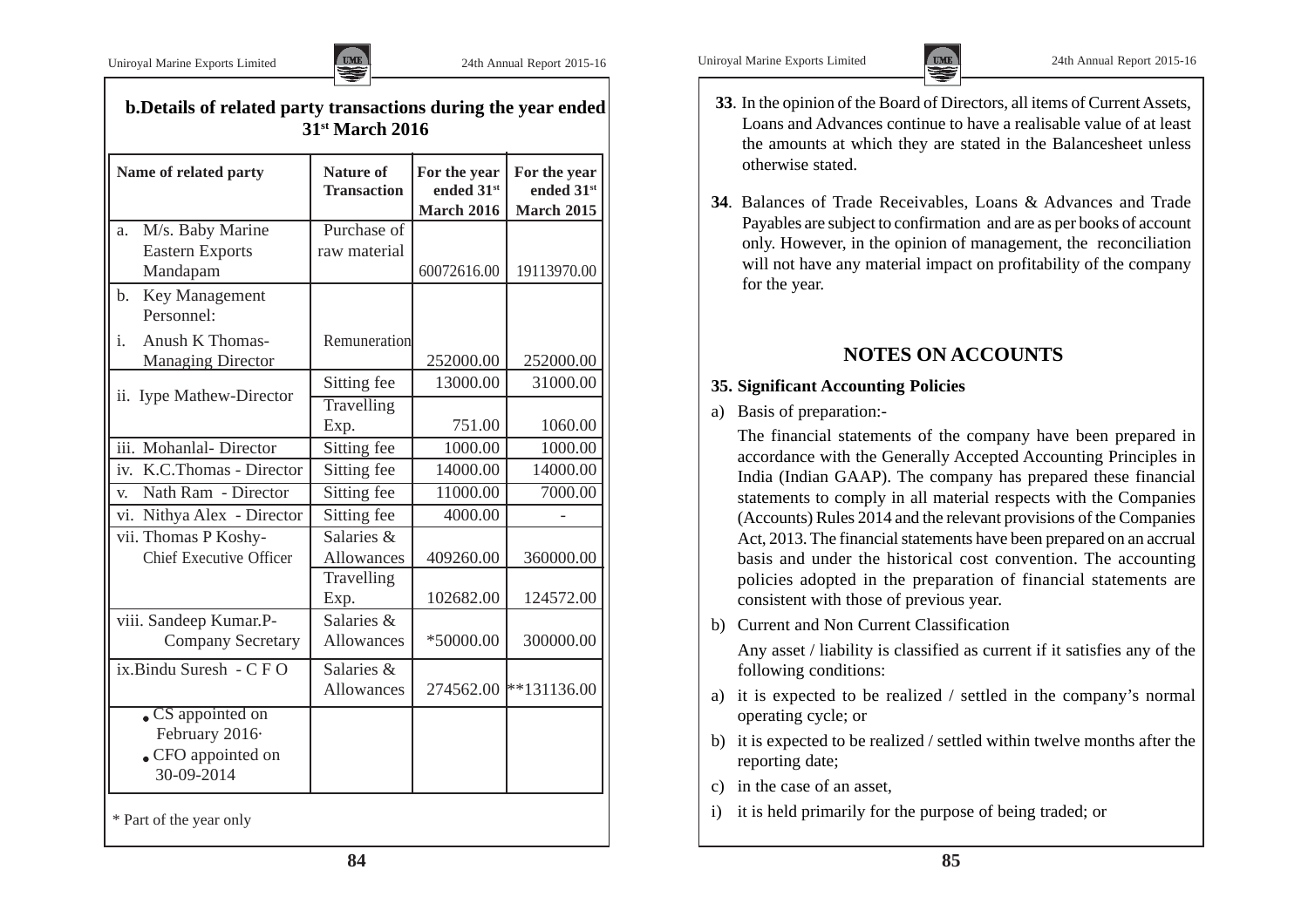- ii) it is cash or cash equivalent unless it is restricted from being exchanged or used to settle a liability for at least twelve months after the reporting date
- d) in the case of a liability, the company does not have an unconditional right to defer settlement of the liability for at least twelve months after the reporting date.
- c) Fixed Assets & Depreciation:-

Fixed Assets are stated at cost of acquisition less accumulated depreciation and impairment losses. Cost comprises the purchase price and any directly attributable costs of bringing the assets to their working condition for its intended use.

- d) Depreciation:-
- a. Depreciation on Fixed Assets is provided based on the useful life of the asset in the manner prescribed in Schedule II to the Companies Act, 2013.
- b. Intangible Assets are recognized only when future economic benefits arising out of the assets flow to the enterprise and are amortized over their useful life ranging from 3 to 5 years.
- c. Cash generating units / Assets are assessed for possible impairment at balance sheet dates based on external and internal sources of information. Impairment losses, if any, are recognized as an expense in the statement of Profit & Loss. No provision is made for impairment loss during the year.
- e) Inventory:-
- a. Finished goods are valued at cost or net realizable value whichever is lower and raw material is at cost as certified by the management based on FIFO method. Cost includes all charges incurred for bringing the goods to the point of sales.
- b. Consumables, Stores and Packing Materials are valued at cost less amount written off. The cost formula used is First in First Out.
- f) Revenue Recognition:-

Sale of goods is recognized at the point of dispatch of finished goods whereby all significant risks and rewards of ownership have been

transferred to the buyers and no significant uncertainty exists regarding the amount of consideration that will be derived from the sale of goods.

- g) Export sales are shown at cost plus freight.
- h) Employees benefits:-
	- Retirement benefits: Defined benefit plans –

Contributions to defined contribution schemes such as Provident Fund and ESI are charged to the Profit and Loss Account as incurred. The company also provides for retirement and post-retirement benefits in the form of gratuity and leave encashment. Such defined benefits are charged to the Profit and Loss Account based on valuations, as at the balance sheet date. Provision for gratuity liability has been made on the basis of valuation, submitted by the management. *Actuarial valuation as per AS-15 of ICAI has not been complied with, the effect of which is not ascertainable*. As the company was hither to carrying business loss of earlier years, and shortage in working capital, the company has not funded defined benefit plans as mandated in AS 15 'Employees Benefit' issued by ICAI . Encashment of leave is charged off at the undiscounted amount in the year in which the related services are rendered.

i) Borrowing costs:-

Borrowing costs that are directly attributable to the acquisition or construction of a qualifying asset were capitalized as part of the cost of that asset till such time the asset is ready for its intended use.

j) Impairment of Assets:-

At each balance sheet date, the Company assesses whether there is any indication that an asset may be impaired. If any such indication exists, the Company estimates the recoverable amount. The recoverable amount is the greater of the asset's net selling price and value in use. No such adjustments have been made during the year under consideration. In assessing value in use, the estimated future cash flows are discounted to their present value at the weighted average cost of capital. If the carrying amount of the assets exceeds its recoverable amount, an impairment loss is recognized in the Profit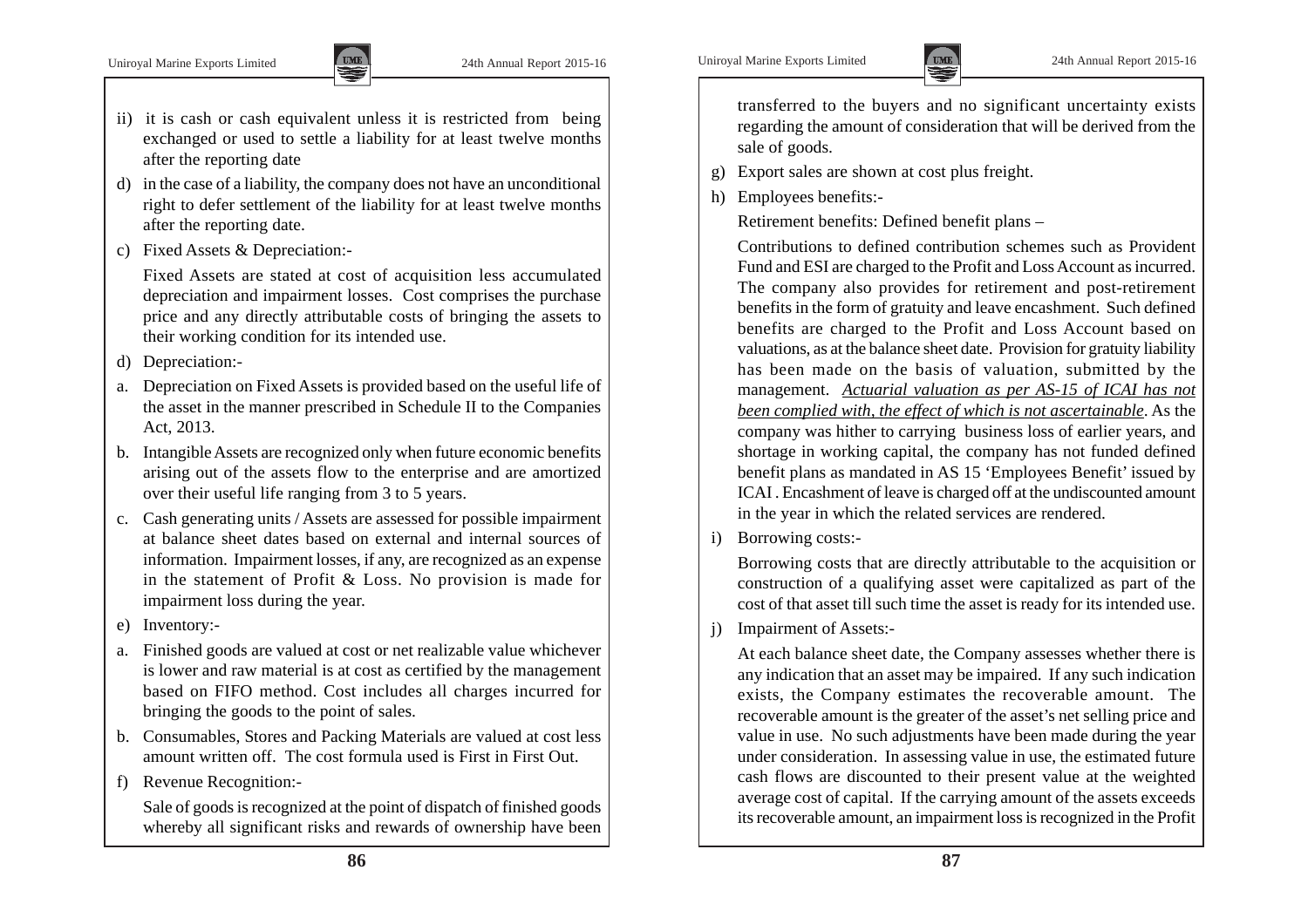and Loss Account to the extent the carrying amount exceeds the recoverable amount.

- k) Depending on the facts of each case and after studying the legal implications, the Company makes a provision when there is a present obligation as a result of a past event where the outflow of economic resources is probable and a reliable estimate of the amount of obligation can be made. The disclosure is made for all possible or present obligations that may but probably will not require outflow of resources as contingent liability in the financial statement.
- l) Trade Receivables:- Current year Rs.174,38,528/- (Previous year :- Rs. 126,44,158)
- m) Use of Estimates:-

The preparation of financial statements in conformity with generally accepted accounting principles, requires management to make estimates and assumptions that affect the reported amounts of assets and liabilities, disclosure of contingent liabilities at the date of the financial statements and the results of operations during the reporting year end. Although these estimates are based upon management's best knowledge of current events and actions, actual results could differ from these estimates.

n) Taxation

Current Income Tax: – Tax on Income for current period is nil and MAT provision applicable u/s. 115 is Rs. 108,846/- for the year.

- o) Deferred Tax Working: Deferred Tax Asset remaining in books has not been written off during the year as the management considers that it will be made good in the coming years. Based on prudence no provision has been made for the current year.
- p) Foreign currency transactions are accounted at the prevailing rates on the date of transaction and exchange rate differences on monitory assets and liability as on closing date are dealt in the Profit & Loss Account wherever material.

#### **36. Export incentives are accounted on Receipt Basis.**

#### **37. Payment made to Directors**

|                                    | As at     | As at      |
|------------------------------------|-----------|------------|
|                                    | 31.3.2016 | 31.3.2015  |
| <b>Salary to Managing Director</b> | 1,80,000  | 1,80,000   |
| <b>House Rent Allowance</b>        | 72,000    | 72,000     |
|                                    | 2,52,000  | 2,52,000   |
| Travelling Expenses incurred       |           |            |
| by Directors                       | 751       | 1060       |
| Travelling Expenses -              |           |            |
| Foreign Tour                       | 24362     | <b>NIL</b> |
| Sitting Fee to Directors           | 43,000    | 70,000     |

Directors are not claiming any commission and hence calculation of net profit under section 198 of the Companies Act, 2013 for computation of eligible commission to Directors are not given.

#### **38. Additional Information:**

Marine Division

|                        | Current Year | Previous Year |
|------------------------|--------------|---------------|
| i) Licensed Capacity   | N.A          | N.A           |
| ii) Installed Capacity | 17700MT      | 17700 MT      |
| iii) Actual Production | 1073 MT      | 846 MT        |

**39.** Name of Small Scale Industries to whom the Company owes amounts outstanding for more than 30 days.

| <b>Escort Packagings</b>                | Rs. 11,29,126 |             |  | Rs. 5,38,039 |
|-----------------------------------------|---------------|-------------|--|--------------|
|                                         | Rs. 11,29,126 |             |  | Rs.5,38,039  |
| 40. Unsecured Loan:                     |               |             |  |              |
| <b>From Directors</b>                   |               | Nil.        |  | Nil          |
| From Others (erstwhile Director)        |               | 59,50,395   |  | 59,50,395    |
| Firms in which Directors are interested |               | Nil.        |  | Nil          |
|                                         |               | 59, 50, 395 |  | 59,50,395    |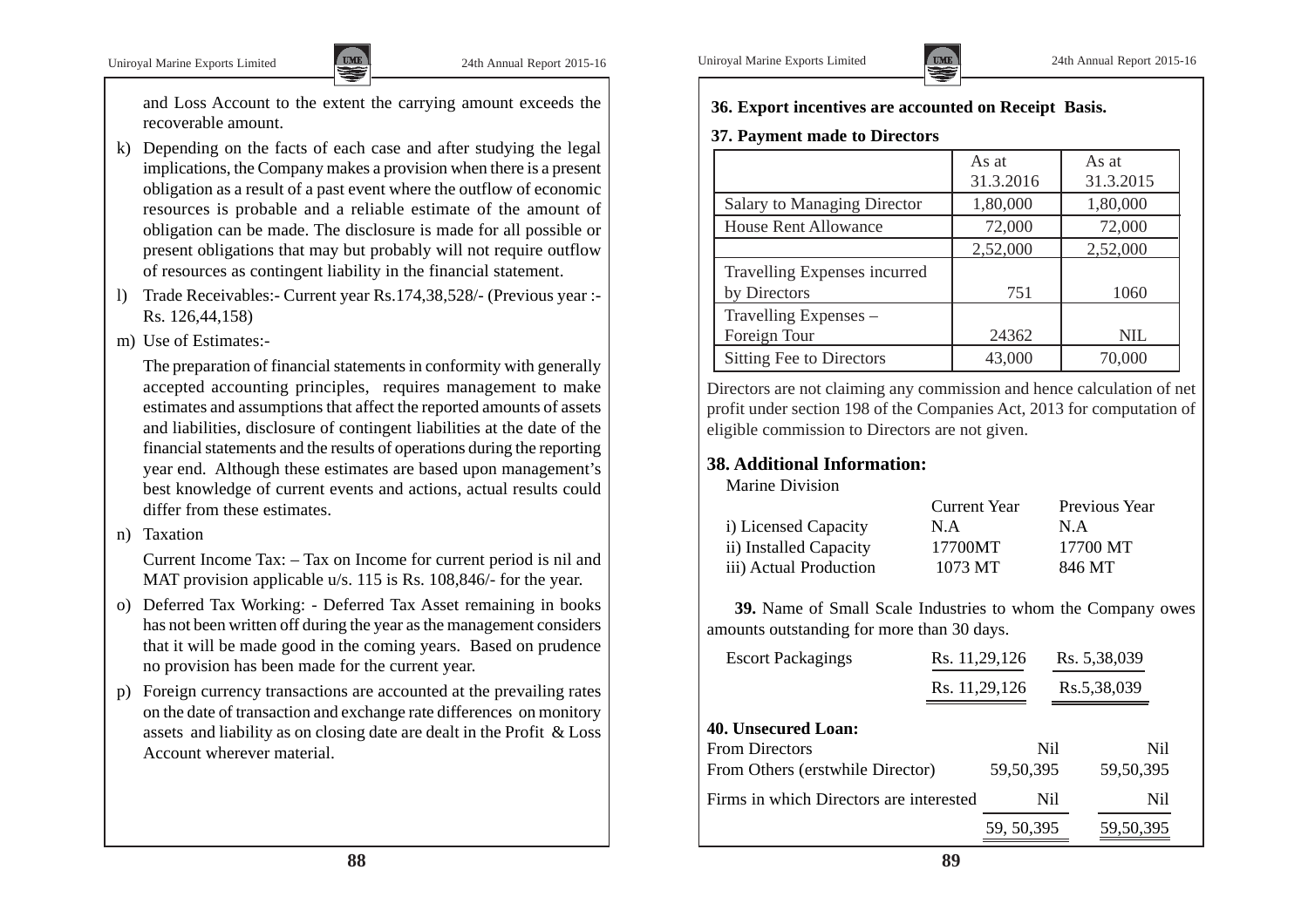### **41. Key Management Personnel:**

Mr. Anush K. Thomas, Managing Director and Mr. Thomas Koshy, Chief Executive.

#### **Nature of transactions with related parties:**

|                            | Directors | Key        | Firms/          |
|----------------------------|-----------|------------|-----------------|
|                            |           | Management | Companies in    |
|                            |           | Personnel  | which Directors |
|                            |           |            | are Interested  |
| Remuneration - MD          | 2,52,000  | 4,09,260   | Ni1             |
| Sitting fee (Directors)    | 43,000    | Nil        | Ni1             |
| <b>Travelling Expenses</b> | 751.00    | 102682.00  | N <sub>i</sub>  |

- **42**. No amount is due for transfer to Investor Education and Protection Fund in accordance with Sec.125 of the Companies Act, 2013, as at the end of the year.
- **43**. Cash Flow Statement is prepared under indirect method.
- **44.** Borrowing Cost: Interest and other cost in connection with the borrowing of funds by the company are recognized as an expense in the period in which they are incurred unless the qualifying assets for its intended use are in progress.
- **45**. Quarterly financial results are published in accordance with the listing agreements.

| Anush K. Thomas          | Iype Ma |
|--------------------------|---------|
| <b>Managing Director</b> | Chairm  |

athew As per our report of even date an For Kuruvilla & Indukumar Chartered Accountants

Thomas P Koshy Chief Executive Officer

Sandeep Kumar.P Bindu Suresh Indukumar.M.G (FCA)

Company Secretary Chief Financial (ICAI M.No. 200004) Officer Partner

Place: Kochi Date: 28 May 2016

| IV14 | ∟ımıted<br>xports<br><b>TINE</b><br>mirova |  | ……ual Ren∴<br>'4th−<br>11111<br>Annu<br>$.5 - 10$<br>DOLL. | Limited<br>Marine<br>$n_1 n_2$<br>Expor |  | 2015<br>74th<br>Report<br>131331<br>ш |
|------|--------------------------------------------|--|------------------------------------------------------------|-----------------------------------------|--|---------------------------------------|
|------|--------------------------------------------|--|------------------------------------------------------------|-----------------------------------------|--|---------------------------------------|

|    |                                |                | (Rs)         |                | (Rs)           |
|----|--------------------------------|----------------|--------------|----------------|----------------|
|    |                                |                | 2015-16      |                | 2014-15        |
| A. | <b>Cash Flow From</b>          |                |              |                |                |
|    | <b>Operating Activities</b>    |                |              |                |                |
|    | Net Profit / (Loss) before tax |                |              |                |                |
|    | and exceptional items          |                | 691,166      |                | (16, 867, 384) |
|    | Adjustments for:               |                |              |                |                |
|    | Depreciation & Transfer to     |                |              |                |                |
|    | reserve                        | 5,386,757      |              | 3,857,011      |                |
|    | <b>Interest Expense</b>        | 15,406,008     |              | 14,341,758     |                |
|    | <b>Exceptional Items</b>       |                |              |                |                |
|    | Loss on sale of fixed assets   |                |              |                |                |
|    | Provision for Gratuity         | 945,808        | 21,738,573   | 665,831        | 18,864,600     |
|    | Operating Profit before        |                |              |                |                |
|    | Working Capital Changes        |                | 22,429,739   |                | 1,997,216      |
|    | Adjustments for:               |                |              |                |                |
|    | <b>Trade Receivables</b>       | (4,794,370)    |              | (3,716,469)    |                |
|    | Inventories                    | (52, 496, 278) |              | 5,820,894      |                |
|    | Other current assets           | 1,554,135      |              | (674, 182)     |                |
|    | Trade Payable                  | 11,192,889     |              | 9,371,737      |                |
|    | Other current liabilities      | 211,362        | (44332263)   | (1,183,495)    | 9,618,485      |
|    | Cash generated from            |                |              |                |                |
|    | operations                     |                | (21,902,524) |                | 11615701       |
|    | Prior period expenses          |                | (119, 947)   |                | (26, 475)      |
|    | <b>Gratuity Settlement</b>     |                | (852, 552)   |                |                |
|    | Direct Taxes (Net of Advances) |                | (108, 846)   | (66, 490)      | (66, 490)      |
|    | Cash flow before               |                |              |                |                |
|    | exceptional items              |                | (22,983,869) |                | 11,522,736     |
|    | Subsidy received               |                |              |                |                |
|    | Net Cash from                  |                |              |                |                |
|    | <b>Operating Activities</b>    |                | (22,983,869) |                | 11,522,736     |
| B  | <b>Cash Flow from</b>          |                |              |                |                |
|    | <b>Investing Activities</b>    |                |              |                |                |
|    |                                |                |              |                |                |
|    | Purchase of Fixed Assets       | (5,661,750)    |              | (29,918,466)   |                |
|    | Sale of Fixed Assets           |                |              |                |                |
|    | Net Cash from Investing        |                |              |                |                |
|    | Activities                     | (5,661,750)    |              | (29, 918, 466) |                |
|    |                                |                |              |                |                |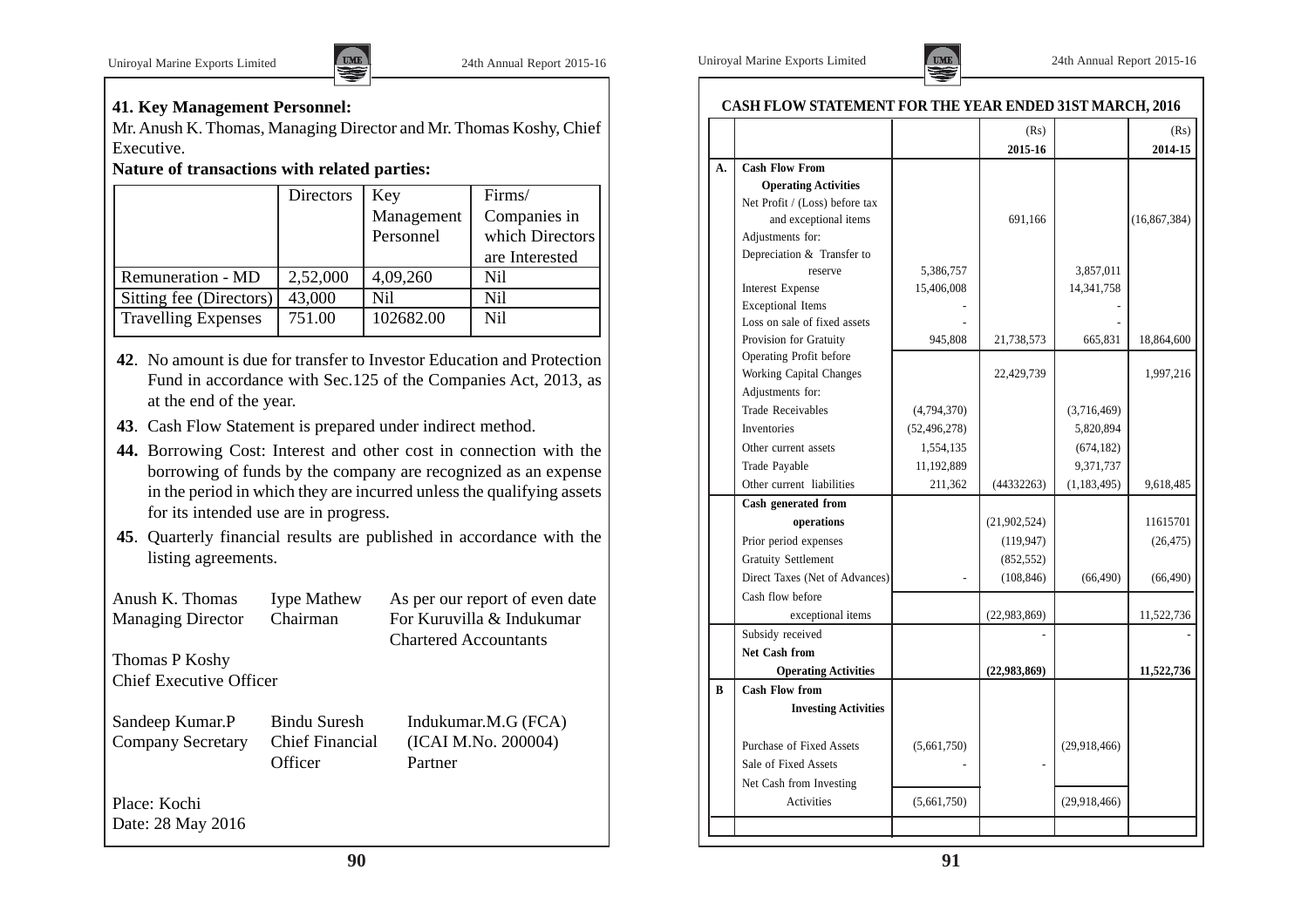

| <b>Cash Flow from</b>             |              |            |                |            |
|-----------------------------------|--------------|------------|----------------|------------|
| <b>Financing Activities</b>       |              | (5661750)  |                | (29918466) |
| Capital - Call money received     |              |            | 9,000          |            |
| Term Loan from banks              | (4,945,553)  |            | 14,352,502     |            |
| Deposits                          | (6,000)      |            | 76,752         |            |
| Hire purchase Loan                |              |            |                |            |
| <b>Working Capital Borrowings</b> |              |            |                |            |
| (Repayment)                       | 49,582,215   |            | 18,971,844     |            |
|                                   |              |            |                |            |
| Interest expense                  | (15,406,007) | 29,224,655 | (14, 341, 758) | 19,068,339 |
| <b>NET INCREASE/</b>              |              |            |                |            |
| <b>DECREASE IN</b>                |              |            |                |            |
| <b>CASH AND CASH</b>              |              |            |                |            |
| <b>EQUIVALENTS</b>                |              | 579,036    |                | 672,609    |
| Cash & cash equivalents as        |              |            |                |            |
| at beginning of the year          |              | (741, 051) |                | (68, 442)  |
| Cash & cash equivalents as at     |              |            |                |            |
| the end of the year               |              | 1,320,087  |                | 741,051    |
|                                   |              |            |                |            |

#### **NOTES:**

The above cash flow statement has been prepared under the indirect method set out in AS-3 issued by the Institute of Chartered Accountants of India.

Figures in brackets are outflows.

Previous year figures have been regrouped wherever necessary.

|                                            |                                | As per our Report of even date                                       |
|--------------------------------------------|--------------------------------|----------------------------------------------------------------------|
| Anush K Thomas<br><b>Managing Director</b> | <b>Iype Mathew</b><br>Director | For Kuruvilla & Indukumar<br>Chartered Accountants (Reg. No.013882S) |
| Sandeep Kumar P                            | Thomas P Koshy                 | Indukumar. M.G                                                       |
| <b>Company Secretary</b>                   | Chief Executive Officer        | (Partner)                                                            |
|                                            |                                | M.No.200004                                                          |
|                                            | <b>Bindu Suresh</b>            |                                                                      |
|                                            | Chief Financial Officer        |                                                                      |
| Place: Kochi                               |                                |                                                                      |
| Date: 28 May 2016                          |                                |                                                                      |

## **UNIROYAL MARINE EXPORTS LIMITED**

CIN. L15124KL1992PLC006674

Regd. Off:11/19, Vengalam P O, Calicut, Kerala-673 303 Ph: 0496 – 2633781, 2633782, E-mail: ume@uniroyalmarine.com Website: www.uniroyalmarine.com

## **ATTENDANCE SLIP**

(To be presented at the entrance)

Reg. Folio/DP & Client No: \_\_\_\_\_\_\_\_\_\_\_\_\_\_\_\_\_\_\_\_\_\_\_\_\_\_\_\_\_

No .of Shares Held: \_\_\_\_\_\_\_\_\_\_\_

I certify that I am a registered Shareholder/Proxy for the registered shareholder of the Company. I hereby record my presence at the 24th Annual General Meeting of the Company to be held on Saturday, September 17, 2016 at 2.30 p.m. at the Registered Office of the Company

Member's Name : ......................................................... Proxy's Name : .........................................................

Member's/ Proxy's Signature

\_\_\_\_\_\_\_\_\_\_\_\_\_\_\_\_\_\_\_\_\_\_\_\_\_\_\_\_\_